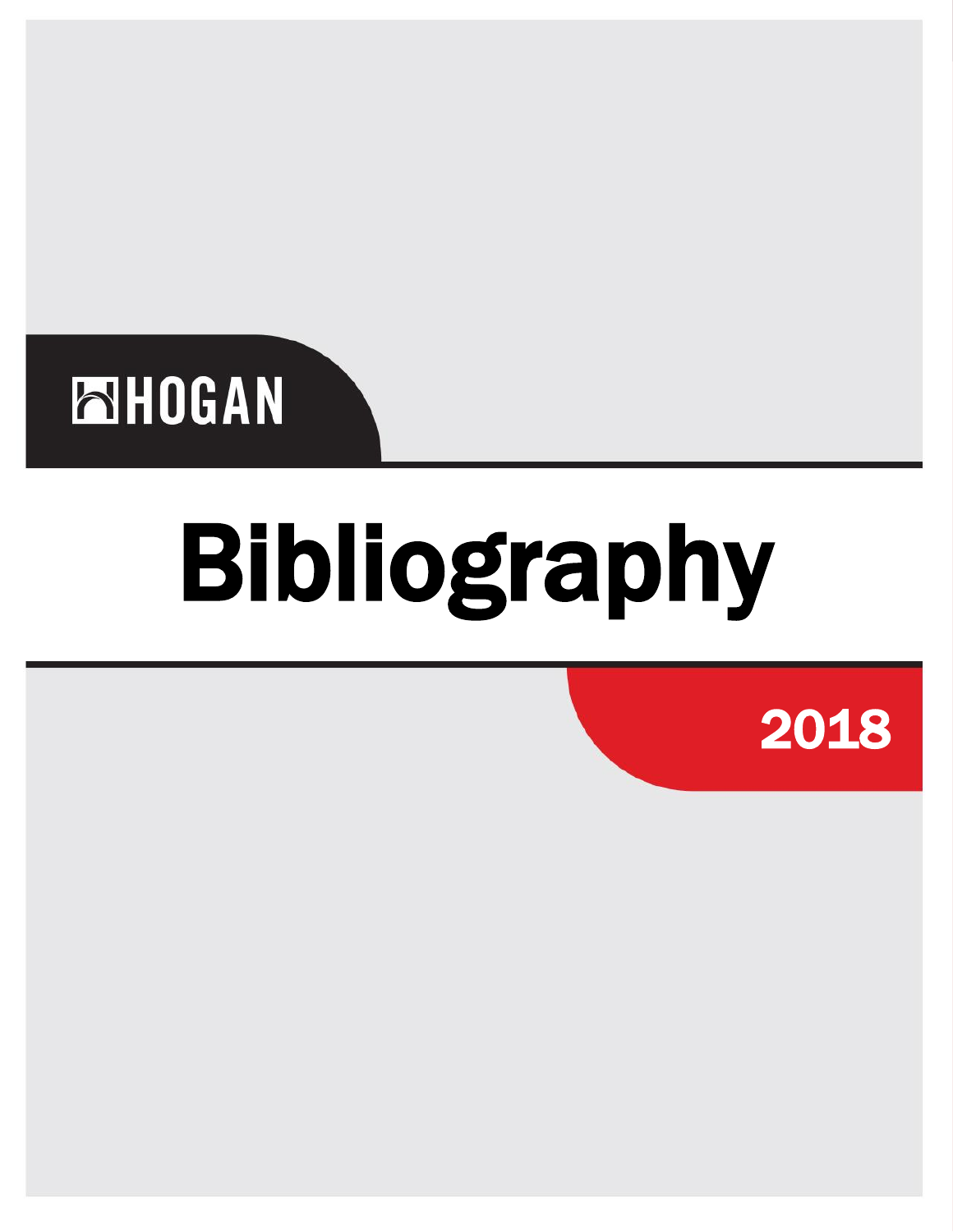#### **Table of Contents**

\* Electronic copy unavailable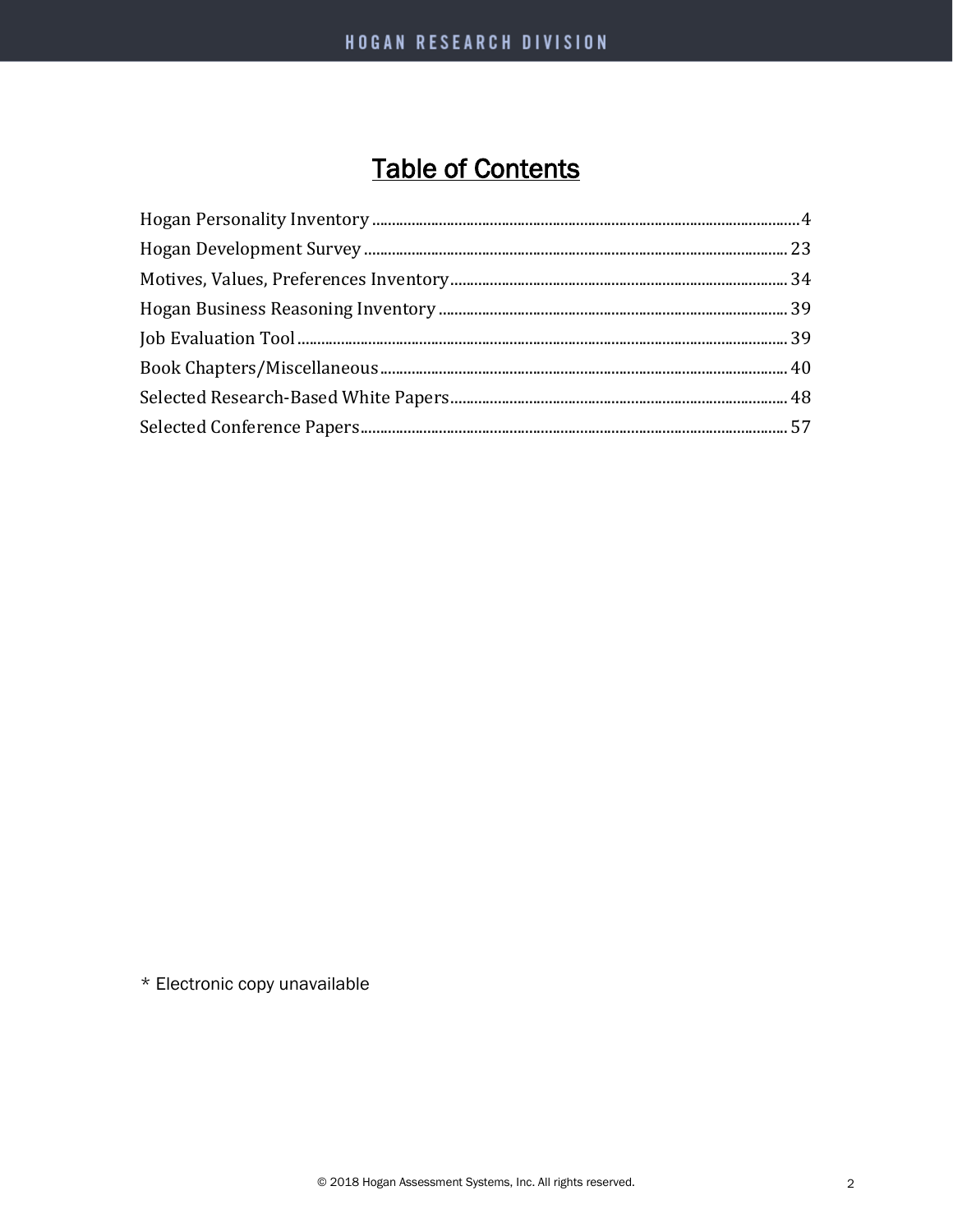

# Hogan Personality Inventory

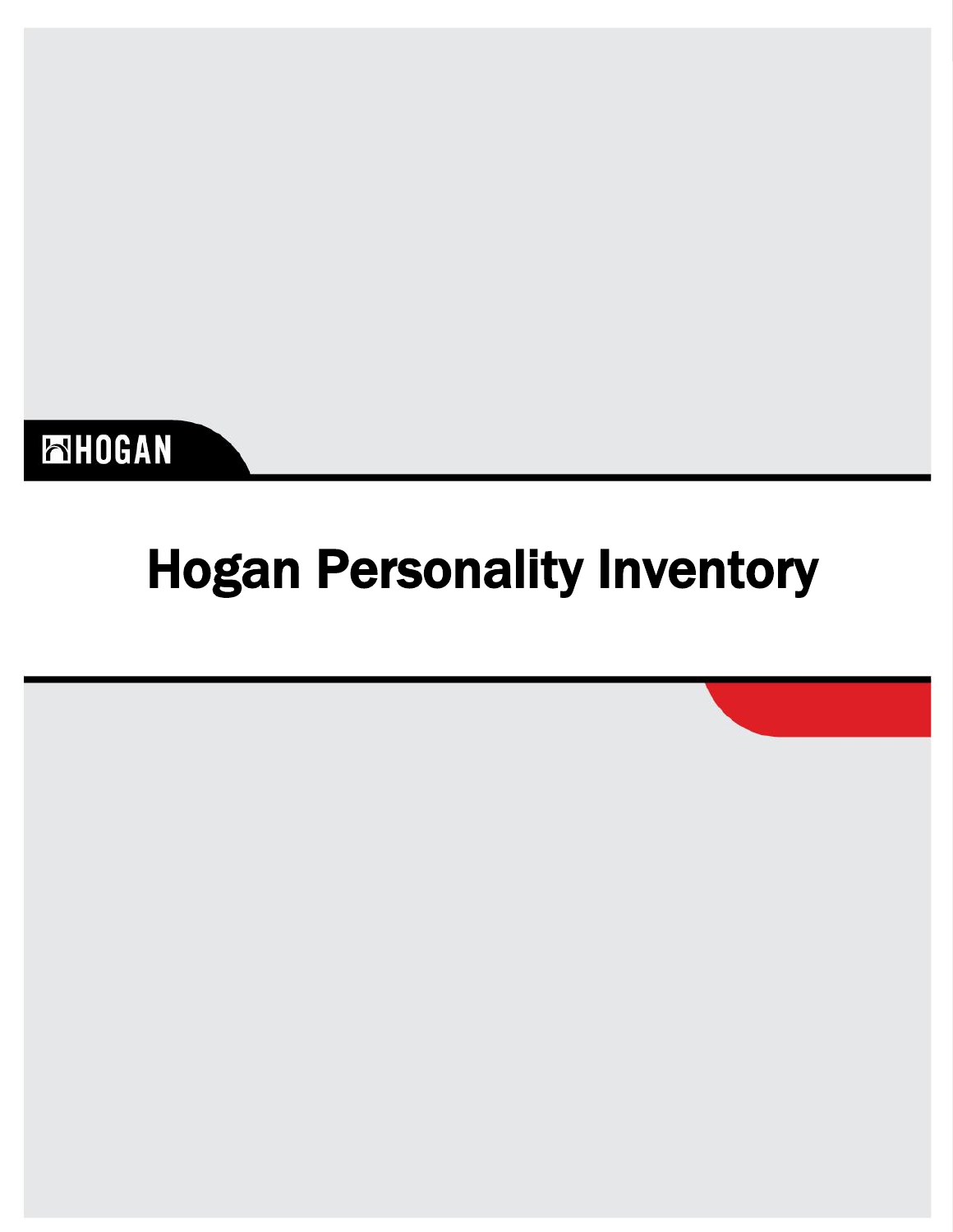#### **Hogan Personality Inventory**

- <span id="page-3-0"></span>Adams, J. D. (2015). *The relationship of managers' power motivations to personality pathology* (Doctoral dissertation). Retrieved from http://scholarworks. waldenu.edu/cgi/viewcontent.cgi?article=2332&context=dissertations.
- Akhtar, R. (2013). *A socioanalytic perspective on the personality-intelligence interface: Exploring the relationship between contextualised measures of personality, values & intelligence within a senior management sample* (Unpublished doctoral dissertation). University College-London, London, England.
- Akhtar, R., Boustani, L., Tsivrikos, D., & Chamorro-Premuzic, T. (2015). The engageable personality: Personality and trait EI as predictors of work engagement. *Personality and Individual Differences*, *73*, 44–49.
- Akhtar, R., Humphreys, C., & Furnham, A. (2015). Exploring the relationships among personality, values, and business intelligence. *Consulting Psychology Journal: Practice and Research,* 67(3), 258–276.
- \* Allen, J. (2000). *An investigation of the links between individual personality characteristics and manager/leader style* (Unpublished MSc dissertation). City University, London, England.
- Anderson, N., & Ones, D. S. (2003). The construct validity of three entry level personality inventories used in the UK: Cautionary findings from a multipleinventory investigation. *European Journal of Personality, 17*, S39–S66.
- Anderson, N., & Ones, D. S. (2008). Rejoinder to Goldberg, Lee and Ashton (2008). Explaining counterintuitive findings. *European Journal of Personality, 22*, 157–162.
- Arneson, S., Millikin-Davies, M., & Hogan, J. (1993). Validation of personality and cognitive measures for insurance claim examiners. *Journal of Business and Psychology, 7,* 459–473.
- Axford, S. N. (1998). [Review of the Hogan Personality Inventory (Revised)]. In J. C. Impara & B. S. Plake (Eds.), *The thirteenth mental measurements yearbook*. Lincoln, NE: Buros Institute of Mental Measurements.
- \* Bagshaw, D. (unknown). *An investigation of the factors influencing attitudes to buying online in a group of both internet users and non users* (Unpublished MSc dissertation). University of Leicester, Leicester, England.
- Barrick, M. R., & Mount, M. K. (1991). The Big Five personality dimensions and job performance: A meta-analysis. *Personnel Psychology, 44,* 1–26.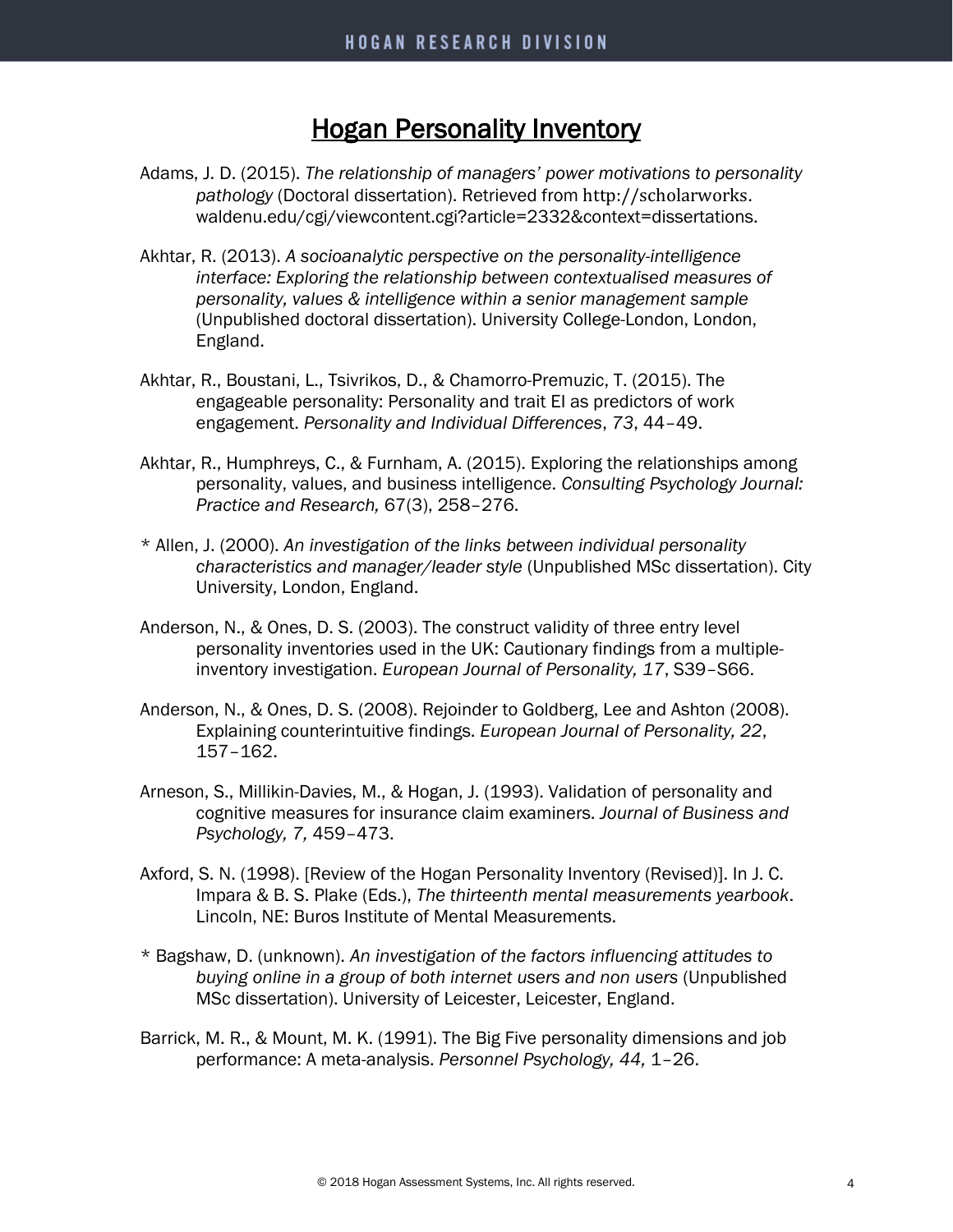- Biersner, R. J., & Hogan, R. (1984). Personality correlates of adjustment in isolated work groups. *Journal of Research in Personality, 18*, 491–496.
- Bing, M. N, Stewart, S. M., Davison, H. K., Green, P. D., McIntyre, M. D., & James, L. R. (2007). An integrative typology of personality assessment for aggression: Implications for predicting counterproductive workplace behavior. *Journal of Applied Psychology, 92,* 722–744.
- Bishop, N. B. (1996). *The big five and personnel selection: Factors impacting responses and criterion validities* (Unpublished doctoral dissertation). University of Akron, Akron, OH.
- Blickle, G., Meurs, J. A., Wihler, A., Ewen, C., & Peiseler, A. K. (2014). Leader inquisitiveness, political skill, and follower attributions of leader charisma and effectiveness: Test of a moderated mediation model. *International Journal of Selection and Assessment, 22*(3), 272–285. doi:10.1111/ijsa.12076
- Borman, W. C., & Motowidlo, S. J. (1997). Task performance and contextual performance: The meaning for personnel selection research. *Human Performance, 10*, 99–109.
- Brinkmeyer, K. R. (1999). *Feedback on feedback: How noncognitive individual differences impact the recipient's view* (Doctoral dissertation). Retrieved from ProQuest. (9923544)
- Broekema, H. S. A. (2009). *Personality characteristics of project managers: Do project managers across levels of certification possess different personality characteristics?* (Unpublished master's thesis). University of Groningen, Groningen, Netherlands.
- Caligiuri, P. M. (2000a). Selecting expatriates for personality characteristics: A moderating effect of personality on the relationship between host national contact and cross-cultural adjustment. *Management International Review, 40,*  61–80.
- Caligiuri, P. M. (2000b). The Big Five personality characteristics as predictors of expatriate's desire to terminate the assignment and supervisor-rated performance. *Personnel Psychology, 53,* 67–88.
- Charles, K. (2008). *"Similarity" in selection – A study into the relationship between assessor and candidate personality and the ratings given in personality centres*. Unpublished manuscript.
- Church, A. H., Fleck, C. R., Foster, G. C., Levine, R. C., Lopez, F. J., & Rotolo, C. T. (2016). Does purpose matter? The stability of personality assessments in organization development and talent management applications over time. *Journal of Applied Behavioral Science*, *52*(4), 450–481. DOI: 10.1177/002188631 6668748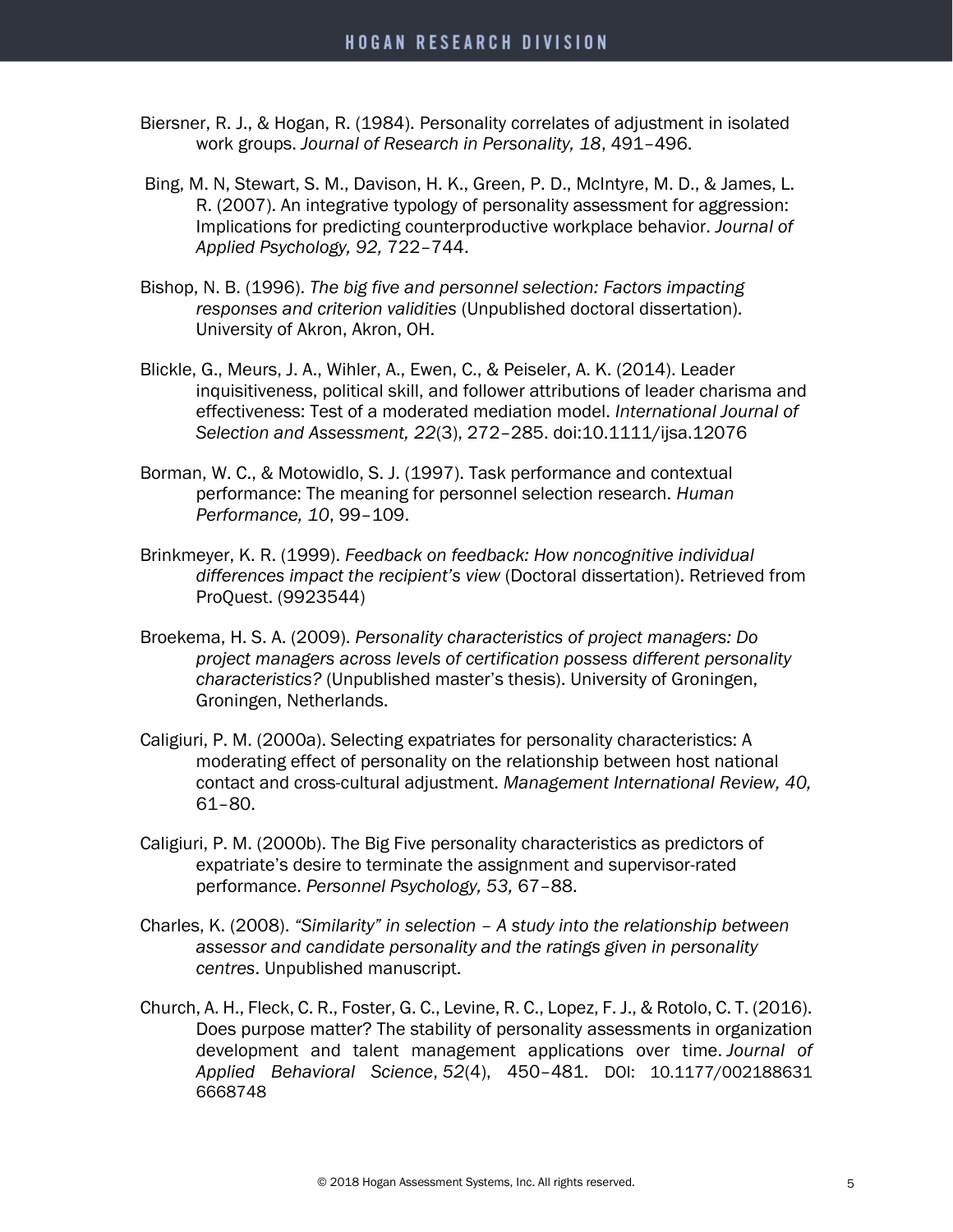- Church, A. H., Rotolo, C. T., Margulies, A., Del Giudice, M. J., Ginther, N. M., Levine, R. Tuller, M. D. (2015). The role of personality in organization development: A multi-level framework for applying personality to individual, team, and organizational change. *Research in Organizational Change and Development, 23*, 91–166.
- Costa Jr., P. T., , & McCrae, R. R. (1995). Domains and facets: Hierarchical personality assessment using the Revised NEO Personality Inventory. *Journal of Personality Assessment*, *64*, 21–50.
- \* Cox, L., (2001). *Personality and job performance: A review and investigation of the link between personality and job performance* (Unpublished MSc dissertation). University College, London, England.
- Craik, K. H. (1998). Personality system concepts and their implications. *Psychological Inquiry, 9*, 145–168.
- Creed, P., & Shackleton, V. (2007). Hogan Personality Inventory (HPI). In P. A. Lindley (Ed.), *British Psychological Society Psychological Testing Centre test reviews.* London, England: British Psychological Society.
- Curry, S., Nichols, S., & Tamhane, R. (2007). *Selection system development in the manufacturing sector*. Unpublished technical report.
- Del Giudice, M. J. (2010). [A review of the book "Personality and the fate of organizations", by R. Hogan]. *Journal of Personality Assessment, 92,* 373– 374.
- Deslauriers, J. (2007). *Comparing web-based and paper and pencil personality testing: Psychometric properties of applicant and undergraduate samples*. Unpublished manuscript.
- Digman, J. M. (1990). Personality structure: Emergence of the five-factor model. *Annual Review of Psychology, 41,* 417– 440.
- \* Dougherty, K. (2000). *Determining the personality, motives and desirable demographic features of productive, long tenure agents at the National Rail Enquiries Service using the Hogan Personality Inventory and Motives, Values, Preferences Inventory* (Unpublished MSc dissertation), City University, London, England.
- \* Drakley, R., & Kellet, D. (1995). Criterion-related validity and personality questionnaires – a case study of a "Big Five" measure. *Selection & Development Review, 11*, 4–6.
- Driskell, J. E., Hogan, J., Salas, E., & Hoskin, B. (1994). Cognitive and personality predictors of training performance. *Military Psychology, 6*, 31–46.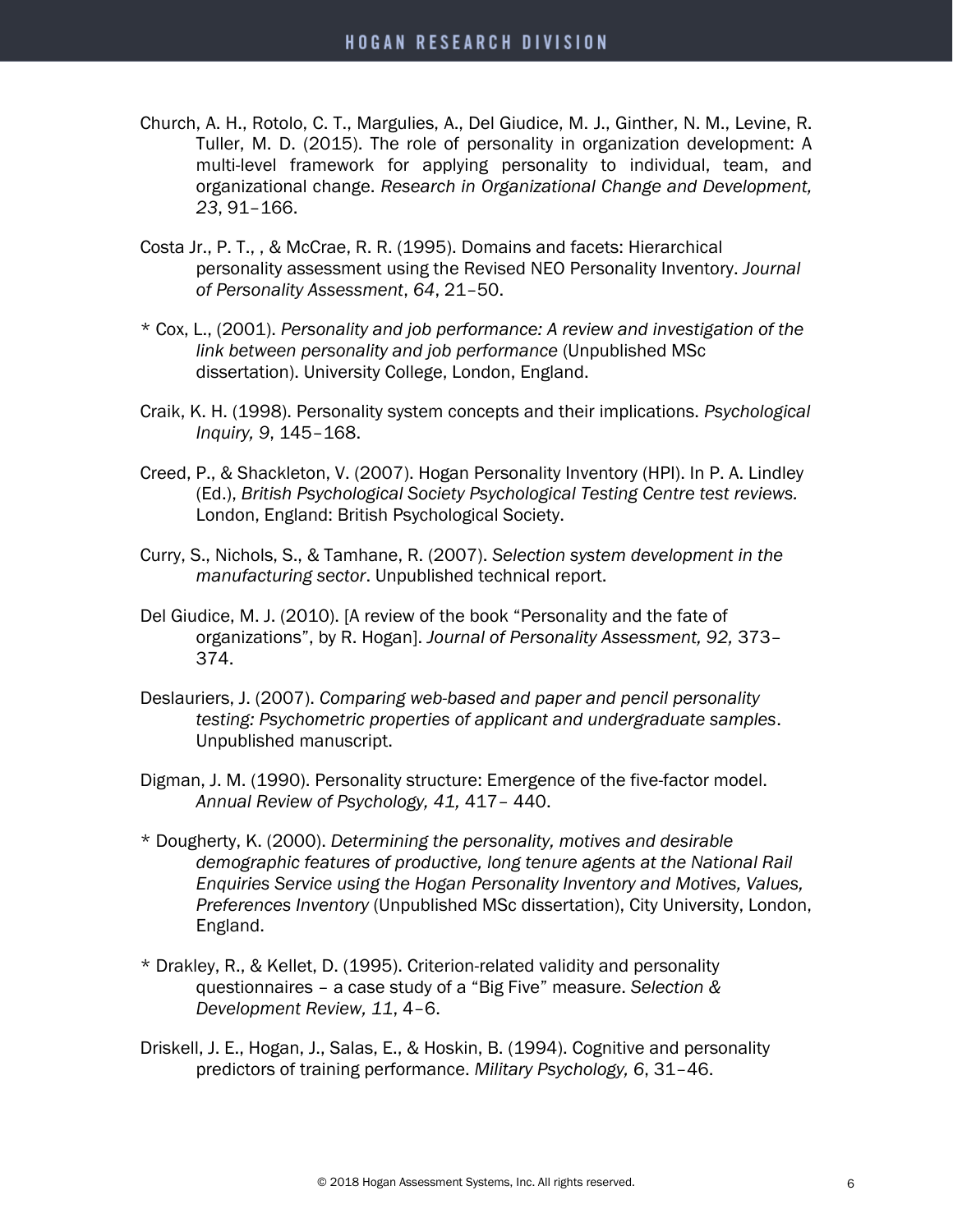- Driskell, J. E., Hogan, R. T., & Salas, E. (1987). Personality and group performance. In C. Hendrick (Ed.), *Group Processes and intergroup relations: Review of personality and social psychology* (pp. 91–112). Palo Alto, CA: Sage.
- Dul, J. (2015). Necessary condition analysis (NCA): Logic and methodology of "Necessary but not sufficient" causality. *Organizational Research Methods*, *19*, 10–52.
- Dunkel, C. S., & Van der Linden, D. (2014). Evidence for the general factor of personality as social-effectiveness. *Personality and Individual Differences, 64*, 147–151. doi:10.1016/j.paid.2014.02.030
- Dzieweczynski, J. (2008). *Just be yourself: Antecedents and consequences of personality trait expression at work*. Unpublished manuscript.
- Edwards, W. R., & Schleicher, D. J. (2004). On selecting psychology graduate students: Validity evidence for a test of tacit knowledge. *Journal of Educational Psychology*, *96*, 592–602.
- Ellingson, J. E., Smith, D. B., & Sackett, P. R. (2001). Investigating the impact of social desirability on personality factor structure. *Journal of Applied Psychology, 86*, 122–133.
- Foster, J., Gaddis, B., & Hogan, J. (2012). Personality-based job analysis. In M. A. Wilson, R. J. Harvey, G. Alliger, & W. Bennett, Jr. (Eds.), *Handbook of work analysis* (pp. 247–264)*.* London, England: Taylor & Francis.
- Frei, R. L., & McDaniel, M. A. (1998). Validity of customer service measures in personnel selection: A review of criterion and construct evidence. *Human Performance, 11*, 1–27.
- Frey, M. R. (2008). Personality, lifestyle, and transformational leadership from a humanistic perspective (Unpublished doctoral dissertation). Georgia State University, Atlanta, GA.
- Froman, R. D., & Peloquin, S. M. (2001). Rethinking the use of the Hogan Empathy Scale: A critical psychometric analysis. *American Journal of Occupational Therapy, 55*, 566–572.
- Furnham, A. (2017). Dark side correlates of job reliability and stress tolerance in two large samples. *Personality and Individual Differences*, *117*(1)*,* 255-259. doi:10.1016/j.paid.2017.06.020
- Furnham, A. (2017). The dark side of conscientiousness. *Psychology, 8,* 1879-1893. doi: 10.4236/psych.2017.811122
- Furnham, A., & Drakeley, R. (2000). Predicting occupational personality test scores. *Journal of Psychology, 134*, 103–111.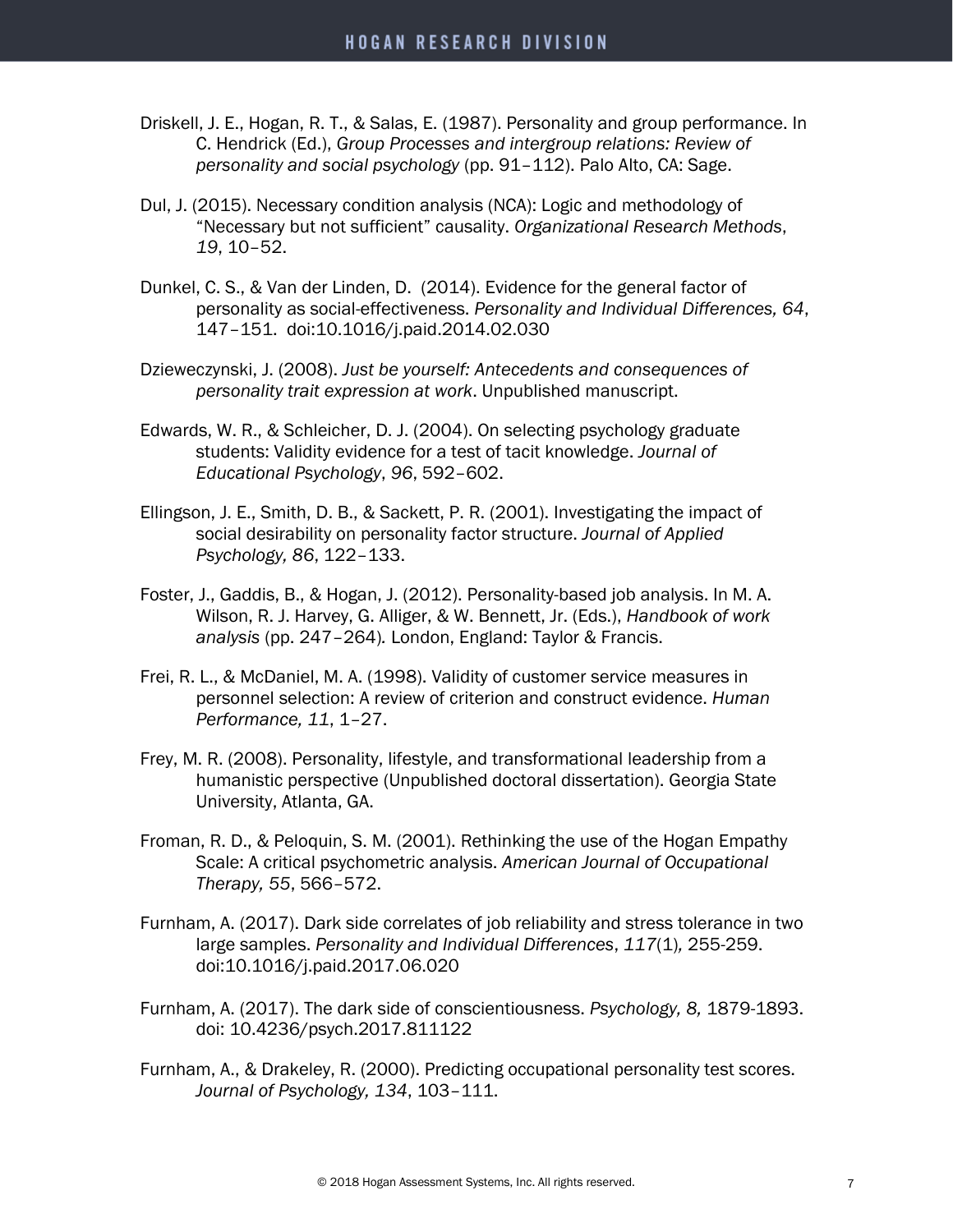- Furnham, A., Humphries, C., & Zheng, E. L. (2016). Can successful sales people become successful managers? Differences in motives and derailers across two jobs. *Consulting Psychology Journal: Practice and Research*, *68*(3), 252 – 268. DOI: 10.1037/cpb0000060
- Furnham, A., Hyde, G., & Trickey, G. (2015). Personality and value correlates of careless and erratic questionnaire responses. *Personality and Individual Differences*, 80, 64-67. doi:10.1016/j.paid.2015.02.005
- Furnham, A., Hyde, G., & Trickey, G. (2013a). The values of work success. *Personality and Individual Differences*, *55*, 485–489.
- Furnham, A., Hyde, G., & Trickey, G. (2013). On-line questionnaire completion time and personality test scores. *Personality and Individual Differences*, *54*, 716– 720.
- Furnham, A., Trickey, G., & Hyde, G. (2016). Sex and personality differences in job value preferences. *Psychology*, *7*, 672–677. DOI: [10.4236/psych.](http://dx.doi.org/10.4236/psych.2016.75069) [2016.75069](http://dx.doi.org/10.4236/psych.2016.75069)
- Furnham, A., Trickey, G., & Hyde, G. (2012). Bright aspects to dark side traits: Dark side traits associated with work success. *Personality and Individual Differences, 52*, 908–913.
- \* Gardner, C. (2001). *Personality and performance: Exploring the relationship between the superordinate and subordinate levels of the Big Five personality traits with managerial competencies and employee absence*. Unpublished manuscript.
- Goffin, R. D., & Christiansen, N. D. (2003). Correcting personality tests for faking: A review of popular personality tests and an initial survey of researchers. *International Journal of Selection and Assessment*, *11*, 340–344.
- Goldberg, L. R. (1992). The development of markers for the big-five factor structure. *Psychological Assessment, 4*, 26–42.
- Goldberg, L. R. (1999a). The Curious Experiences Survey: A revised version of the Dissociative Experiences Scale: Factor structure, reliability, and relations to demographic and personality variables. *Psychological Assessment, 11*, 134– 145.
- Goldberg, L. R. (1999b). A broad-bandwidth, public-domain, personality inventory measuring the lower-level facets of several five-factor models. In I. Mervielde, I. Deary, F. De Fruyt, & F. Ostendorf (Eds.), *Personality psychology in Europe* (Vol. 7, pp. 7–28). Tilburg, Netherlands: Tilburg University Press.
- \* Goldberg, L. R. (2005 to present). *Eugene-Springfield community sample*. (Tech. Rep. Vol 45, No.1). Eugene, OR: Oregon Research Institute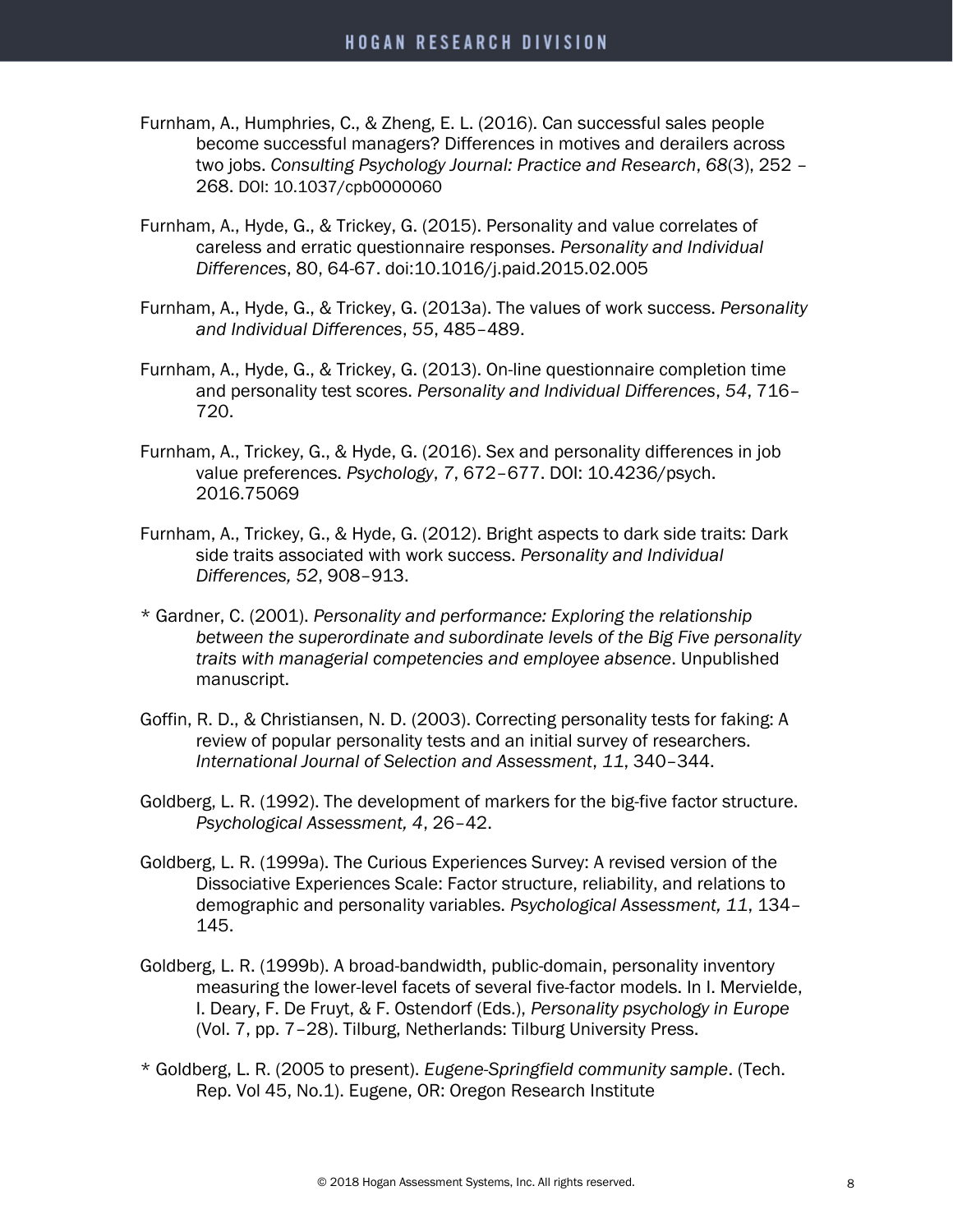- Goldberg, L. R. (2008, March). *The Eugene-Springfield community sample: Information available from the research participants*. (Tech. Rep. Vol. 48, No. 1). Eugene, OR: Oregon Research Institute.
- Goldberg, L. R., Johnson, J. A., Eber, H. W., Hogan, R., Ashton, M. C., Cloninger, C. R., & Gough, H. C. (2006). The International Personality Item Pool and the future of public-domain personality measures. *Journal of Research in Personality*, *40*, 84–96.
- Goldberg, L. R., Lee, K., & Ashton, M. C. (2008). Comment on Anderson and Ones (2008). *European Journal of Personality, 22*, 151–156.
- Gotlib, T. (2007). *Dishonest behavior: The impact of self-regulatory resource depletion and personality*. Unpublished manuscript.
- \* Greig, E. L. (1997). *Determining the personality, motives, and desirable demographic features of an ideal tele-user* (Unpublished MSc dissertation). University of Wales, Cardiff, Wales.
- Grucza, R. A., & Goldberg, L. R. (2007). The comparative validity of 11 modern personality inventories: Predictions of behavioral acts, informant reports, and clinical indicators. *Journal of Personality Assessment, 89*, 167–187.
- Guthrie, J. P., Ash, R. A., & Stevens, C. D. (2003). Are women "better" than men? Personality differences and expatriate selection. *Journal of Managerial Psychology*, *18*, 229–243.
- Haemmerlie, F. M., & Montgomery, R. L. (2012). Gender differences in the academic performance and retention of undergraduate engineering majors. *College Student Journal, 46*, 40–45.
- Hayes, T. L., Roehm, H. A., & Castellano, J. P. (1994). Personality correlates of success in total quality manufacturing. *Journal of Business and Psychology, 8,* 397–411.
- Hogan Assessment Systems. (2009). *Hogan Advantage technical manual*. Tulsa, OK: Hogan Press.
- Hogan Assessment Systems. (2009). *Safety technical manual: Validity of the Hogan Personality Inventory for predicting competency-based safety performance.* Tulsa, OK: Hogan Press.
- Hogan, J. (1989). Personality correlates of physical fitness. *Journal of Personality and Social Psychology, 56*, 284–288.
- Hogan, J., & Arneson, S. (1991). Physical and psychological assessments to reduce worker's compensation claims. In J. W. Jones, R. D. Steffy, & D. W. Bray (Eds.), *Applying psychology in business: The handbook for managers and human resource professionals* (pp. 787–800). Lexington, MA: Lexington Books.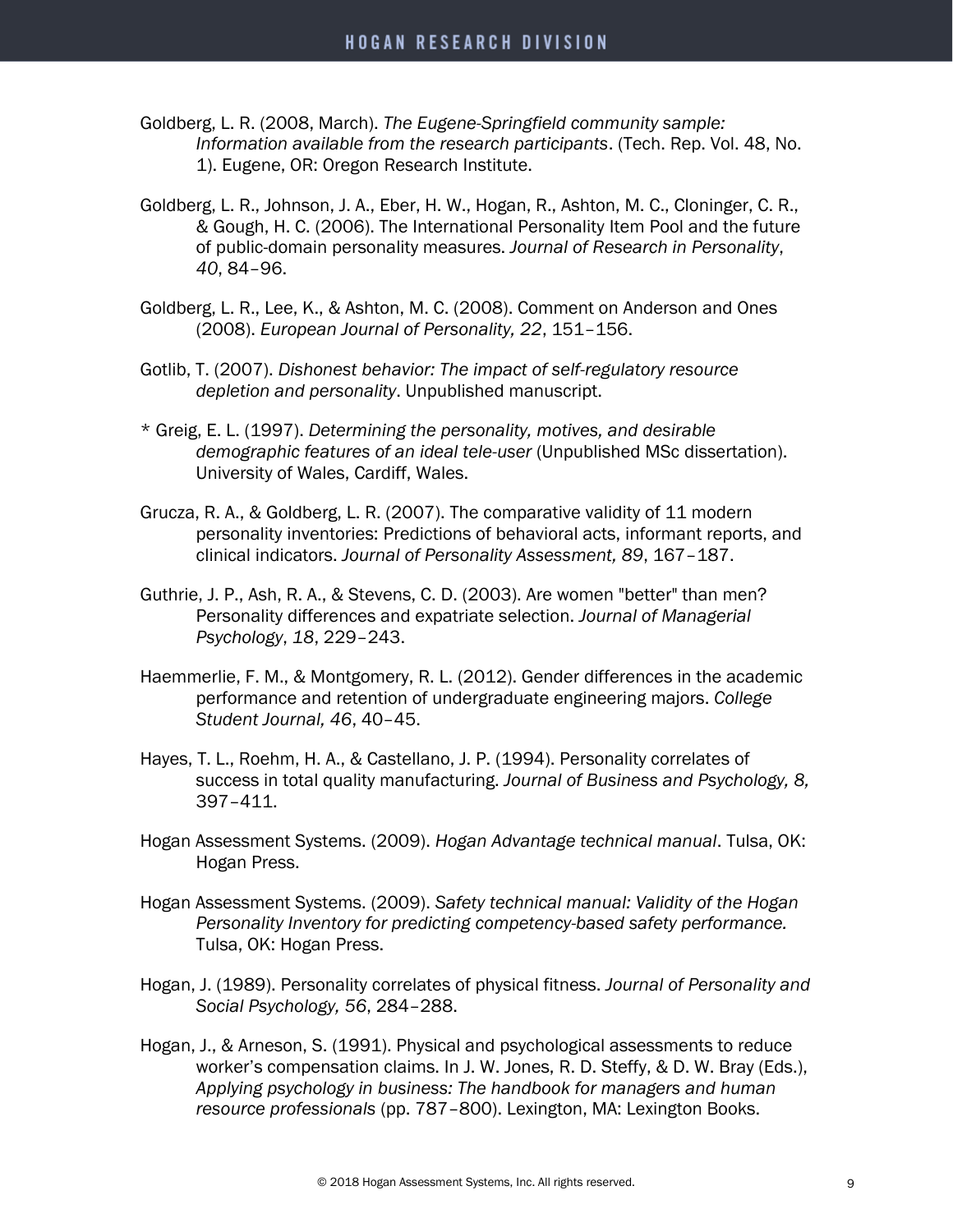- Hogan, J., Barrett, P., & Hogan, R. (2007). Personality measurement, faking, and employment selection. *Journal of Applied Psychology, 92*, 1270–1285.
- Hogan, J., & Brinkmeyer, K. (1997). Bridging the gap between overt and personalitybased integrity tests. *Personnel Psychology, 50*, 587–599.
- Hogan, J., Davies, S., & Hogan, R. (2007). Generalizing personality-based validity evidence. In S. M. McPhail (Ed.), *Alternative validation strategies* (pp. 181– 229). San Francisco, CA: Jossey-Bass.
- Hogan, J., & Foster, J. (2013). Multifaceted personality predictors of workplace safety performance: More than conscientiousness. *Human Performance*, *26*, 20–43.
- Hogan, J., & Hogan, R. (1989a). How to measure employee reliability. *Journal of Applied Psychology, 74*, 273–279.
- Hogan, J., & Hogan, R. (1989b). Noncognitive predictors of performance during explosive ordinance disposal training. *Military Psychology, 1*, 117–133.
- Hogan, J., & Hogan, R. (1998). Theoretical frameworks for assessment. In P. R. Jeanneret & R. Silzer (Eds.), *Individual assessment*. San Francisco, CA: Jossey-Bass.
- Hogan, J., & Hogan, R. (2002). Leadership and sociopolitical intelligence. In R. Riggio, S. Murphy, & F. Pirozzolo (Eds.). *Multiple intelligences and leadership*. Mahwah, NJ: Lawrence Erlbaum Associates.
- Hogan, J., Hogan, R., & Busch, C. M. (1984). How to measure service orientation. *Journal of Applied Psychology*, *69*, 167–173.
- Hogan, J., Hogan, R., & Gregory, S. (1992). Validation of a sales representative selection inventory. *Journal of Business and Psychology, 7*, 161–171.
- Hogan, J., Hogan, R., & Murtha, T. (1992). Validation of a personality measure of managerial performance. *Journal of Business and Psychology, 7*, 225–237.
- Hogan, J., & Holland, B. (2003). Using theory to evaluate personality and jobperformance relations: A socioanalytic perspective. *Journal of Applied Psychology, 88*, 100–112.
- Hogan, J., & Lesser, M. (1996). Selecting personnel for hazardous performance. In J. Driskell & E. Salas (Eds.), *Stress and human performance* (pp. 195–222). Mahwah, NJ: Erlbaum.
- Hogan, J., & Ones, D. S. (1997). Conscientiousness and integrity at work. In R. Hogan, J. A. Johnson, & S. R. Briggs (Eds.), *Handbook of personality psychology* (pp. 849–870). New York, NY: Academic Press.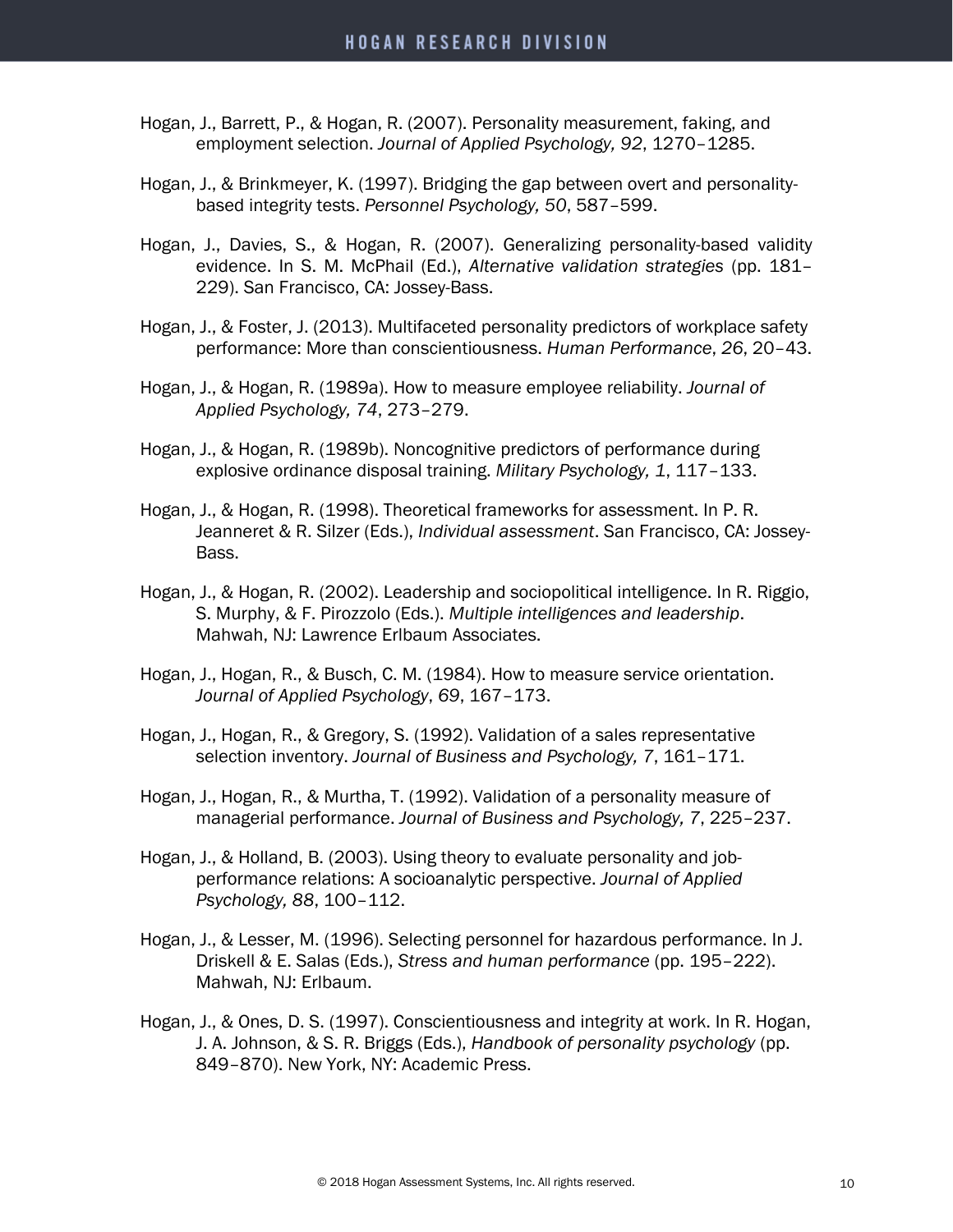- Hogan, J., & Roberts, B. W. (1996). Issues and non-issues in the fidelity-bandwidth trade-off. *Journal of Organizational Behavior, 17,* 627–637.
- Hogan, J., & Rybicki, S. (1998). *Performance Improvement Characteristics job analysis manual.* Tulsa, OK: Hogan Assessment Systems.
- Hogan, J., Rybicki, S. L., Motowidlo, S. J., & Borman, W. C. (1998). Relations between contextual performance, personality, and occupational advancement. *Human Performance, 11*, 189–207.
- Hogan, R. (1982). A socioanalytic theory of personality. In M. M. Page (Ed.), *1982 Nebraska symposium on motivation* (pp. 55–89). Lincoln, NE: University of Nebraska Press.
- Hogan, R. (1992). Hogan Personality Inventory. *Psychological Test Bulletin*, *5*, 130– 136.
- Hogan, R. (1994). Trouble at the top: Causes and consequences of managerial incompetence. *Consulting Psychology Journal: Practice and Research, 46*, 9– 15.
- Hogan, R. (1996). A socioanalytic perspective on the five-factor model. In J. S. Wiggins (Ed.), *The five-factor model of personality: Theoretical perspectives* (pp. 163– 179). New York, NY: The Guilford Press.
- Hogan, R. (1998). Reinventing personality. *Journal of Social and Clinical Psychology, 17*, 1–10.
- Hogan, R. (2004). Personality psychology for organizational researchers. In B. Schneider & D. Smith (Eds.), *Personality and organizations* (pp. 3–24). London, England: Lawrence Erlbaum Associates.
- Hogan, R. (2005). In defense of personality measurement: New wine for old whiners. *Human Performance, 18*, 331–341.
- Hogan, R., & Benson, M. J. (2009). Personality, leadership, and globalization: Linking personality to global organizational effectiveness. In W. H. Mobley, Y. Wang, & M. Li (Eds.), *Advances in global leadership* (pp. 11–34). Bingley, England: Emerald Group Publishing Limited.
- \* Hogan, R., & Briggs, S. (1984). Noncognitive measures of social intelligence. *Personnel Selection & Training Bulletin, 5,* 184–190.
- Hogan, R., Chamorro-Premuzic, T., & Kaiser, R. B. (2013). Employability and Career Success: Bridging the gap between theory and reality. *Industrial and Organizational Psychology, 6,* 3–16.
- Hogan, R., Curphy, G. J., & Hogan, J. (1994). What we know about leadership: Effectiveness and personality. *American Psychologist, 51*, 469–477.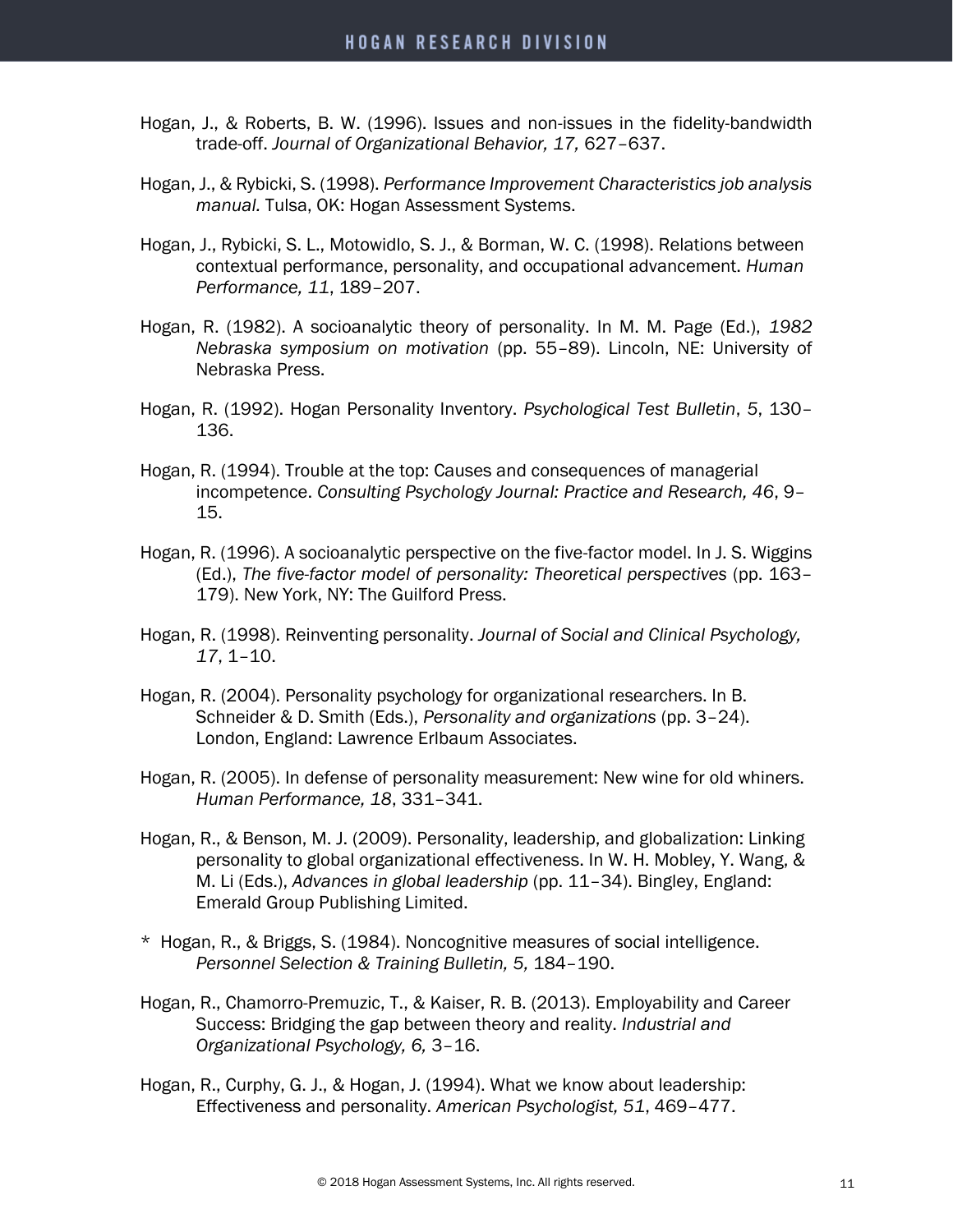- Hogan, R. & Foster, J. (2016). Rethinking personality. *International Journal of Personality Psychology, 2,* 37–43.
- Hogan, R., & Hogan, J. (1991). Personality and status. In D. G. Gilbert & J. J. Conley (Eds.), *Personality, social skills, and psychopathology: An individual differences approach*. (pp. 137–154) New York, NY: Plenum.
- Hogan, R., & Hogan, J. (1994). The mask of integrity. In T. R. Sarbin, R. M. Carney, & C. Eoyang (Eds.), *Citizen espionage: Studies in trust and betrayal* (pp. 93– 105). Westport, CT: Praeger.
- Hogan, R., & Hogan, J. (1995). *Hogan Personality Inventory manual* (2nd ed.). Tulsa, OK: Hogan Assessment Systems.
- Hogan, R., & Hogan, J. ( 2002). The Hogan Personality Inventory. In B. De Raad & M. Perugini (Eds.), *Big Five assessment* (pp. 329–351). Netherlands: Hogrefe & Huber.
- Hogan, R., & Hogan, J. (2007). *Hogan Personality Inventory manual* (3rd ed.). Tulsa, OK: Hogan Assessment Systems.
- Hogan, R., Hogan, J., & Roberts, B. W. (1996). Personality measurement and employment decisions: Questions and answers. *American Psychologist, 51,*  469–477.
- \* Hogan, R., Hogan, J., & Trickey, J. (1999). Goodbye mumbo jumbo: The transcendental beauty of a validity coefficient. *Selection Development Review, 15,* 3–9.
- \* Hogan, R., Hogan, J., & Warrenfeltz, R. (2007). *Hogan guide.* Tulsa, OK: Hogan Assessment Systems.
- Hogan, R., & Kaiser, R. B. (2005). What we know about leadership. *Review of General Psychology, 9*, 169–180.
- Hogan, R., & Kaiser, R. B. (2008). Learning a lesson in executive selection. *Leadership in Action, 27,* 22–24.
- Hogan, R., & Kaiser, R. B. (2010). Personality. In J. C. Scott & D. H. Reynolds (Eds.), *Handbook of workplace assessment*. San Francisco, CA: Jossey-Bass.
- Hogan, R., & Shelton, D. (1998). A socioanalytic perspective on job performance. *Human Performance, 11*, 129–144.
- Hogan, R., & Warrenfeltz, R. (2003). Educating the modern manager. *Academy of Management Learning and Education, 2*, 74–84.
- Hough, L. M. (1998). Effects of intentional distortion in personality measurement and evaluation of selected palliatives. *Human Performance, 11*, 209–244.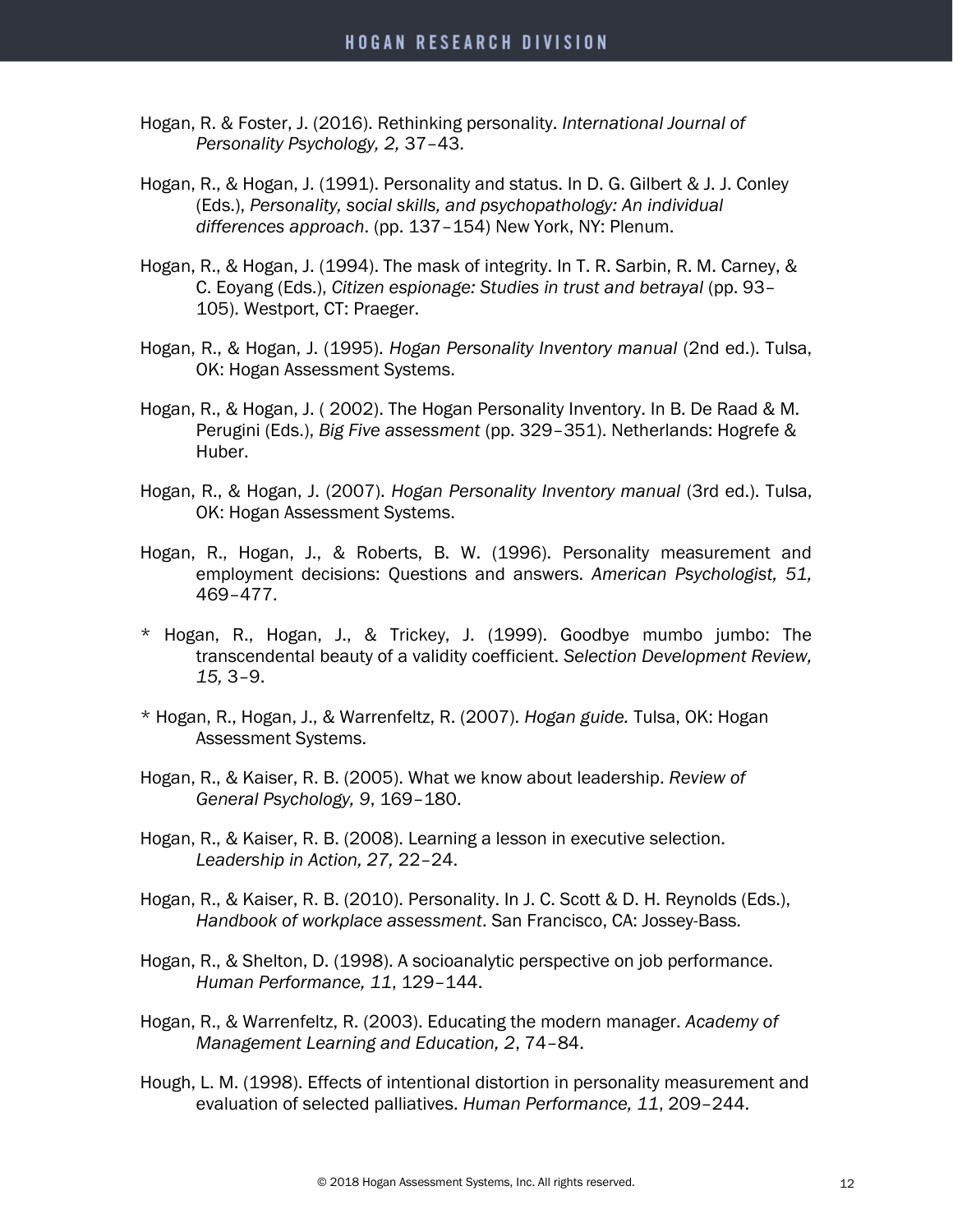- Hough, L. M., Oswald, F. L., & Ployhart, R. E. (2001). Determinants, detection and amelioration of adverse impact in personnel selection procedures: Issues, evidence, and lessons learned. *International Journal of Selection and Assessment, 9*, 152–194.
- Hough, L. M., & Schneider, R. J. (1996). Personality traits, taxonomies, and applications in organizations. In K. R. Murphy (Ed.), *Individual differences and behavior in organizations* (pp. 31–88). San Francisco, CA: Jossey-Bass.
- Huang, J. L., Zabel, K. L., Ryan, A., & Palmer, A. (2014). Personality and adaptive performance at work: A meta-analytic investigation. *Journal of Applied Psychology*, *99*, 162–179.
- Huffcutt, A. I., Culbertson, S. S., & Goebl, A. P. (2015). The interactive influence of ambition and sociability on performance in a behavior description interview. *Personnel Assessment and Decisions, 1*(1), 30–36.
- Hurtz, G. M., & Donovan, J. J. (2000). Personality and job performance: The big-five revisited. *Journal of Applied Psychology, 85*, 869–879.
- Hutchinson, A. M. (2011). *Reinforcement sensitivity theory, personality, and senior executive performance* (Unpublished doctoral dissertation). University of Auckland, Auckland, NZ.
- International Personality Item Pool. (2001). A scientific collaboratory for the development of advanced measures of personality traits and other individual differences. Retrieved July 21, 2009, from http://ipip.ori.org/
- Johnson, J. A. (1994). Clarification of Factor Five with the help of the AB5C Model. *European Journal of Personality, 8*, 311–334.
- Johnson, J. A. (2000). Predicting observers' ratings of the big five from the CPI, HPI, and NEO-PI-R: A comparative validity study. *European Journal of Personality, 14*, 1–19.
- Johnson, J. A., & Hogan, R. (2006). A socioanalytic view of faking. In R. L. Griffith & M. H. Peterson (Eds.), *A closer examination of applicant faking behavior* (pp. 209–231). Greenwich, CT: Information Age Publishing.
- Jones, A. B., Sherman, R. A., & Hogan, R. T. (2017). Where is ambition in factor models of personality? *Personality and Individual Differences*, *106*, 26–31.
- Judge, T. A., Piccolo, R. F., & Kosalka, T. (2009). The bright and dark sides of leader traits: A review and theoretical extension of the leader trait paradigm. *Leadership Quarterly, 20*, 855–875.
- Kaiser, R. B., & Hogan, J. (2011). Personality, leader behavior, and overdoing it. *Consulting Psychology Journal: Practice and Research*, *63,* 219–242.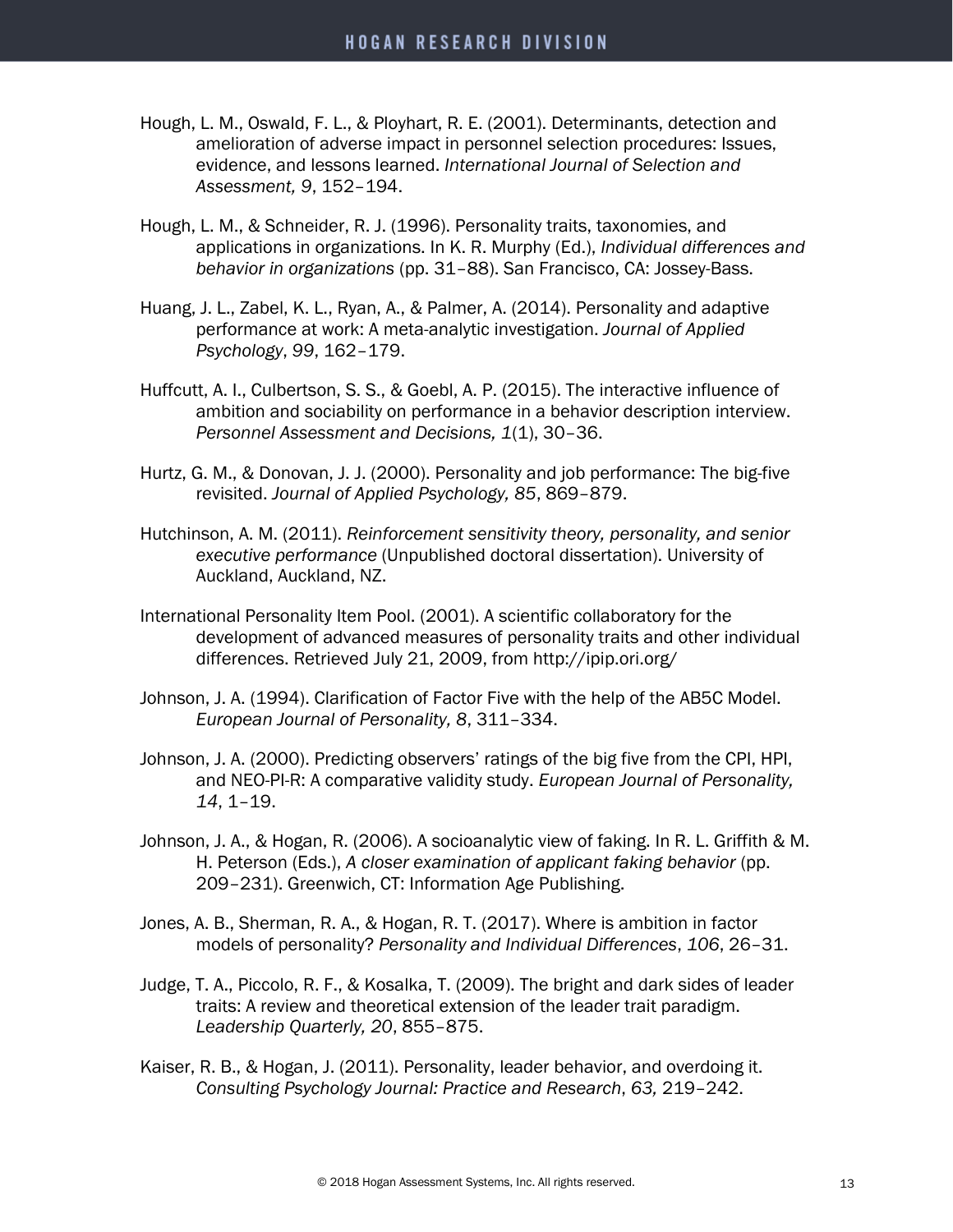- Kaiser, R. B., Hogan, R., & Craig, S. B. (2008). Leadership and the fate of organizations. *American Psychologist, 63*, 96–110.
- Kholin, M., Meurs, J. A., Blickle, G., Wihler, A., Ewen, C., & Momm, T. D. (2015). Refining the openness–performance relationship: Construct specificity, contextualization, social skill, and the combination of trait self-and otherratings. *Journal of Personality Assessment*, 1–12.
- Kisamore, J. L., Stone, T. H., & Jawahar, J. (2007). Academic integrity: The relationship between individual and situational factors on misconduct contemplations*. Journal of Business Ethics, 75*, 381–394.
- Kroeck, K. G., & Brown, K. W. (2004). Work applications of the Big Five Model of personality. In J. C. Thomas (Ed.), *Comprehensive handbook of psychological assessment* (Vol. 4). Hoboken, NJ: Wiley.
- Lall, R., Holmes, E. K., Brinkmeyer, K. R., Johnson, W. B., & Yatko, B. R. (1999). Personality characteristics of future military leaders. *Military Medicine*, *164*, 906–910.
- Leatherland, G. L. (2002). *An investigation of the construct validity of the Residual Achievement Score* (Unpublished doctoral dissertation). Alliant International University, Alhambra, California.
- Leckband, M. M. (2005). *Development of a personality profile of a firefighter* (Unpublished doctoral dissertation). Florida International University, Miami, FL.
- \* Leister, K. D. (2000). *The relationship between sexual aggression and moral development in a sample of college males* (Unpublished doctoral dissertation). Texas A & M University, College Station, TX.
- Leung, S. A. (1992). [Review of the Hogan Personnel Selection Series]. In J. J. Kramer & J. C. Conoley (Eds.), *The eleventh mental measurements yearbook*. Lincoln, NE: Buros Institute of Mental Measurements.
- Lobello, S. G. (1998). [Review of the Hogan Personality Inventory (Revised)]. In J. C. Impara & B. S. Plake (Eds.), *The thirteenth mental measurements yearbook*. Lincoln, NE: Buros Institute of Mental Measurements
- Lock, J. D. (1996). *Developing an integrative model of leadership* (Unpublished doctoral dissertation). The University of Tulsa, Tulsa, Oklahoma.
- Luther, N. (2000). Integrity testing and job performance within high performance work teams: A short note. *Journal of Business and Psychology, 15*, 19–25.
- \* Lubelski, D., Healy, A. T., Friedman, A., Ferraris, D., Benzel, E. C., & Schlenk, R. (2016). Correlation of personality assessments with standard selection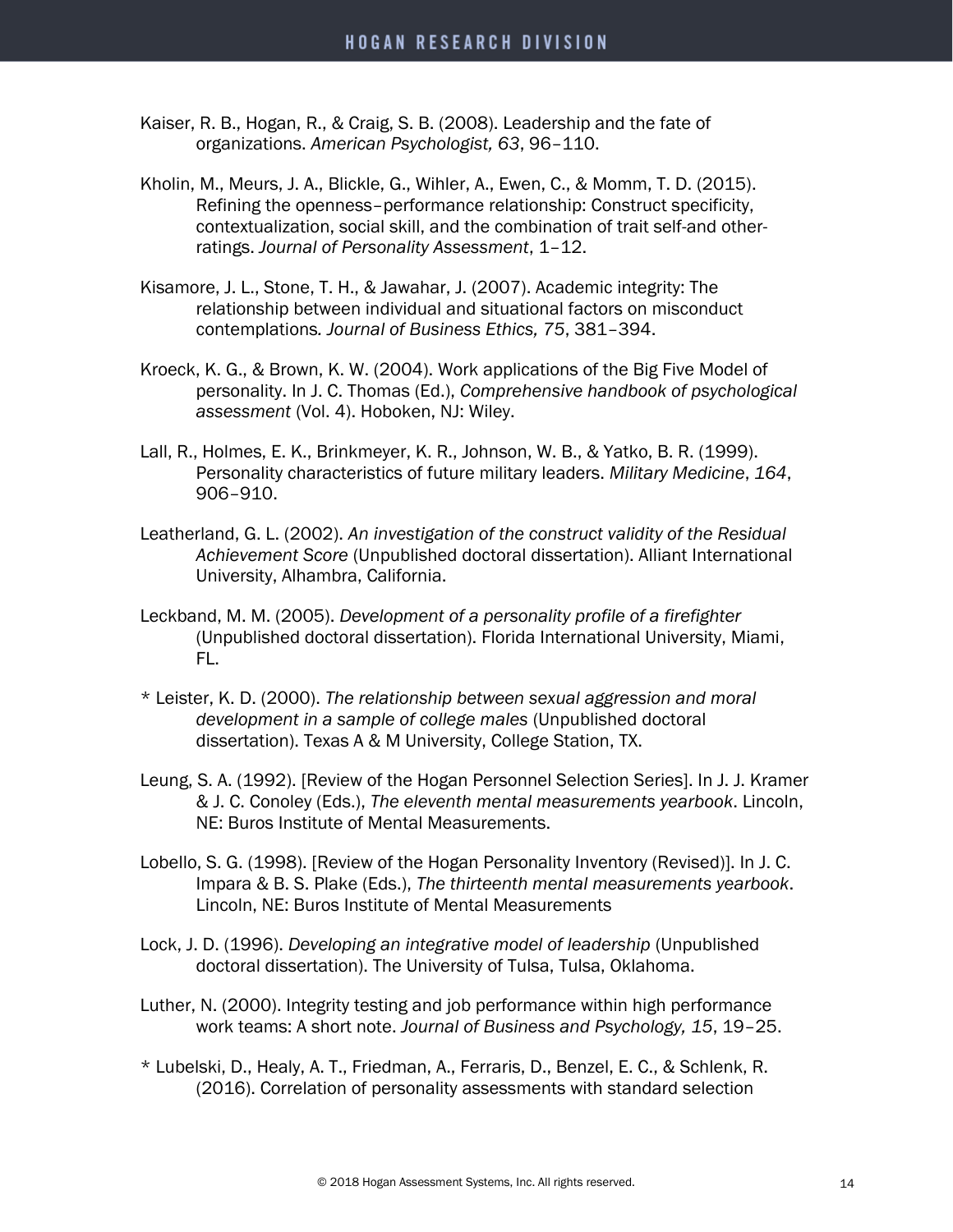criteria for neurosurgical residency applicants. *Journal of Neurosurgery*. Advance Online Publication. DOI[:10.3171/2015.7.JNS15880](https://dx.doi.org/10.3171/2015.7.JNS15880)

- Mabon, H. (1998). Utility aspects of personality and performance. *Human Performance, 11,* 289–304.
- Mansi, A. (2007). Executive coaching and psychometrics: A case study evaluating the use of the Hogan Personality Inventory (HPI) and the Hogan Development Survey (HDS) in senior management coaching. *The Coaching Psychologist, 3*, 53–58.
- Markey, P. M., & Markey, C. N. (2006). A spherical conceptualization of personality traits. *European Journal of Personality, 20,* 169–193.
- \* Marmer, C. R., Weiss, D. S., Metzler, T. J., & Delucchi, K. (1996). Characteristics of emergency services personnel related to peritraumatic dissociation during critical incident exposure. *American Journal of Psychiatry, 153,* 94–102.
- Marshall, L. A., & Lindley, P. (Eds.) (2009). Hogan Personality Inventory (HPI). British Psychological Society Psychological Testing Centre test reviews. London, England: British Psychological Society.
- Martin, J. H., Montgomery, R. L., & Saphian, D. (2006). Personality, achievement test scores, and high school percentile as predictors of academic performance across four years of coursework. *Journal of Research in Personality, 40,* 424– 431.
- McDonald, D. G., Norton, J. P., & Hodgdon, J. A. (1990). Training success in U.S. Navy special forces. *Aviation, Space, and Environmental Medicine*, *61*, 548–554.
- McKay, P. F., & McDaniel, M. A. (2006). A reexamination of black-white mean differences in work performance: More data, more moderators. *Journal of Applied Psychology, 91,* 538–554.
- Meyer, K. D. (2008). *Refinements to ASA research: Shifting the focus to focal traits*. Unpublished manuscript.
- Michels, L. J. (2016). *Prudence and persistence: Personality in student retention* (Doctoral dissertation, Minnesota State University, Mankato).
- Mirabile, H. (2008). *Personality profiles of police executives: An analysis based on the Hogan Personality Inventory and the Hogan Developmental Survey* (Unpublished doctoral dissertation). Capella University, Minneapolis, MN.
- \* Morar, P. (2002). *A correlational study identifying the sales personality of recruitment consultants using the Hogan Personality Inventory and investigating the relationship with sales performance.* Unpublished manuscript.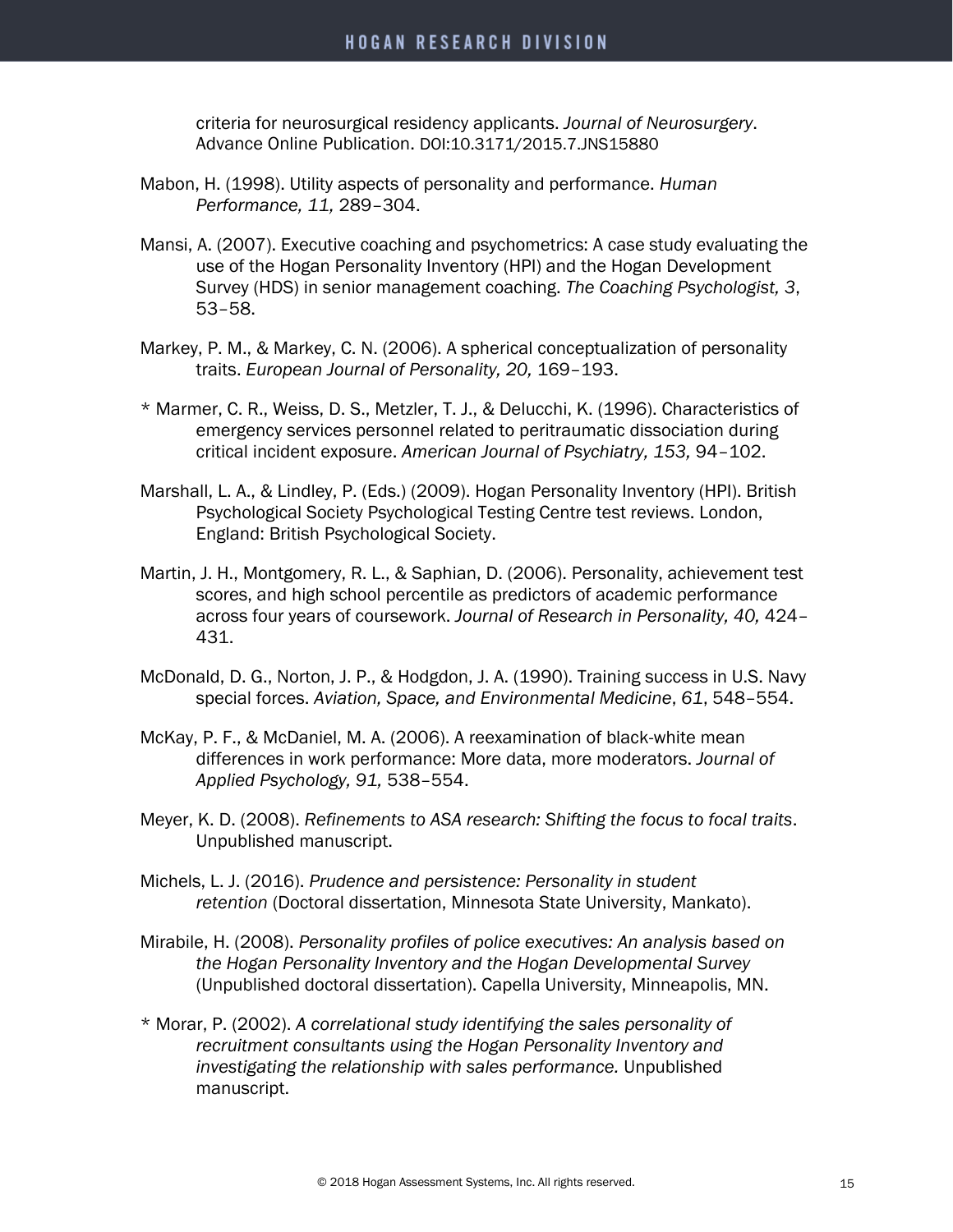- Mount, M. K., Barrick, M. R., Scullen, S. M., & Rounds, J. (2005). Higher-order dimensions of the Big-Five personality traits and the big six vocational interest types. *Personnel Psychology, 58*, 447–478.
- Mount, M. K., Barrick, M. R., & Strauss, J. P. (1994). Validity of observer ratings of the Big Five personality factors. *Journal of Applied Psychology, 2,* 272–280.
- Muchinsky, P. M. (1993). Validation of personality constructs for the selection of insurance industry employees. *Journal of Business and Psychology*, *7*, 475– 482.
- Murphy, K. R., & Lee, S. L. (1994). Personality variables related to integrity test scores: The role of conscientiousness. *Journal of Business and Psychology, 8*, 413–424.
- Najar, M. J. (2000). *Personality and power: Interacting to enhance leadership effectiveness* (Unpublished doctoral dissertation). The University of Tulsa, Tulsa, OK
- \* Nash, N. (1999). *Improving criterion-related occupational integrity test validity using broad attitudinal criterion* (Unpublished MSc dissertation). London Guildhall University, London, England.
- Nolan, Y., Johnson, J. A., & Pincus, A. L. (1994). Personality and drunk driving: Identification of DUI types using the Hogan Personality Inventory. *Psychological Assessment, 6*, 33–40.
- Oh, I., & Berry, C. M. (2009). The Five-Factor Model of personality and managerial performance: Validity gains through the use of 360-degree performance ratings. *Journal of Applied Psychology, 94*, 1498–1513*.*
- \* O'Hara, M. (1998). *Airline service agents*. Unpublished manuscript.
- Oluf, G. A., & Furnham, A. (2015). The relationship between bright-and dark-side personality traits. *Personality and Individual Differences*, *87,* 206–211.
- Ones, D. S., & Anderson, N. (2002). Gender and ethnic group differences on personality scales in selection: Some British data. *Journal of Occupational and Organizational Psychology, 75*, 255–276.
- Ones, D. S., Dilchert, S., Viswesvaran, C., & Judge, T. A. (2007). In support of personality assessment in organizational settings. *Personnel Psychology, 60*, 995–1027.
- Ones, D. S., & Viswesvaran, C. (2001). Criterion-focused occupational psychology scales used in personnel selection. In B. W. Roberts & R. Hogan (Eds.), *Personality psychology in the workplace*. Washington, DC: American Psychological Association.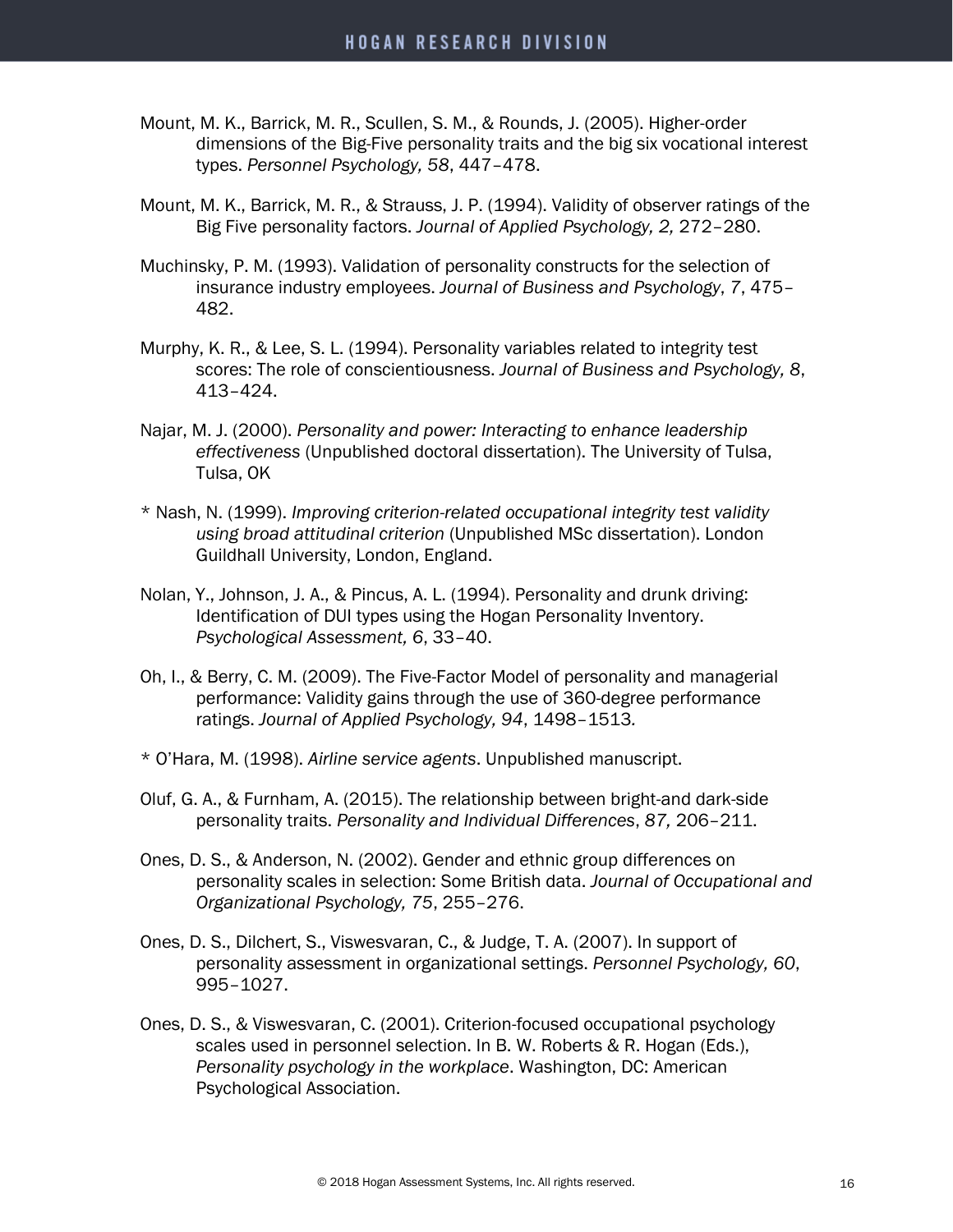- Ones, D. S., Viswesvaran, C., & Schmidt, F. L. (1993). Comprehensive meta-analysis of integrity test validities: Findings and implications for personnel selection and theories of job performance. *Journal of Applied Psychology, 78*, 679– 703.
- \* Pariak, E. (2002). *Personality and sales performance: Investigating the criterionrelated validity of the Hogan Personality Inventory* (Unpublished MSc dissertation). London Guildhall University, London, England.
- Pape, G. (2007). *The relationship between personality, leadership and organizational effectiveness in global delivery teams.* Unpublished manuscript.
- Parr, A. D., Lanza, S. T., & Bernthal, P. (2016). Personality profiles of effective leadership performance in assessment centers. *Human Performance*, *29*(2), 143–157. DOI 10.1080/ 08959285.2016.1157596
- Paulhus, D. L., & Harms, P. D. (2004). Measuring cognitive ability with the overclaiming technique. *Intelligence*, *32*, 297–314.
- Polenz, K.E. (2015). *A comparative study of leadership personality traits and employee perceptions of organizational learning behaviors.* (Unpublished doctoral dissertation). Capella University, Minneapolis, Minnesota.
- Randall, R. M., Kwong, L., Kuivila, T., Levine, B., & Kogan, M. (2017). Building physicians with self-awareness*. Physician Leadership Journal, 4*(3)*,* 40-44.
- Rashkovky, B. (2006). *Extending the job component validity (JCV) model to include personality predictors.* (Unpublished doctoral dissertation). Alliant International University, Los Angeles, CA.
- Reinke, K., & Chamorro-Premuzic, T. (2014). When email use gets out of control: Understanding the relationship between personality and email overload and their impact on burnout and work engagement. *Computers in Human Behavior, 36*, 502–509. doi: 10.1016/ j.chb.2014.03.075
- Reisert, E., & Conte, J. M. (2004). Relationships between conscientiousness subfactors and constructive and destructive behavioral intentions. *Journal of Business and Psychology*, *19*, 69–84.
- Roberts, B. W., Chernyshenko, O. S., Stark, S., & Goldberg, L. R. (2005). The structure of conscientiousness: An empirical investigation based on seven major personality questionnaires. *Personnel Psychology, 58*, 103–139.
- Rosse, J. G., Miller, H. E., & Barnes, L. K. (1991). Combining personality and cognitive ability predictors for hiring service-oriented employees. *Journal of Business and Psychology, 5*, 431–445.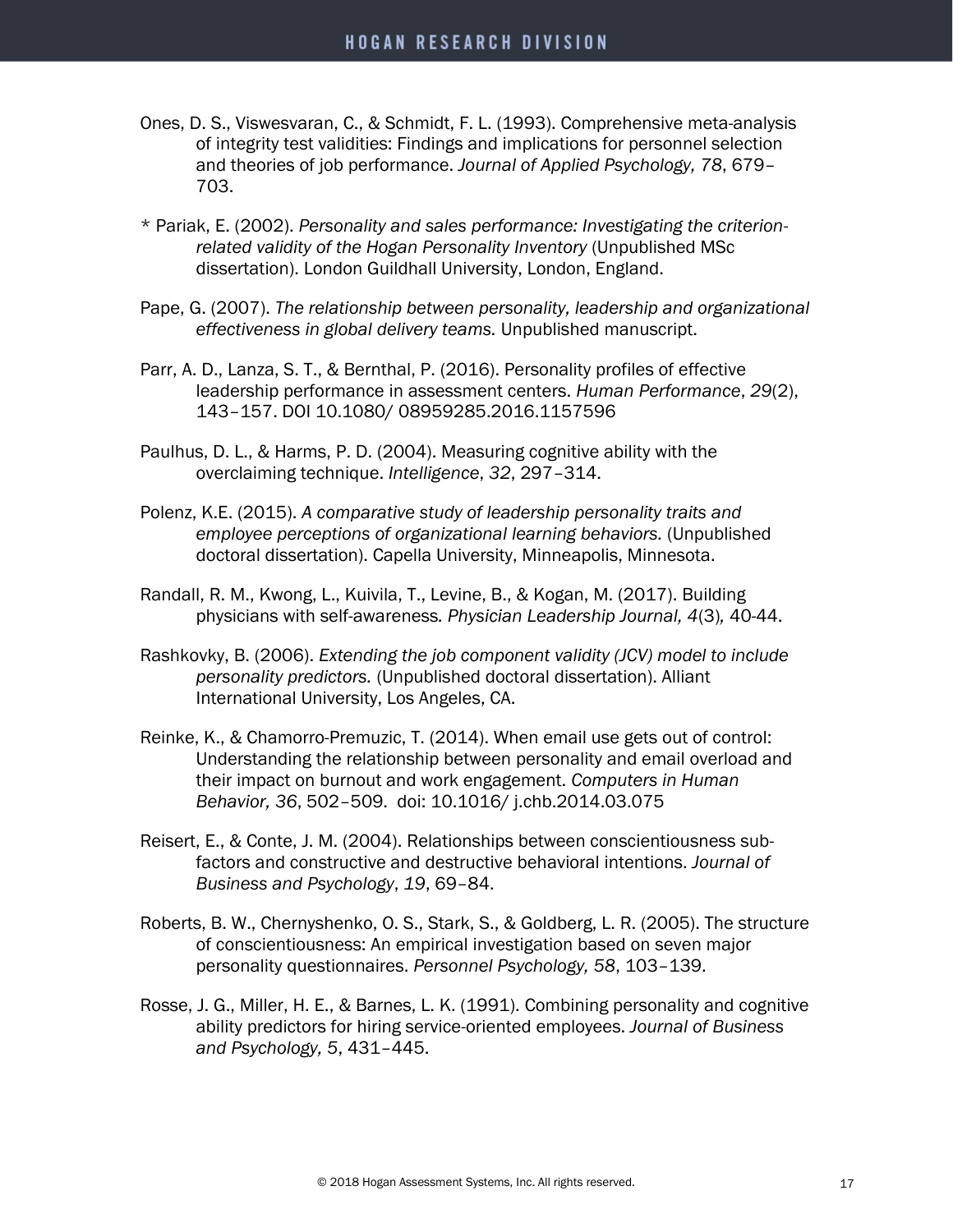- \* Rowan, S. (1999). *Entrepreneurs, intrapreneurs, and managers. Interchangeable roles in a changing environment? An investigative study using personality profiling* (Unpublished MSc disertation). City University, London, England.
- Ryan, A. M., Ployhart, R. E., & Friedel, L. A. (1998). Using personality testing to reduce adverse impact: A cautionary note. *Journal of Applied Psychology, 83*, 298– 307.
- Salgado, J. F. (2002). The big five personality dimensions and counterproductive behaviors. *International Journal of Selection and Assessment, 10,* 117–125.
- Salgado, J. F. (2003). Predicting job performance using FFM and non-FFM personality measures. *Journal of Occupational and Organizational Psychology, 76,* 323– 346.
- Salgado, J. F., Moscoso, S., & Alonso, P. (2013). Subdimensional structure of the Hogan Personality Inventory. *International Journal of Selection and Assessment, 21,* 277–285.
- Salgado, J. F., Moscoso, S., & Lado, M. (2003). Evidence of cross-cultural invariance of the Big Five personality dimensions in work settings. *European Journal of Personality*, *17*, S67–S76.
- Sanger, M. R., Nei, D. S., Ferrell, B., & Yang, F. (2017). Agency, conscientiousness, and leadership emergence in Asia: How managers in countries with and without British influence differ from each other. *Consulting Psychology Journal: Practice and Research, 69*(4)*,* 296-314. doi:10.1037/ cpb0000101
- Schneider, B., & Bartram, D. (2017). Aggregate and organizational competitive advantage. *Journal of Occupational and Organizational Psychology, 90*(4)*,* 461-480. doi:10.1111/joop.12180
- Scrimpshire, A. J., Stone, T. H., Kisamore, J. L., & Jawahar, I. M. (2017). Do birds of a feather cheat together? How personality and relationships affect student cheating. *Journal of Academic Ethics, 15*(1)*,* 1-22. doi:10.1007/s10805-016- 9267-5
- Shalhoop, J. H., & Sanger, M. R. (2012). Understanding leadership in China: Leadership profiles of state-owned enterprises, multinational corporations, and major economic trading partners. In W. H. Mobley, Y. Wang, & M. Li (Eds.), *Advances in global leadership (advances in global leadership, volume 7)*. (pp. 321-348). Bingley, United Kingdon: Emerald Group Publishing Limited.
- \* Shanks, D. (2000). *Can personality be used to identify other potential in the fire brigade?* (Unpublished MSc dissertation). University of Aberdeen, Aberdeen, England.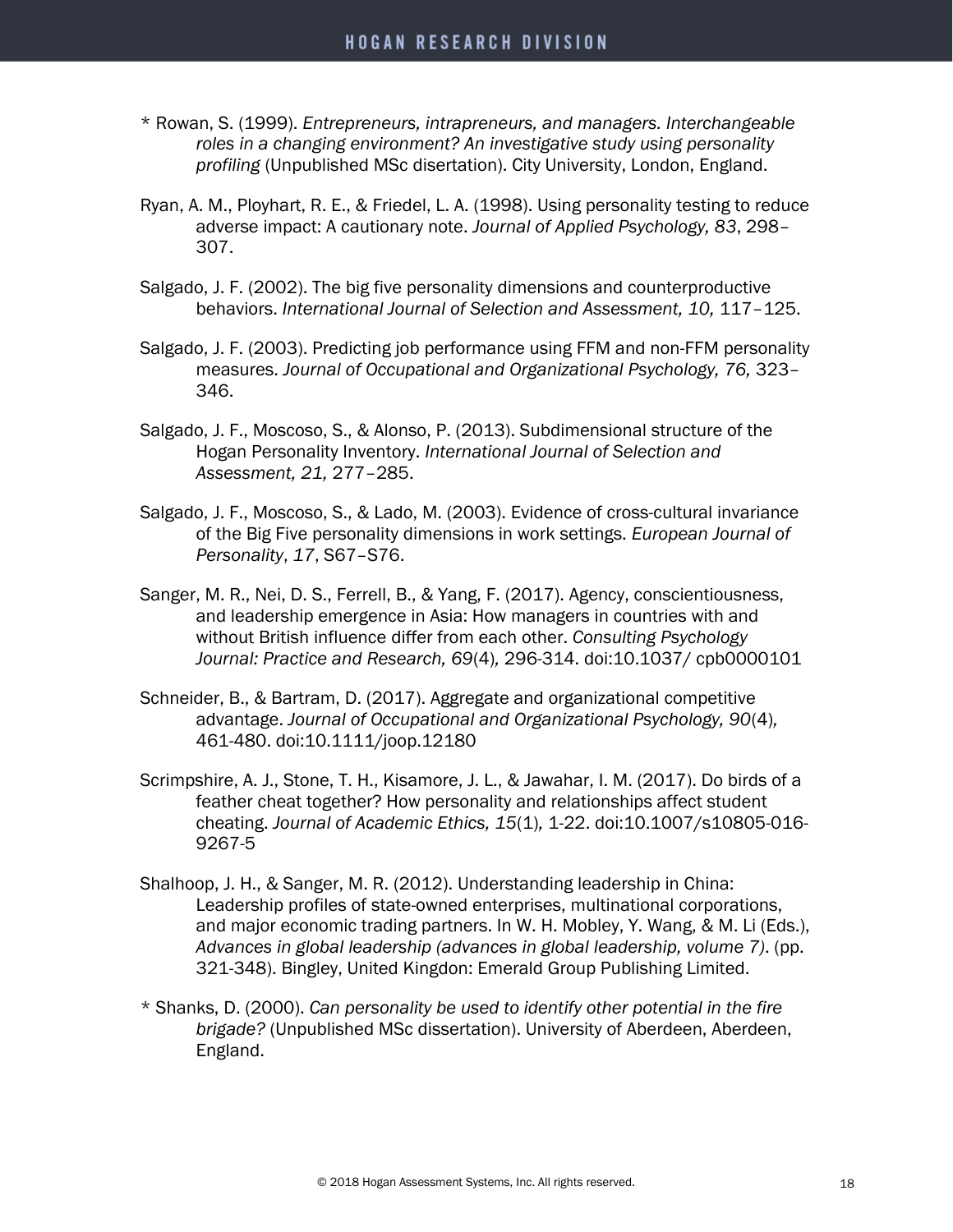- Sheppard, R., Han, K., Colarelli, S. M., Dai, G., & King, D. W. (2006). Differential item functioning by sex and race in the Hogan Personality Inventory. *Assessment, 13,* 442–453.
- Shultz, M. M., & Zedeck, S. (2011). Predicting lawyer effectiveness: Broadening the basis for law school admission decisions. *Law & Social Inquiry*, *36(*3), 620- 661.
- Simonet, D. V., Tett, R. P., Foster, J., Angelback, A. I., & Bartlett, J. M. (2017). Darkside personality trait interactions: Amplifying negative predictions of leadership performance. *Journal of Leadership & Organizational Studies*. Advance online publication. doi:10.1177/1548051817727703
- Smith, D. B., & Ellingson, J. E. (2002). Substance versus style: A new look at social desirability in motivating contexts. *Journal of Applied Psychology, 87*, 211– 219.
- Smith, D. B., Hagnes, P. J., & Dickson, M. W. (2001). Personnel selection and the fivefactor model: Reexamining the effect of applicant's frame of reference. *Journal of Applied Psychology, 86*, 304–315.
- \* Starks, F. E. (2014). *The multigenerational workforce within two-year public community colleges: A study of generational factors affecting employee learning and interaction* (Unpublished dissertation). Capella University, Minneapolis, MN.
- Steffensmeier, J. (2008). *Situational constraints and personality as antecedents of organizational citizenship behaviors*. Unpublished manuscript.
- Stevens, C. D., Guthrie, J. P., Ash, R. A., & Coate, C. J. (2002). Does personality predict preferred managerial style?: Evidence from New Zealand and the United States. *Asia Pacific Journal of Human Resources, 40*, 322–344.
- Stone, T. H., Kisamore, J. L., & Jawahar, I. M. (2008). Predicting students' perceptions of academic misconduct on the Hogan Personality Inventory Reliability scale. *Psychological Reports, 102*, 495–508.
- Sundberg, N. D. (1992). [Review of the Hogan Personnel Selection Series]. In J. J. Kramer & J. C. Conoley (Eds.), *The eleventh mental measurements yearbook*. Lincoln, NE: Buros Institute of Mental Measurements.
- Tett, R. P., Jackson, D. N., & Rothstein, M. (1991). Personality measures as predictors of job performance: A meta-analytic review. *Personnel Psychology, 44,* 703–742.
- Tett, R. P., Steele, J. R., & Beauregard, R. S. (2003). Broad and narrow measures on both sides of the personality-job performance relationship. *Journal of Organizational Behavior, 24*, 335–356.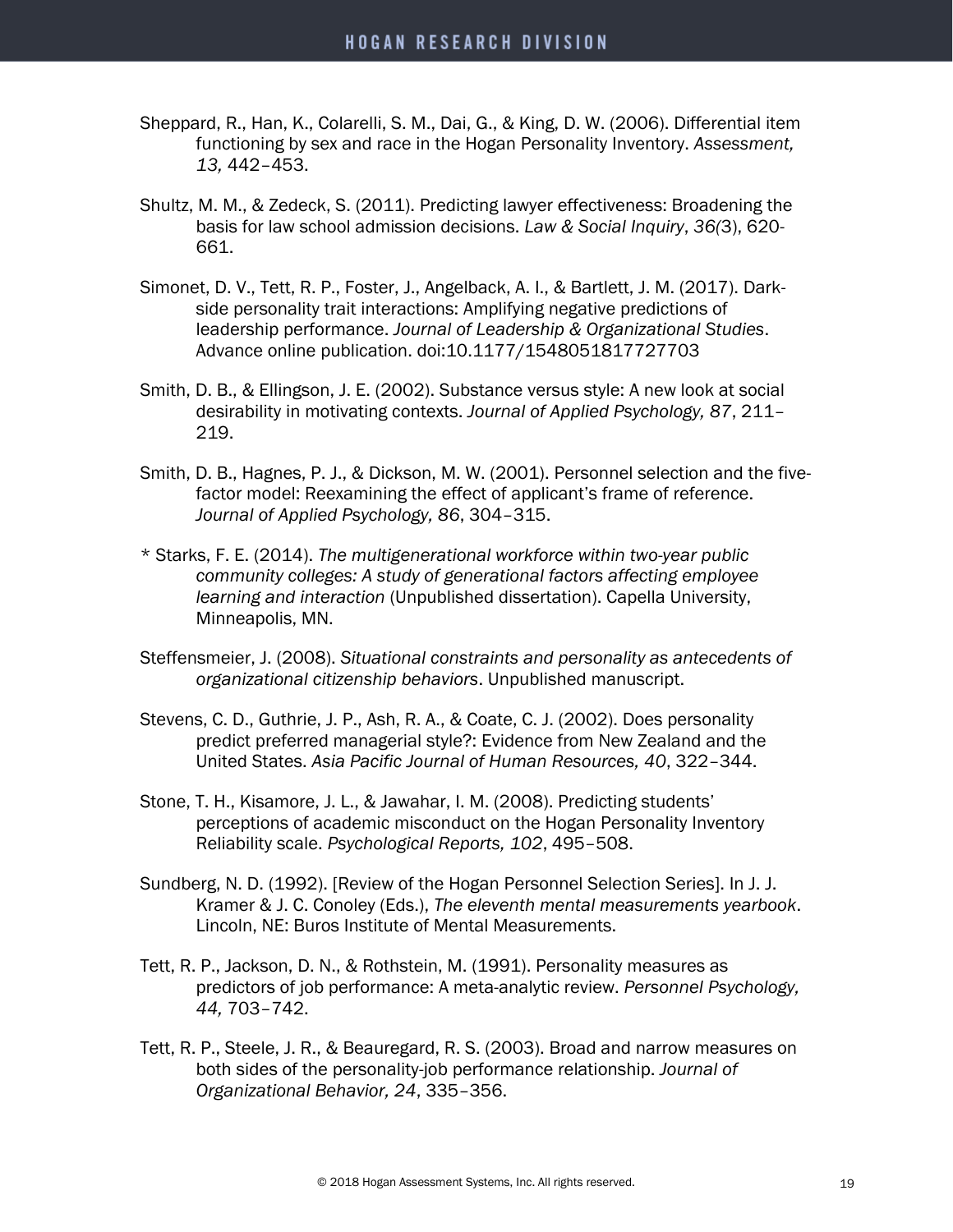- Thorsteinson, T. J., & Ryan, A. M. (1997). The effect of selection ratio on perceptions of the fairness of a selection test battery. *International Journal of Selection and Assessment, 5*, 159–168.
- Trapnell, P. D., & Wiggins, J. S. (1990). Extension of the interpersonal adjective scales to include the big five dimensions of personality. *Journal of Personality and Social Psychology, 59*, 781–790.
- \* Tyler, G. (1998). *Personality, general well-being, and post-traumatic stress disorder in the ambulance service – A validation study of the Hogan Personality Inventory and the Hogan Development Survey* (Unpublished MSc dissertation). University of Nottingham, Nottingham, England.
- Van Vugt, M., Hogan, R., & Kaiser, R. B. (2008). Leadership, followership, and evolution. *American Psychologist, 63*, 182–196.
- Vergauwe, J., Wille, B., Hofmans, J., Kaiser, R. B., & De Fruyt, F. (2017). The doubleedged sword of leader charisma: Understanding the curvilinear relationship between charismatic personality and leader effectiveness. *Journal of Personality and Social Psychology.* Advance online publication. doi:10.1037/pspp0000147
- Vinchur, A. J., Schippmann, J. S., Switzer, F. S., & Roth, P. L. (1998). A meta-analytic review of predictors of job performance for salespeople. *Journal of Applied Psychology, 83*, 586–597.
- von Stumm, S., & Ackerman, P. L. (2013). Investment and intellect: A review and meta-analysis. *Psychological Bulletin, 139,* 841–869.
- Wanek, J. E., Sackett, P. R., & Ones, D. S. (2003). Towards an understanding of integrity test similarities and differences: An item-level analysis of seven tests. *Personnel Psychology*, *56*, 873–894.
- Weiss, D. S., Marmar, C. R., Metzler, T. J., & Ronfeldt, H. M. (1995). Predicting symptomatic distress in emergency services personnel. *Journal of Consulting and Clinical Psychology, 63*, 361–368.
- Whittle, M. (2007). *Assessing the predictive and concurrent validity of the McQuaig, HPI and TEIQue inventories in relation to sales performance*. Unpublished manuscript.
- Widiger, T. A., & Trull, T. J. (1997). Assessment of the five-factor model of personality. *Journal of Personality Assessment*, *68*, 228–250.
- Williams, R. W. (1998). *Using personality traits to predict the criterion space*  (Unpublished doctoral dissertation). The Union Institution, Cincinnati, OH.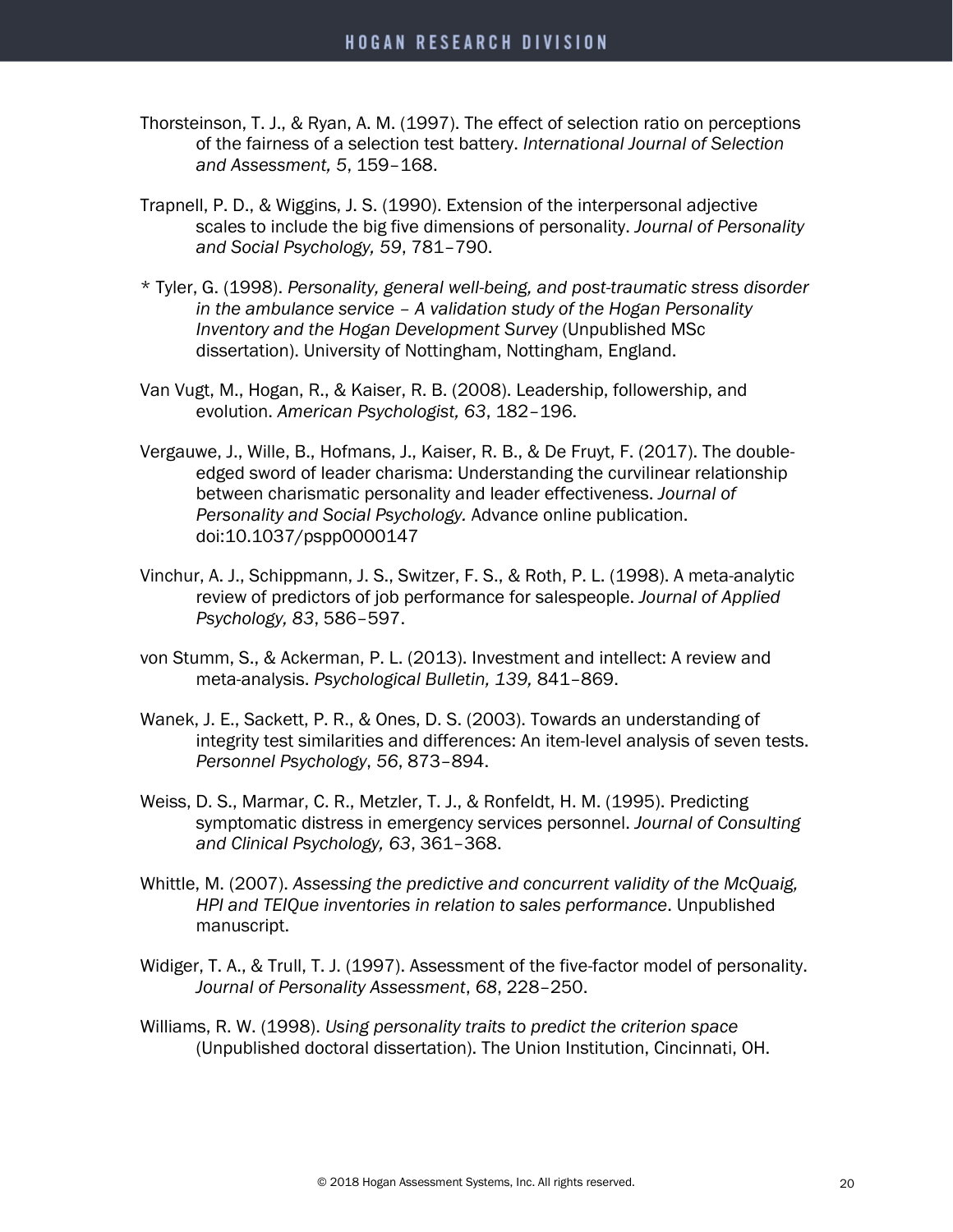- Winsborough, D. L., & Sambath, V. (2013). Not like us: An investigation into the personalities of New Zealand CEOs. *Consulting Psychology Journal: Practice and Research, 65,* 87–107.
- Woo, S. E., Cherynshenko, O. S., Longley, A., Zhang, Z. X., Chiu, C. Y., & Stark, S. E. (2014). Openness to experience: Its lower level structure, measurement, and cross-cultural equivalence. *Journal of Personality Assessment*, *96*, 29–45. doi: 10.1080/00223891.2013.806328
- Woo, S. E., Cherynshenko, O. S., Stark, S. E., & Conz, G. (2014). Validity of six openness facets in predicting work behaviors: A meta-analysis. *Journal of Personality Assessment*, *96*, 76–86. doi:10.1080/00223891.2013.806329
- Woods, S. (2009). *The structures and validities of five work-related personality inventories.* Unpublished manuscript.
- Woods, S., & Anderson, N. R. (2016). Toward a periodic table of personality. Mapping personality scales between the five-factor model and the circumplex model. *Journal of Applied Psychology, 101*, 582–604. DOI: 10.1037/apl0000062
- Woods, S., & Hardy, C. (2012). The higher-order factor structures of five personality inventories. *Personality and Individual Differences, 52*, 552–558.
- Yap, Z. (2008). *A concurrent validation study of integrity measures for predicting counterproductive work behaviour and job performance* (Unpublished master's thesis). University of Nottingham, Nottingham, England.
- Zickar, M. J. (1997). *Identifying untraited individuals using mode-based measurement* (Unpublished doctoral dissertation). University of Illinois at Urbana-Champaign, Champaign, IL.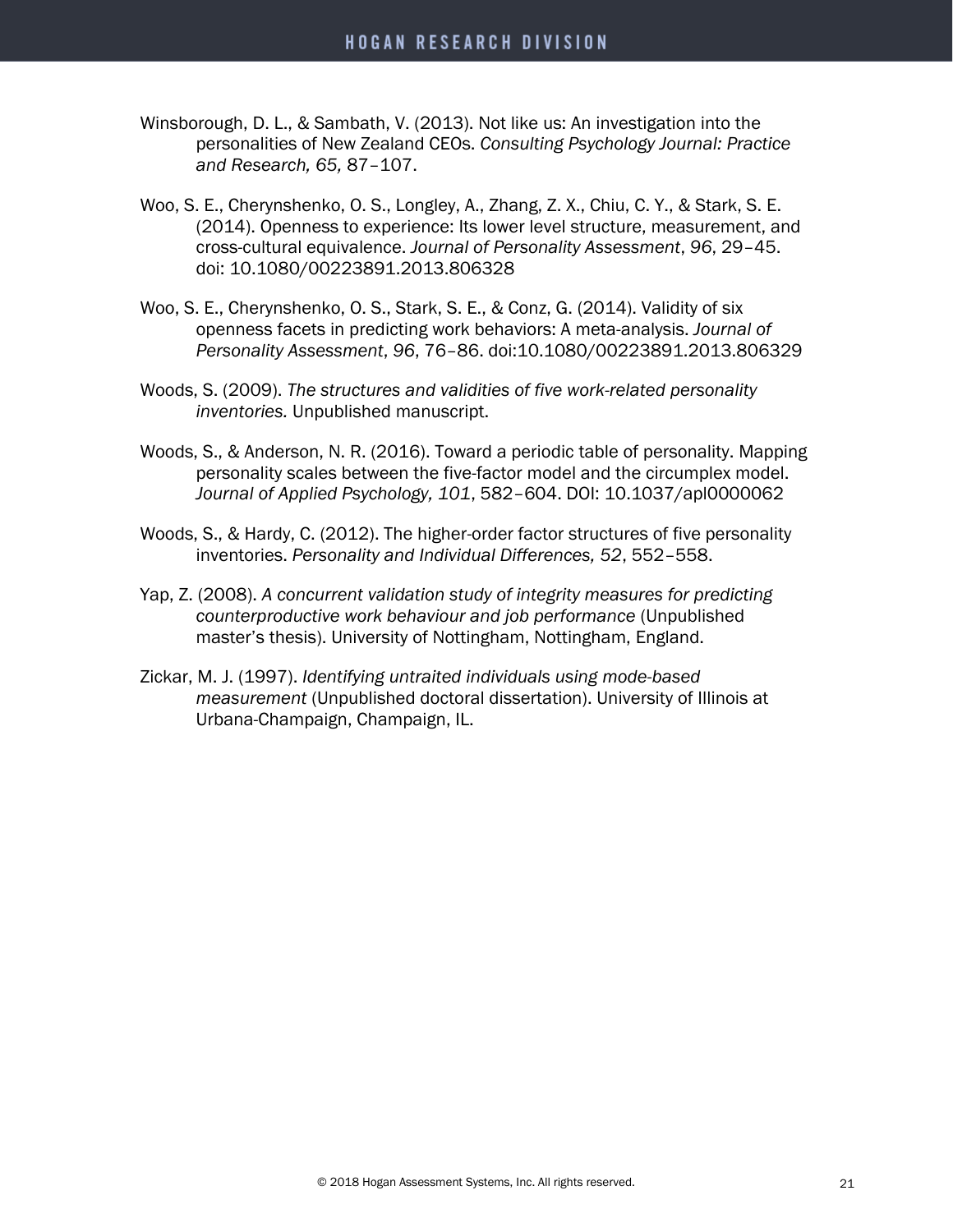

# Hogan Development Survey

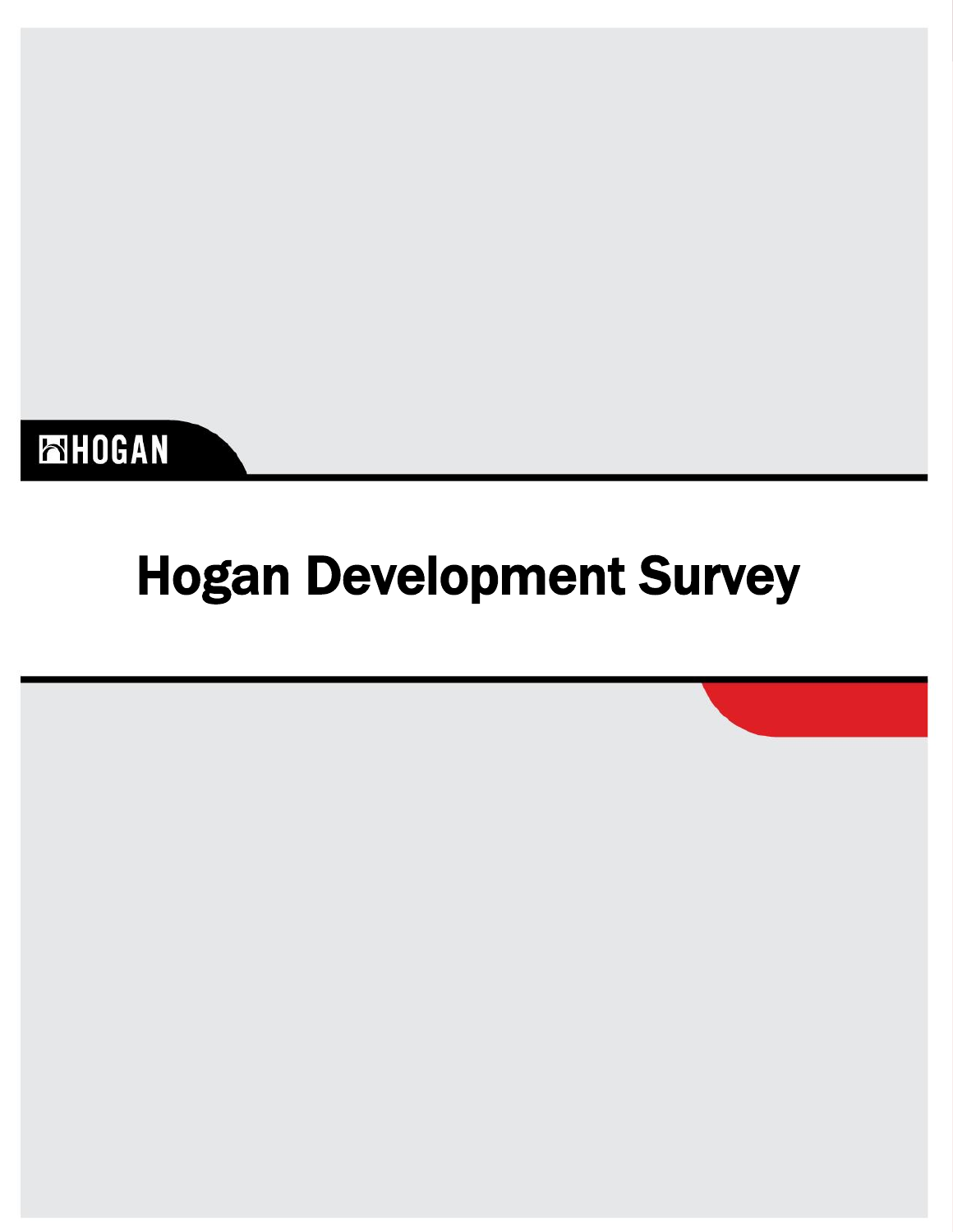#### Hogan Development Survey

- <span id="page-22-0"></span>\* Akhtar, R. (2013). *A socioanalytic perspective on the personality-intelligence interface: Exploring the relationship between contextualised measures of personality, values & intelligence within a senior management sample* (Unpublished doctoral dissertation). University College-London, London, England.
- Akhtar, R., Humphreys, C., & Furnham, A. (2015). Exploring the relationships among personality, values, and business intelligence. *Consulting Psychology Journal: Practice and Research*, *67*(3), 258–276.
- Axford, S. N., & Hayes, T. L. (2014). [Review of the Hogan Development Survey (Revised)]. In J. F. Carlson, K. F. Geisinger, & J. L. Jonson (Eds.), *The nineteenth mental measurements yearbook*. Lincoln, NE: Buros Institute of Mental Measurements.
- Baltas, D. (2008). *Investigation of the relationship between an employee's perceived level of stress and the differences in their behaviour under pressure, and how this affects employee's job satisfaction*. Unpublished manuscript.
- Bedford, C. L. (2011). The role of learning agility in workplace performance and career advancement. *Dissertation Abstracts International: Section B. Sciences and Engineering*, *72*(10), 6427.
- Benson, M. J., & Campbell, J. P. (2007). To be, or not to be, linear: An expanded representation of personality and its relationship to leadership performance. *International Journal of Selection and Assessment, 15*, 232–249.
- Bogle, D. (2009). *Individual differences and stress: Perception and expression*. Unpublished manuscript.
- \* Brinkmeyer, K. R. (1999). *Feedback on feedback: How noncognitive individual differences impact the recipient's view* (Doctoral thesis). Retrieved from ProQuest. (9923544)
- Broekema, H. S. A. (2009). *Personality characteristics of project managers: Do project managers across levels of certification possess different personality characteristics?* (Unpublished master's thesis). University of Groningen, Groningen, Netherlands.
- Burch, G. S. J., & Foo, G. (2010). Schitzotypal and dependent personality characteristics and managerial performance. *Australian Psychologist, 45*, 290–298.
- Burke, R. J. (2006). Why leaders fail: Exploring the darkside. *International Journal of Manpower, 27,* 91–100.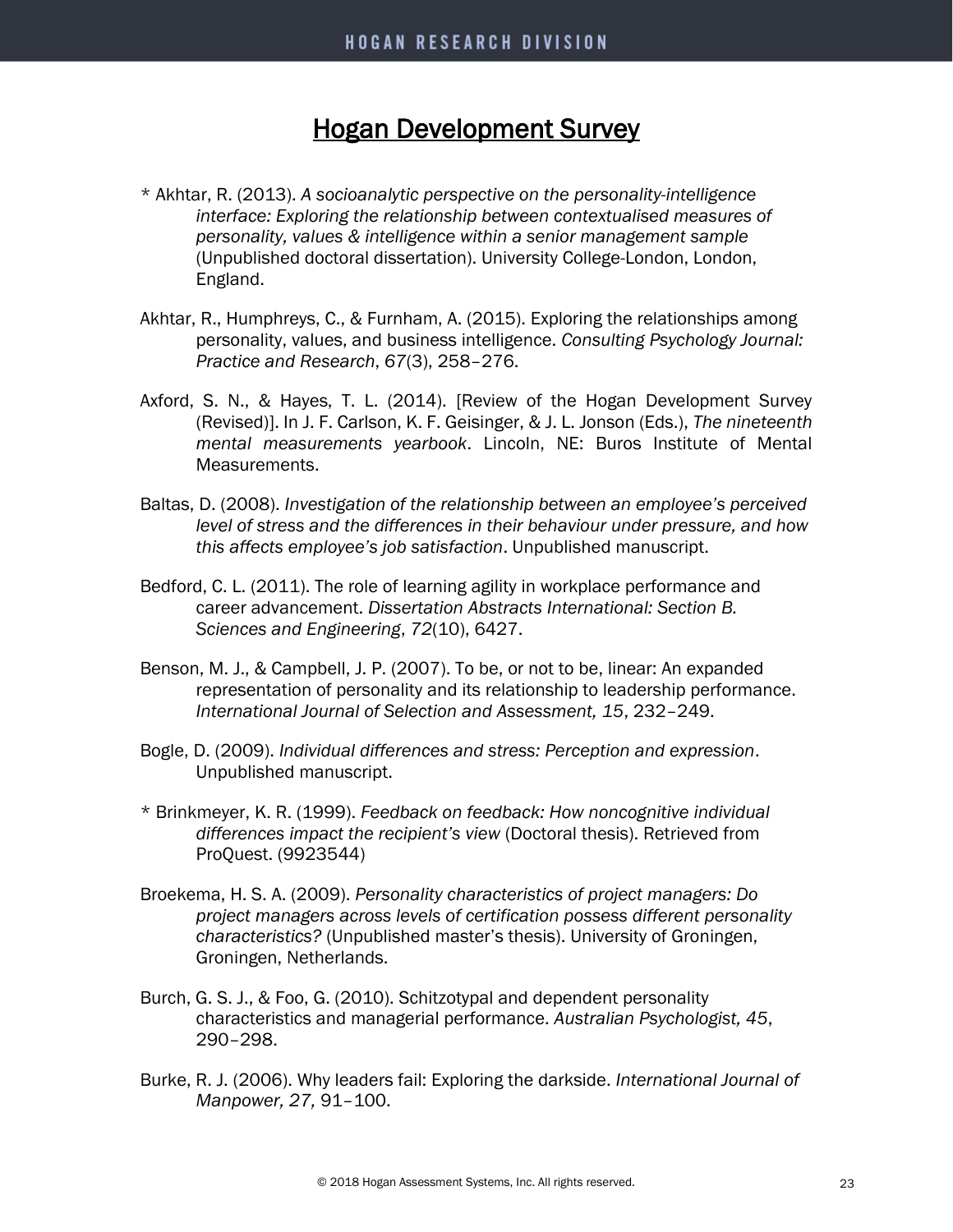- Carson, M. A., Shanock, L. R., Heggestad, E. D., Andrew, A. D., Pugh, S. D., & Walter, M. (2012). The relationship between dysfunctional interpersonal tendencies, derailment potential behavior, and turnover. *Journal of Business Psychology*, *27*, 291–304.
- \* Chamorro-Premuzic, T., & Hogan, R. (2015). The Psychology of Negative Feedback: Personality, Coachability and Career Success. Talent Quarterly, 13–17.
- Church, A. H., Fleck, C. R., Foster, G. C., Levine, R. C., Lopez, F. J., & Rotolo, C. T. (2016). Does purpose matter? The stability of personality assessments in organization development and talent management applications over time. *Journal of Applied Behavioral Science*, *52*(4), 450–481. DOI: 10.1177/002188631 6668748
- Dahl, D. (2011). Typecasting Blame. In B. Dattner (Ed.). *The blame game* (pp. 75– 108). New York, NY: Free Press.
- Dattner, B., & Hogan, R. (2011, April). Managing yourself: Can you handle failure? *Harvard Business Review*. Retrieved from http://hbr.org
- De Fruyt, F., Wille, B., & Furnham, A. (2013). Assessing aberrant personality in managerial coaching: Measurement issues and prevalence rates across employment sectors. *European Journal of Personality*, *27*, 555–564.
- Douglas, H. (2009). *Integrating adaptive and pathological traits: The role of the dark triad*. Unpublished manuscript.
- Douglas, H., Bore, M., & Munro, D. (2012). Distinguishing the dark triad: Evidence from the five-factor model and the hogan development survey. *Psychology, 3*, 237–242.
- Fico, J. M., Brady, R., & Hogan, R. (2008). Identifying potential derailing behaviours. In J. Passmore (Ed.), *Psychometrics in coaching* (pp.171–188). London, England: Kogan Page.
- Foo, G. (2008). Dysfunctional dispositions at work: *Schizotypal and dependent personalities as positive predictors of work-related performance*. Unpublished manuscript.
- Foster, J. L., & Gaddis, B. H. (2014). Personality derailers: Where do we go from here? *Industrial and Organizational Psychology: Perspectives on Science and Practice, 7*, 148–151*.* doi:10.1111/iops.12124
- Fox, G., & Huebner, E. S. (2001). [Review of the Hogan Development Survey]. In B. S. Plake & J. C. Impara (Eds.), *The fourteenth mental measurements yearbook*. Lincoln, NE: Buros Institute of Mental Measurements.
- Furnham, A. (2006). Personality disorders and intelligence. *Journal of Individual Differences, 27,* 42–46.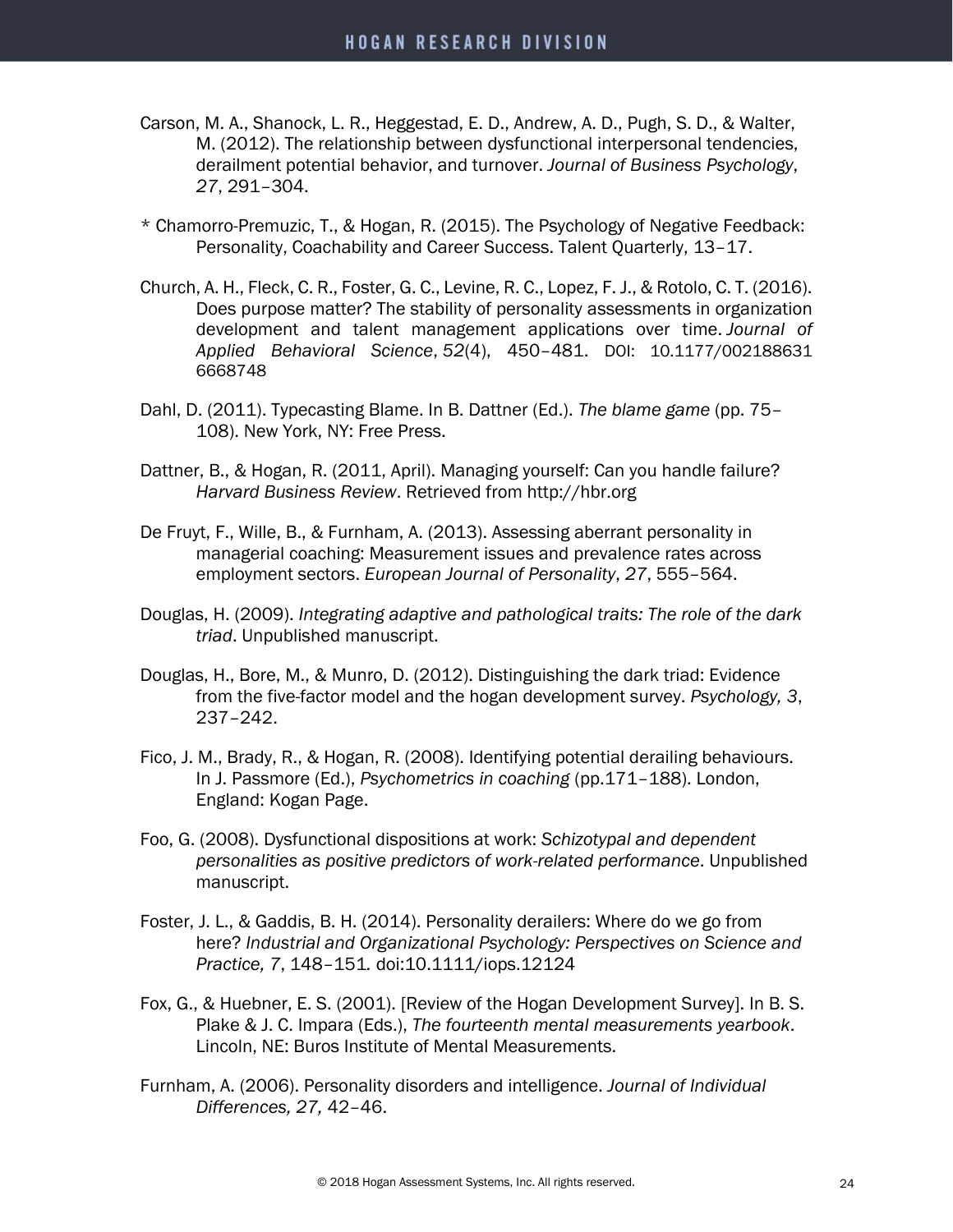- Furnham, A. (2008). Psychometric correlates of FIRO-B scores: Locating the FIRO-B scores in personality factor space. *International Journal of Selection and Assessment, 16,* 30–45.
- Furnham, A. (2014). A bright side, facet analysis of histrionic personality disorder: The relationship between the HDS colourful factor and the NEO-PI-R facets in a large adult sample. *The Journal of Social Psychology*, *154*(6)*,* 527–536.
- Furnham, A. (2015). The bright and dark side correlates of creativity: Demographic, ability, personality traits and personality disorders associated with divergent thinking. *Creativity Research Journal*, *27*(1), 39–46.
- Furnham, A. (2017a). Dark side correlates of job reliability and stress tolerance in two large samples. *Personality and Individual Differences*, *117*(1)*,* 255-259. doi:10.1016/j.paid.2017.06.020
- Furnham, A. (2017b). The dark side of conscientiousness. *Psychology, 8,* 1879- 1893. doi: 10.4236/psych.2017.811122
- Furnham, A., & Crump, J. (2016a). A Big Five facet analysis of a psychopath: The validity of the HDS mischievous scale of sub-clinical psychopathy. *Scandinavian Journal of Psychology, 57(2),* 117–121*.* DOI: 10.1111/ sjop.12260
- \* Furnham, A., & Crump, J. (2016b). Personality correlates of passiveaggressiveness: A NEO-PI-R domain and facet analysis of the HDS Leisurely scale. *Journal of Mental Health*. Advance online publication. doi: [10.3109/09638237.2016.1167853](https://dx.doi.org/10.3109/09638237.2016.1167853)
- Furnham, A., & Crump, J. (2015). A big five facet analysis of a paranoid personality disorder. *Journal of Individual Differences*, *36*(4), 199-204. doi:10.1027/ 1614-0001/a000174
- Furnham, A., & Crump, J. (2014a). A bright side, facet analysis of schizotypal personality disorder: The relationship between the HDS imaginative factor, the NEO-PI-R personality trait facets in a large adult sample. *Thinking Skills and Creativity, 11*, 42–47. doi:10.1016/j.tsc.2013.10.001
- Furnham, A., & Crump, J. (2014b). The dark side of the MBTI: Psychological type and interpersonal derailers. *Psychology, 5*(2), 166–171. doi: 10.4236/psych. 2014.52026
- \* Furnham, A., & Crump, J. (2014c). A big five facet analysis of sub‐clinical narcissism: Understanding boldness in terms of well‐known personality traits. *Personality and Mental Health, 8*(3), 209–217. doi:10.1002/ pmh.1262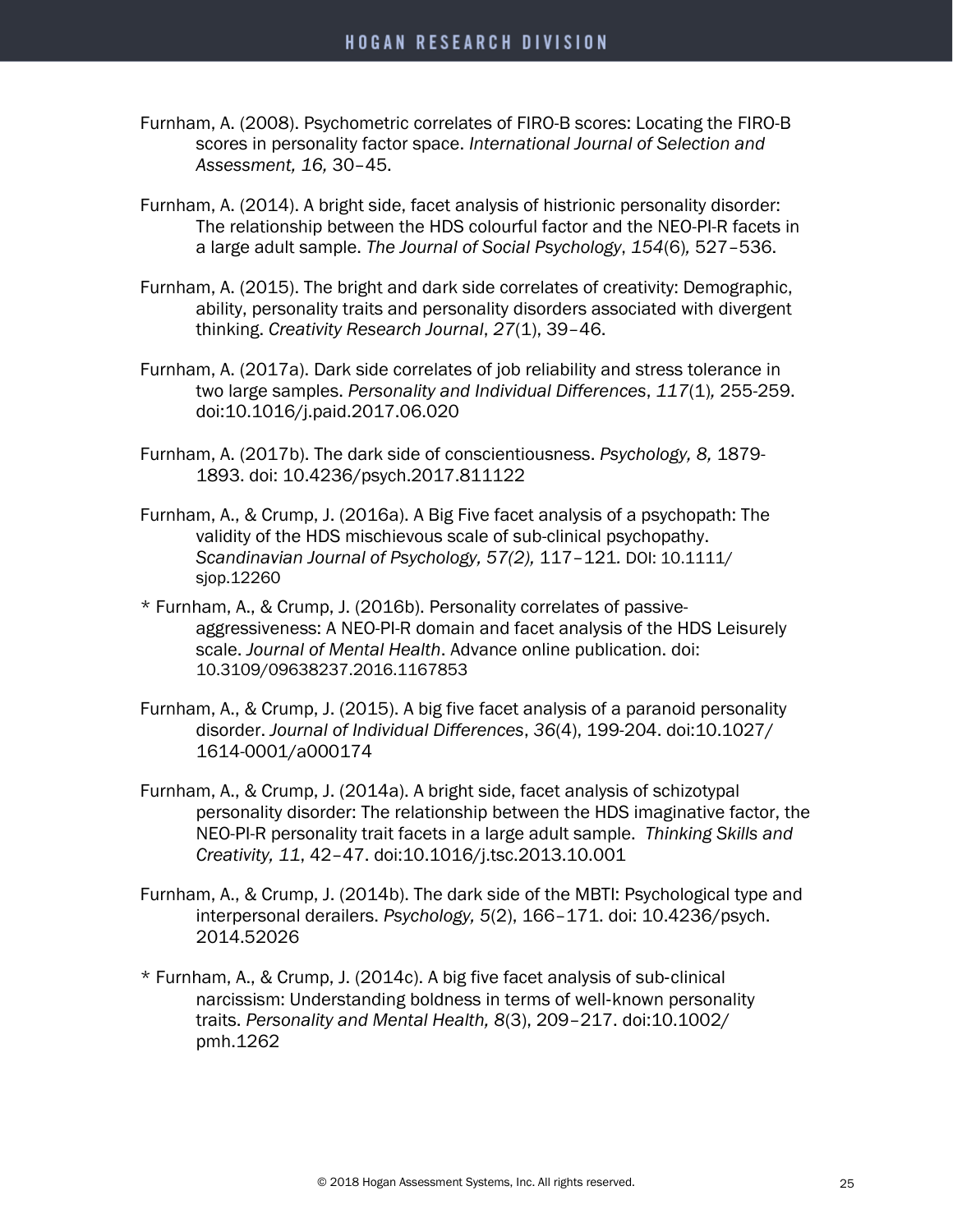- Furnham, A. & Crump, J. (2005). Personality traits, types, and disorders: An examination of the relationship between three self-report measures. *European Journal of Personality, 19,* 167–184.
- Furnham, A., Crump, J., Batey, M., & Chamorro-Premuzic, T. (2009). Personality and ability predictors of the "consequences" test of divergent thinking in a large non-student sample. *Personality and Individual Differences, 46,* 536–540.
- Furnham, A., Crump, J., & Chamorro-Premuzic, T. (2007). Managerial level, personality and intelligence. *Journal of Managerial Psychology, 22,* 805–818.
- Furnham, A., Crump, J., & Ritchie, W. (2013). What it takes: Ability, demographic, bright and dark side trait correlates of years to promotion. *Personality and Individual Differences, 55,* 952–956.
- Furnham, A., Humphries, C., & Zheng, E. L. (2016). Can successful sales people become successful managers? Differences in motives and derailers across two jobs. *Consulting Psychology Journal: Practice and Research*, *68*(3), 252 – 268. DOI: 10.1037/cpb0000060
- Furnham, A., Hyde, G., & Trickey, G. (2015). Personality and value correlates of careless and erratic questionnaire responses. *Personality and Individual Differences*, *80*, 64–67. doi:10.1016/j.paid.2015.02.005
- Furnham, A., Hyde, G., & Trickey, G. (2014a). The dark side of career preference: Dark side traits, motives, and values. *Journal of Applied Social Psychology, 44*(2), 106–114. doi:10.1111/jasp.12205
- Furnham, A., Hyde, G., & Trickey, G. (2014a). Do your dark side traits fit? Dysfunctional personalities in different work sectors. *Applied Psychology: An International Review, 63(4), 589*–*606.* doi:10.1111/apps.12002
- Furnham, A., Hyde, G., & Trickey, G. (2013). On-line questionnaire completion time and personality test scores. *Personality and Individual Differences*, *54*, 716– 720.
- Furnham, A., & Pendleton, D. (2016). Dark side traits at work: Bright and dark side traits and job value preferences. *Psychology*, *7*, 721–732. DOI: [10.4236/psych](http://dx.doi.org/10.4236/psych.2016.75075) [.2016.75075](http://dx.doi.org/10.4236/psych.2016.75075)
- Furnham, A., & Rosen, A. (2016). The dark side of emotional intelligence. *Psychology*, *7(3)*, 326 – 334. DOI: [10.4236/psych.2016.73035](http://dx.doi.org/10.4236/psych.2016.73035)
- Furnham, A., Treglown, L., Hyde, G., & Trickey, G. (2016). The bright and dark side of altruism: Demographic, personality traits, and disorders associated with altruism. *Journal of Business Ethics*, *134*(3), 359–368.
- Furnham, A., & Trickey, G. (2011). Sex differences in the dark side traits. *Personality and Individual Differences, 50*, 517–522.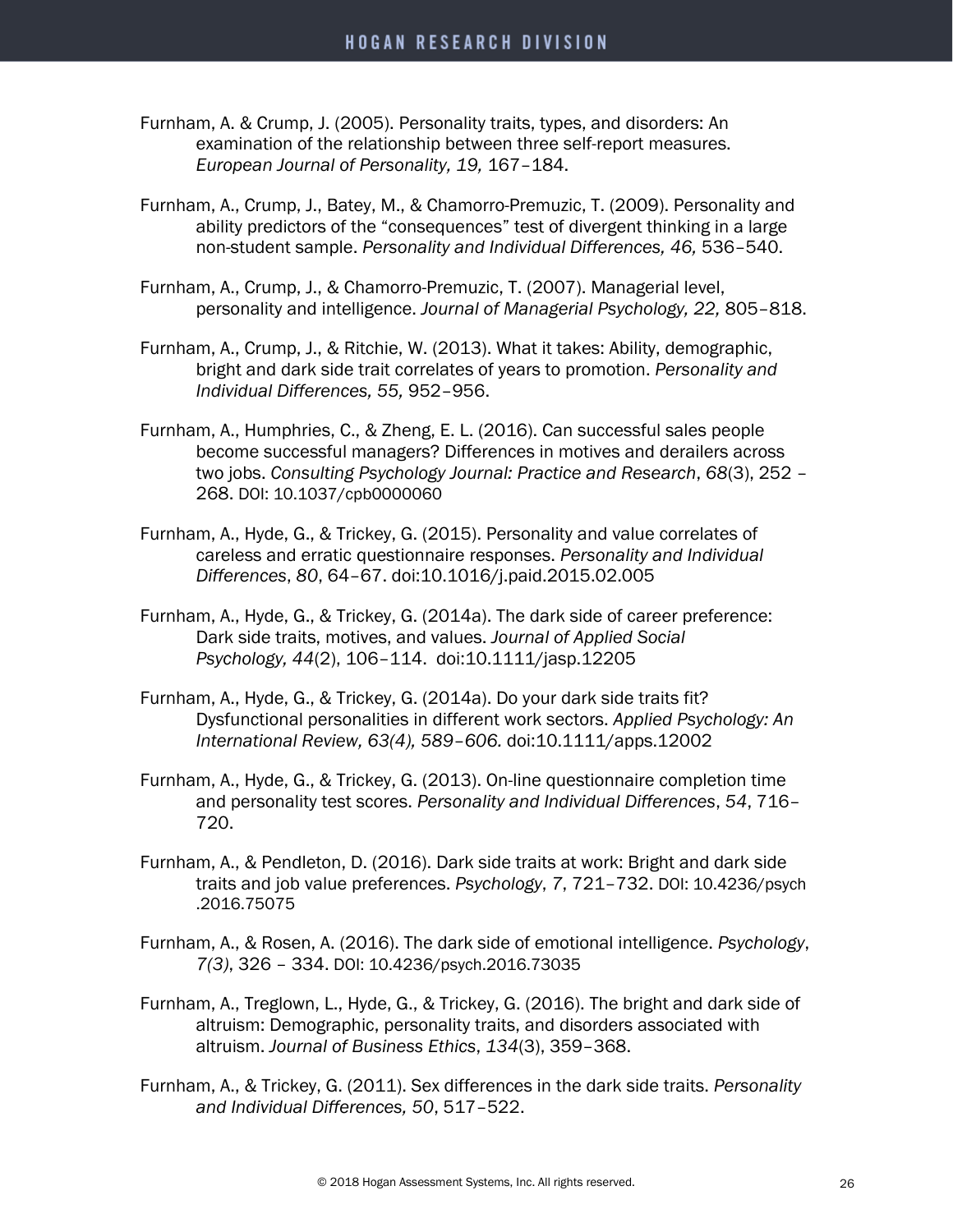- Furnham, A., Trickey, G., & Hyde, G. (2012). Bright aspects to dark side traits: Dark side traits associated with work success. *Personality and Individual Differences, 52*, 908–913.
- Gaddis, B., & Foster, J. (2013). Meta-analysis of dark side personality characteristics and critical work behaviors among leaders across the globe: Findings and implications for leadership development and executive coaching. *Applied Psychology: An International Review, 64(1),* 25–54. doi: 10.1111/ apps.12017
- Goldberg, L. R. (2008, March). *The Eugene-Springfield community sample: Information available from the research participants*. (Tech. Rep. Vol. 48, No. 1). Eugene, OR: Oregon Research Institute.
- Gopsill, L. (2008). *Out of the darkside and into the bright?; Exploring the relationship between darkside personality traits and work performance*. Unpublished manuscript.
- Gøtzsche‐Astrup, O., Jakobsen, J., & Furnham, A. (2016). The higher you climb: Dark side personality and job level. *Scandinavian Journal of Psychology*, *57*(6), 535–541. DOI: 10.1111/sjop.12305
- Grijalva, E., Harms, P. D., Newman, D., Gaddis, B. H., & Farley, R. C. (2015). Narcissism and leadership: A meta-analytic review of linear and nonlinear relationships. *Personnel Psychology, 68(1),* 1–47.
- Guo, Y., Qi, C., Huang, C., & Guo, X. (2012). Evil characteristics: A due of implication for integral personality. *Advances in Psychology*, *2*, 72–77.
- Harms, P. D., Spain, S. M., & Hannah, S. T. (2011). Leader development and the dark side of personality. *The Leadership Quarterly, 22*, 495–509.
- Harms, P., Spain, S., Hannah, S., & Foster, J. (2011). *You underestimate the power of the dark side: Subclinical traits, the Big Five, and job performance.*  Unpublished manuscript.
- Hereford, J. M. (2011). *Enough is enough: The curvilinear relationship between personality and leadership* (Doctoral dissertation). Retrieved from ProQuest. (3503991)
- Higgs, M. (2009). The good, the bad, and the ugly: Leadership and narcissism. *Journal of Change Management, 9,* 165–178.
- Hodgkinson, G., & Robertson, S. (2007). Hogan Development Survey (UK Edition) (HDS). In P. A. Lindley (Ed.), *British Psychological Society Psychological Testing Centre test reviews.* London, England: British Psychological Society.
- Hogan, J., Davies, S., & Hogan, R. (2007). Generalizing personality-based validity evidence. In S. M. McPhail (Ed.), *Alternative validation strategies: Developing*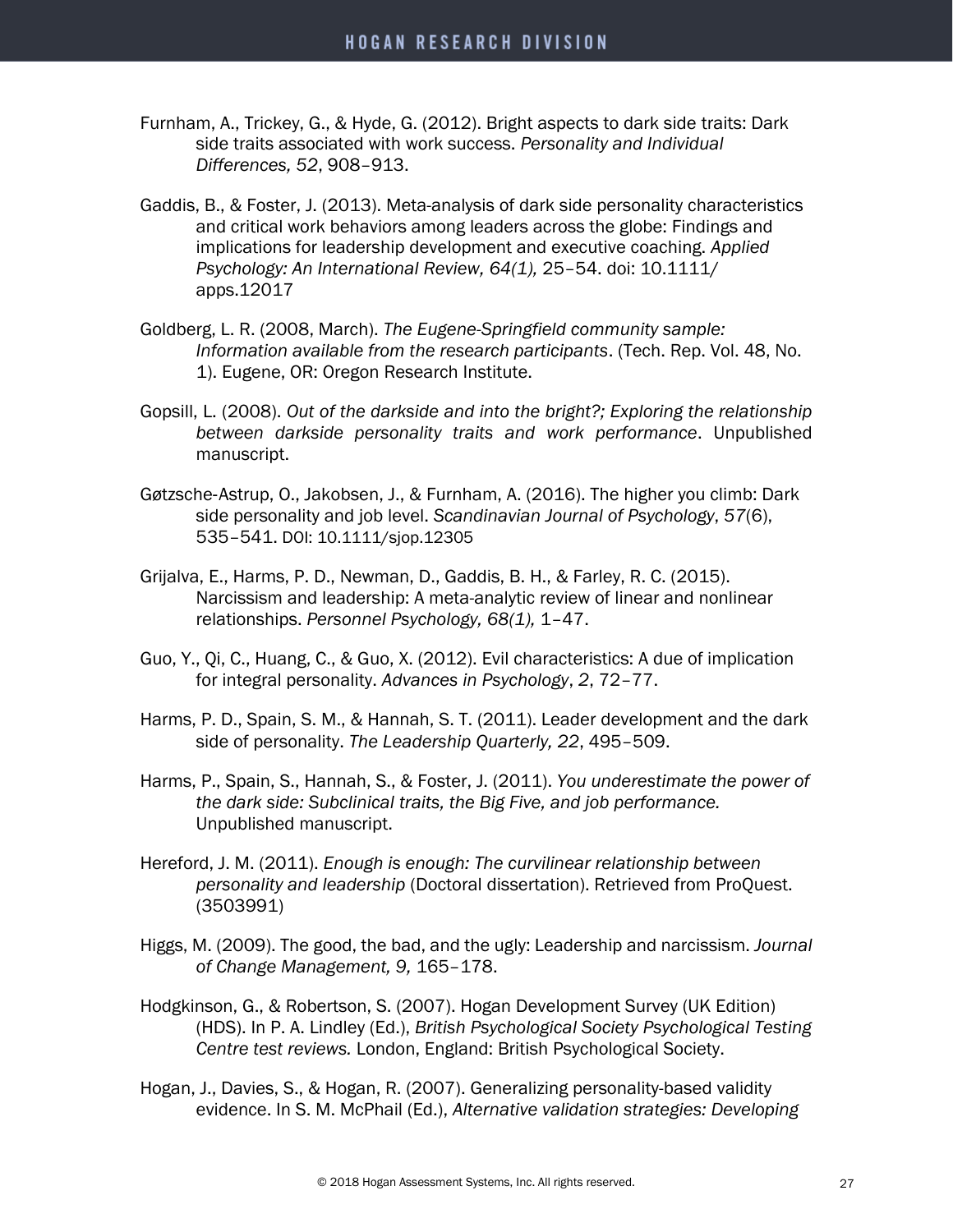*new and* leveraging existing validity evidence (pp. 181–229). San Francisco, CA: Jossey-Bass.

- Hogan, J., Hogan, R., & Kaiser, R. B (2010). Management derailment: Personality assessment and mitigation. In S. Zedeck (Ed.), *American Psychological Association handbook of industrial and organizational psychology*. Washington, DC: American Psychological Association.
- Hogan, R. (2004). Personality psychology for organizational researchers. In B. Schneider & D. B. Smith (Eds.), *Personality and organizations* (pp. 3–21). Newbury Park, CA: Sage.
- \* Hogan, R. (2007). *Personality and the fate of organizations*. Hillsdale, NJ: Erlbaum.
- Hogan, R. (2009). Personality and the dark side. In S. A. Allen (Ed.), *The Cale leadership handbook* (pp. 50–60). Pinegowrie, South Africa: Centre for Applied Leadership Excellence.
- Hogan, R., & Benson, M. J. (2009). Personality, leadership, and globalization: Linking personality to global organizational effectiveness. In W. H. Mobley, Y. Wang, & M. Li (Eds.), *Advances in global leadership* (pp. 11–34). Bingley, England: Emerald Group Publishing Limited.
- Hogan, R., & Hogan, J. (1997). *Hogan Development Survey manual*. Tulsa, OK: Hogan Assessment Systems.
- Hogan, R., & Hogan, J. (2001). Assessing leadership: A view from the dark side. *International Journal of Selection and Assessment, 9*, 1–12.
- Hogan, R., & Hogan, J. (2002). Leadership and socio-political intelligence. In R. E. Riggio, S. E. Murphy, & F. J. Pirozzolo (Eds.), *Multiple intelligences and leadership* (pp. 75–88). Mahwah, NJ: Erlbaum.
- \* Hogan, R., & Hogan, J. (2009). *Hogan Development Survey manual* (2nd ed.). Tulsa, OK: Hogan Press.
- Hogan, R., Hogan, J., & Barrett, P. (2008). Good judgment: The intersection of intelligence and personality. In O. Y. Chebykin, G. Bedney, & W. Karwowski (Eds.), *Ergonomics and psychology: Developments in theory and practice* (pp. 357–375). London, England: CRC Press.
- Hogan, R., & Kaiser, R. B. (2005). What we know about leadership. *Review of General Psychology*, *9*, 169–180.
- Hogan, R., Raskin, R., & Fazzini, D. (1990). The dark side of charisma. In K. E. Clark & M. B. Clark (Eds.), Measures of leadership (pp. 343–354). West Orange, NJ: Leadership Library of America.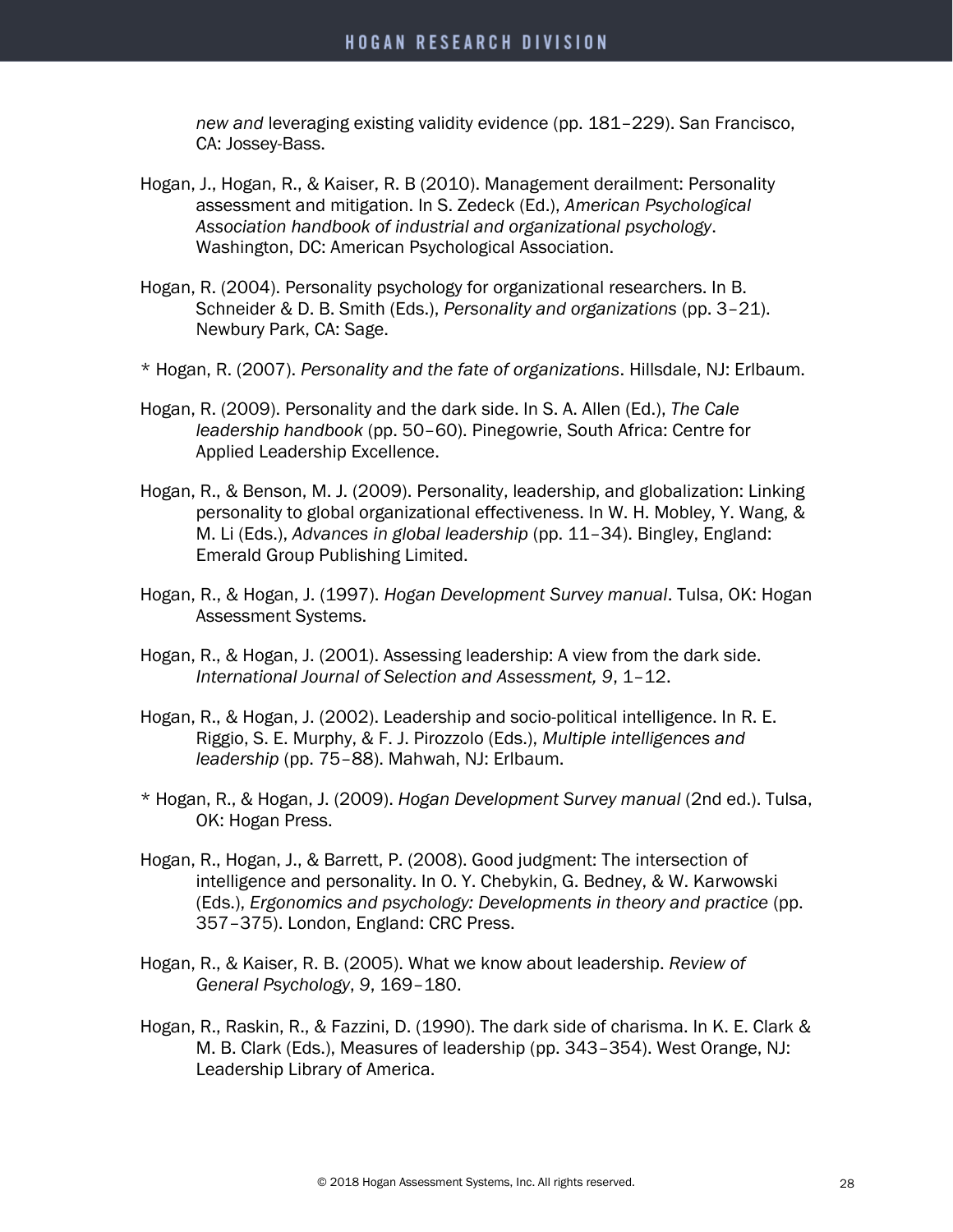- \* Hogan, R. T., & Roberts, B. W. (2001), Introduction: Personality and industrial and organizational psychology, in B. W. Roberts and R. T. Hogan (Eds.), *Personality Psychology in the Workplace* (pp. 3–16), Washington, DC: American Psychological Association.
- \* Huisinga, S.T. (2014). *The effects of the 'dark side' of leader personality on team performance: The moderating role of leader mood* (Unpublished master's thesis). University of Groningen, Groningen, Netherlands.
- Jones, D. P. (2011). Making the million dollar decision. In D. Jones (Ed.), *Million dollar hire* (pp. 193–217). New York, NY: Jossey-Bass.
- Judge, T. A., Piccolo, R. F., & Kosalka, T. (2009). The bright and dark sides of leader traits: A review and theoretical extension of the leader trait paradigm. The Leadership Quarterly, doi:10.1016/j.leaqua.2009.09.004
- Kaiser, R. B., & Hogan, R. (2007). The dark side of discretion: Leader personality and organizational decline. In R. Hooijberg, J. Hunt, J. Antonakis, & K. Boal (Eds.), *Being there even when you are not: Leading through strategy, systems and structures. Monographs in leadership and management* (Vol. 4, pp. 177– 197). London, England: Elsevier Science.
- Kaiser, R. B., LeBreton, J. M., & Hogan, J. (2013). The dark side of personality and extreme leader behavior. *Applied Psychology: An International Review*. Advance Online Publication. doi: 10.1111/apps.12024
- Khoo., H. S., & Burch, G. J. (2008). The "dark side" of leadership personality and transformation leadership: An exploratory study. *Personality and Individual Differences, 44*, 86–97.
- Knights, J. A., & Kennedy, B. J. (2006). Medical school selection: Screening for dysfunctional tendencies. *Medical Education, 40,* 1058–1064.
- Knights, J. A., & Kennedy, B. J. (2007). Medical school selection: Impact of dysfunctional tendencies on academic performance. *Medical Education*, *41,* 362–368.
- Kovach, C. R., Simpson, M. R., Reitmaier, A. B., Johnson, A., & Kelber, S. T. (2010). Do personality traits predict work outcomes of certified nursing assistants? *Research in Gerontological Nursing, 4*, 253–261.
- Leary, T. G. (2011). The relationship among dysfunctional leadership dispositions, employee engagement, burnout, and job satisfaction. *Dissertation Abstracts International: Section B: The Sciences and Engineering, 72*(4–B), 2473.
- Leary, T. G., Green, R. Denson, K., Schoenfeld, G., Henley, T., & Langford, H. (2013). The relationship among dysfunctional leadership dispositions, employee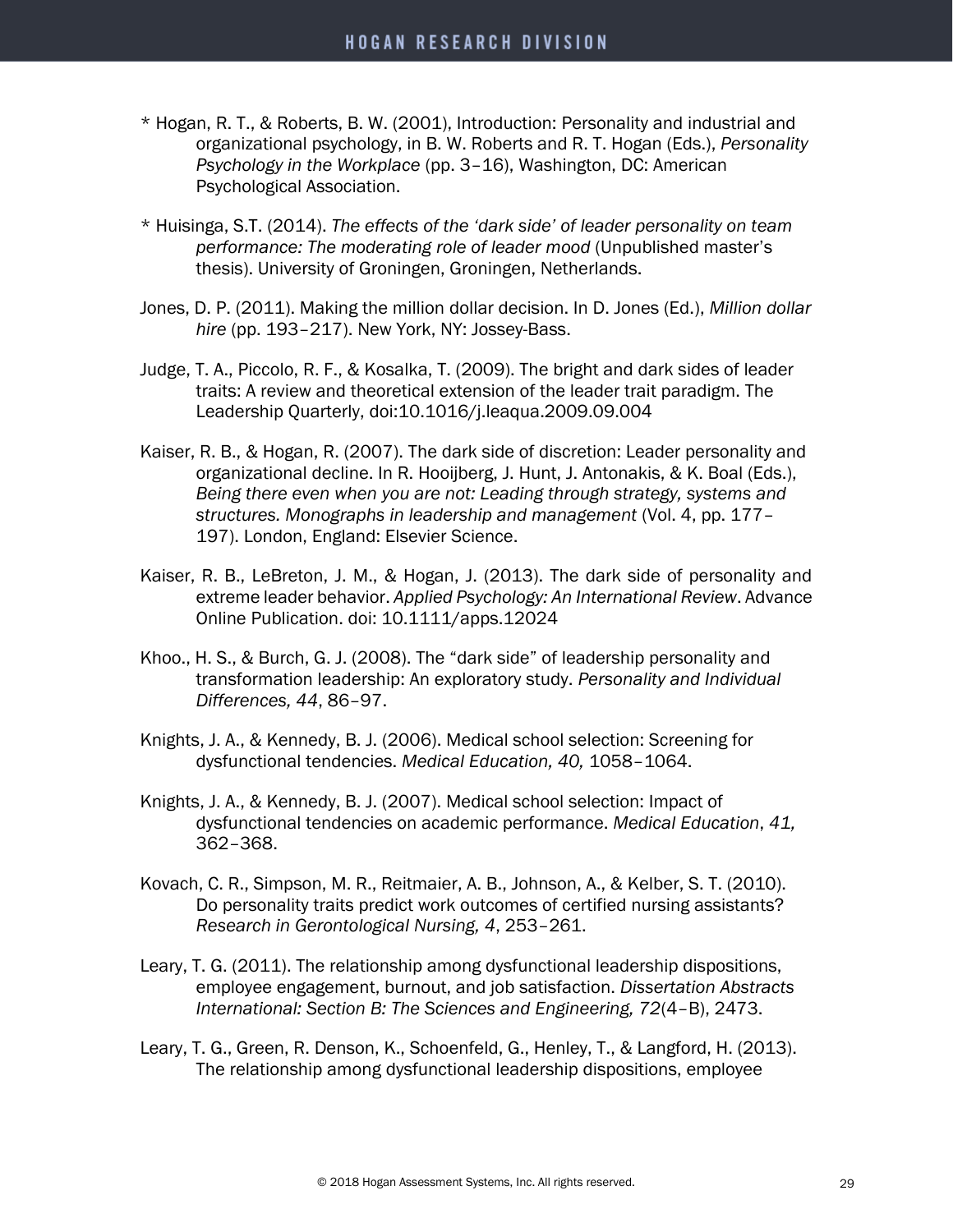engagement, job satisfaction, and burnout. *The Psychologist-Manager Journal, 16,* 112–130.

- \* Leckband, M. M. (2005). *Development of a personality profile of a firefighter* (Unpublished doctoral dissertation). Florida International University, Miami, FL.
- \* Lubelski, D., Healy, A. T., Friedman, A., Ferraris, D., Benzel, E. C., & Schlenk, R. (2016). Correlation of personality assessments with standard selection criteria for neurosurgical residency applicants. *Journal of Neurosurgery*. Advance Online Publication. DOI[:10.3171/2015.7.JNS15880](https://dx.doi.org/10.3171/2015.7.JNS15880)
- Lusk, D. (2016). *The dark side of personality: A look at the moderating effect of managing emotions* (Doctoral Dissertation). The Chicago School of Professional Psychology, Chicago, Illinois.
- Mansi, A. (2000). *Personality under pressure: A study of watch commander management styles in the London fire and emergency planning authority*  (Master's thesis). City University, London, England.
- Mansi, A. (2007). Executive coaching and psychometrics: A case study evaluating the use of the Hogan Personality Inventory (HPI) and the Hogan Development Survey (HDS) in senior management coaching. *The Coaching Psychologist, 3*, 53–58.
- Mansi, A. (2009). Coaching the narcissist: How difficult can it be? Challenges for coaching psychologists. *Coaching Psychologist, 5*, 22–25.
- Mills, S. (2009). Leadership derailment and emotional intelligence: Relationships between two measures. *Assessment and Development Matters, 1*(4), 12–15.
- Moye, N., & Allen, M. (2007). Leveraging coaching to build a learning mindset in early career stage leaders. *International Journal of Coaching in Organizations, 5*, 36–45.
- Murakami, A. (2008). *An exploratory study of the effects of response distortion and the "Dark Side" personality*. Unpublished manuscript.
- Nelson, E., & Hogan, R. (2009). Coaching on the dark side. *Coaching Psychology Review, 4,* 9–21.
- Oluf, G. A., & Furnham, A. (2015). The relationship between bright-and dark-side personality traits. *Personality and Individual Differences*, *87*, 206–211.
- Padilla, A., Hogan, R., & Kaiser, R. B. (2007). The toxic triangle: Destructive leaders, susceptible followers, and conducive environments. *The Leadership Quarterly, 18,* 176–194.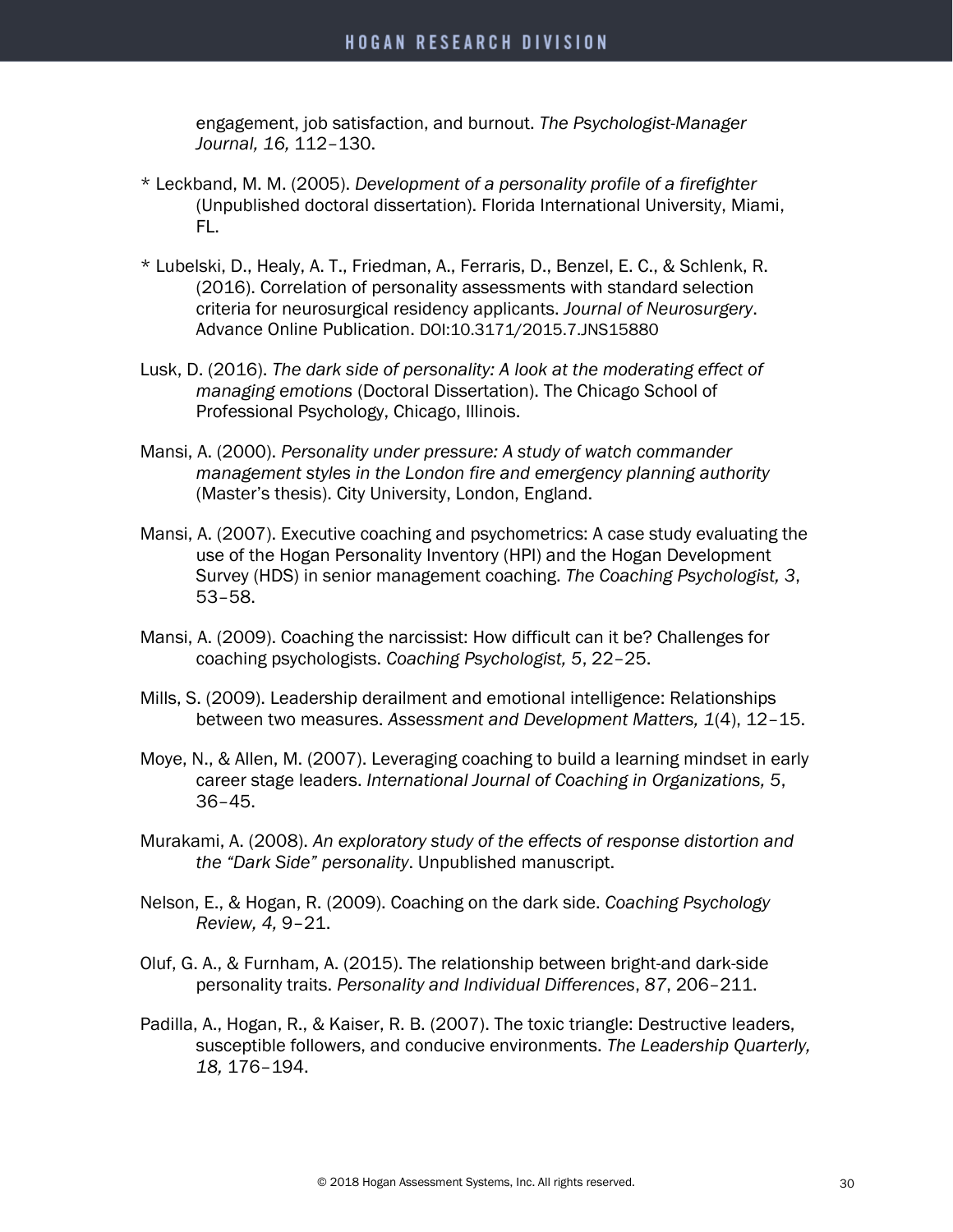- Palaiou, K., Sykes, J., Welford, C., & Furnham, A. (2016). Work personality (Wave), intelligence and the dark side at work. *Psychology*, *7*(13), 1531. DOI: [10.4236/](http://dx.doi.org/10.4236/psych.2016.713149) [psych.2016.713149](http://dx.doi.org/10.4236/psych.2016.713149)
- Palaiou, K., Zarola, A., & Furnham, A. (2016). The dark side of personality predicts positive and negative work attitudes. *Personality and Individual Differences*, *88*, 12–16. DOI: 10.1016/ j.paid.2015.08.029
- Paulhus, D. L., Westlake, B. G., Calvez, S. S., Harms, P. D. (2013). Self-presentation style in job interviews: The role of personality and culture. *Journal of Applied Social Psychology, 43*, 2042–2059.
- Randall, R. M., Kwong, L., Kuivila, T., Levine, B., & Kogan, M. (2017). Building physicians with self-awareness*. Physician Leadership Journal, 4*(3)*,* 40-44.
- Rolland, J., & Fruyt, F. D. (2003). The validity of FFM personality dimensions and maladaptive traits to predict negative affect at work: A six month prospective study in a military sample. *European Journal of Personality, 17,* 101–123.
- Ross, R. (2012). Managing perfectionism in the workplace. *Employment Relations Today*, *39*(3), 1–6.
- Sadler, A. (2016). *Women, leadership traits & enabling environments: A mixed methods study* (Doctoral dissertation). Bellevue University, Bellevue, Nebraska.
- Sass, W. (2016). *The role of learner autonomy in avoiding leader derailment*  (Doctoral dissertation). Regent University, Virgina Beach, Virginia.
- Shalhoop, J. H., & Sanger, M. R. (2012). Understanding leadership in China: Leadership profiles of state-owned enterprises, multinational corporations, and major economic trading partners. In W. H. Mobley, Y. Wang, & M. Li (Eds.), *Advances in global leadership (advances in global leadership, volume 7)*. (pp. 321-348). Bingley, United Kingdon: Emerald Group Publishing Limited.
- Simmering, L. (2009). *Examination and construct validity confirmation of two personality based adjective checklist measures.* Unpublished manuscript.
- Simonet, D. V., Tett, R. P., Foster, J., Angelback, A. I., & Bartlett, J. M. (2017). Darkside personality trait interactions: Amplifying negative predictions of leadership performance. *Journal of Leadership & Organizational Studies*. Advance online publication. doi:10.1177/1548051817727703
- Smith, M. B., Hill, A. D., Wallace, J. C., Recendes, T., & Judge, T. A. (2017). Upsides to dark and downsides to bright personality: A multidomain review and future research agenda. *Journal of Management.* Advance online publication. doi:10.1177/0149206317733511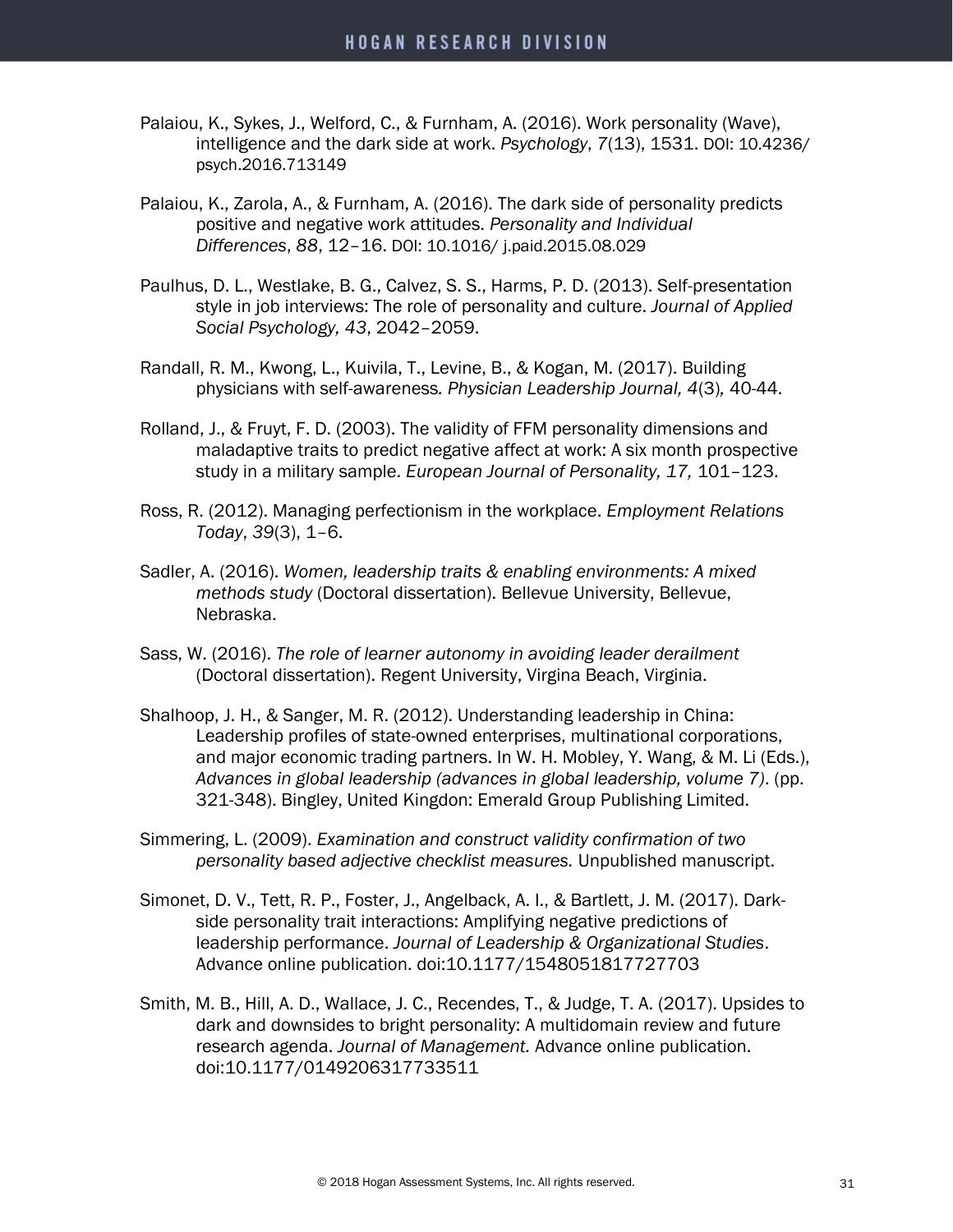- Spain, S. M., Harms, P., Lebreton, J. M. (2013). The dark side of personality at work. *Journal of Organizational Behavior, 35*, S41-S60.
- Torregiante, J. (2005). *Destructive personality traits and leadership performance: A pattern-oriented approach.* Unpublished thesis, North Carolina State University, Raleigh, NC.
- Treglown, L., Palaiou, K., Zarola, A., & Furnham, A. (2016). The dark side of resilience and burnout: A moderation-mediation model. *PLoS One*, *11*(6), e0156279. doi:10.1371/journal.pone.0156279
- \* Tyler, G. (1998). *Personality, general well-being, and post-traumatic stress disorder in the ambulance service – A validation study of the Hogan Personality Inventory and the Hogan Development Survey* (Unpublished MSc dissertation). University of Nottingham, Nottingham, England.
- Vergauwe, J., Wille, B., Hofmans, J., Kaiser, R. B., & De Fruyt, F. (2017). The doubleedged sword of leader charisma: Understanding the curvilinear relationship between charismatic personality and leader effectiveness. *Journal of Personality and Social Psychology.* Advance online publication. doi:10.1037/pspp0000147
- Warrenfeltz, R., & Kellett, T. (2016). *Coaching the dark side of personality: High impact strategies to build a winning leadership reputation*. Tulsa, OK: Hogan Press.
- Winsborough, D. L., & Sambath, V. (2013). Not like us: An investigation into the personalities of New Zealand CEOs. *Consulting Psychology Journal: Practice and Research, 65,* 87–107.
- Woo, S. E., Chae, M., Jebb, A. T., & Kim, Y. (2016). A closer look at the personalityturnover relationship criterion expansion, dark traits, and time. *Journal of Management*, *42*(2), 357–385. DOI: 10.1177/0149206315622985
- Wu, J., & Lebreton, J. M. (2011). Reconsidering the dispositional basis of the counterproductive work behavior: The role of aberrant personality. *Personnel Psychology, 64,* 593–626.
- Zibarras, L. D., Port, R. L., & Woods, S. A. (2008). Innovation and the 'dark side' of personality: Dysfunctional traits and their relation to self-reported innovative characteristics. *The Journal of Creative Behavior, 42,* 201–215.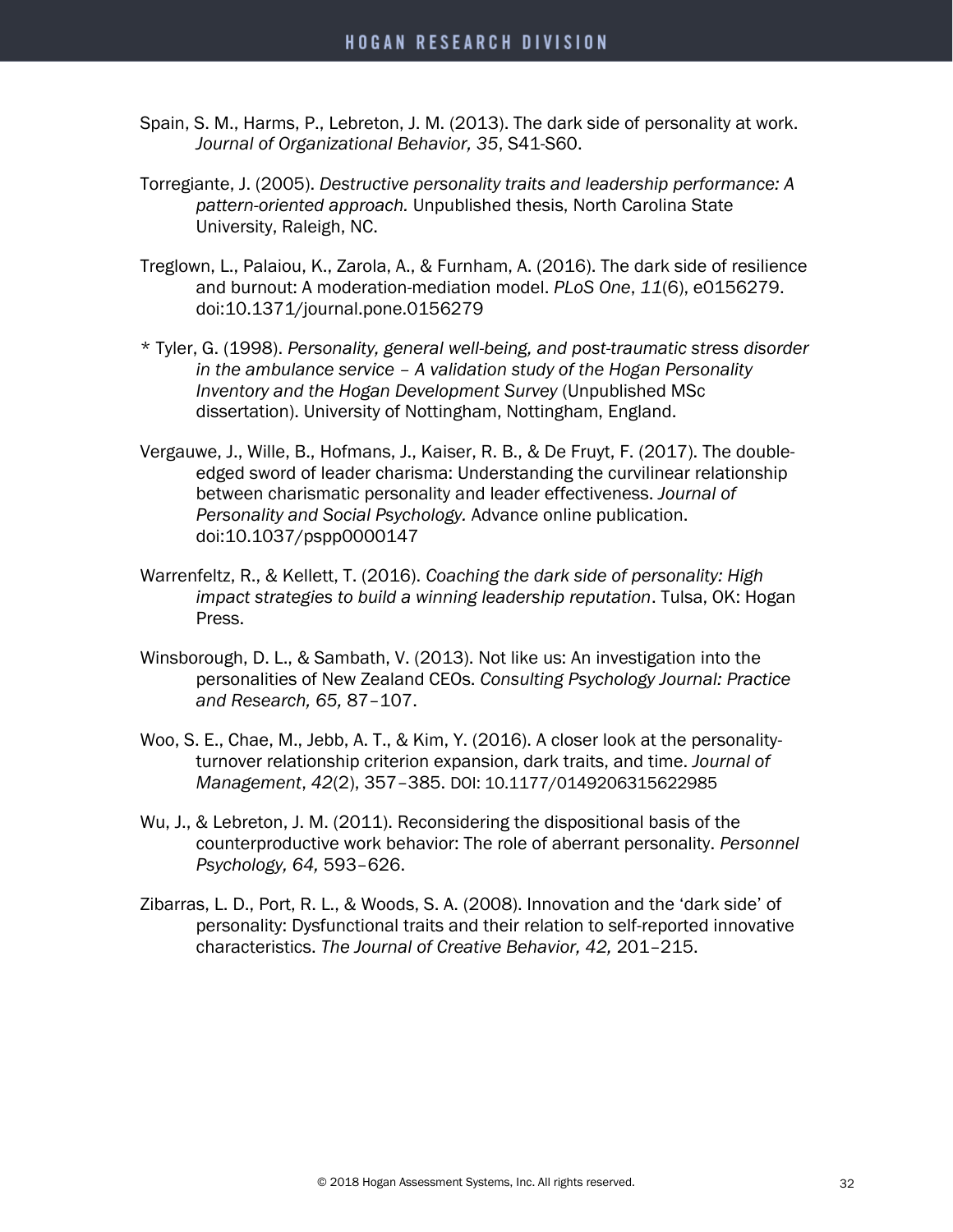

# Motives, Values, Preferences **Inventory**

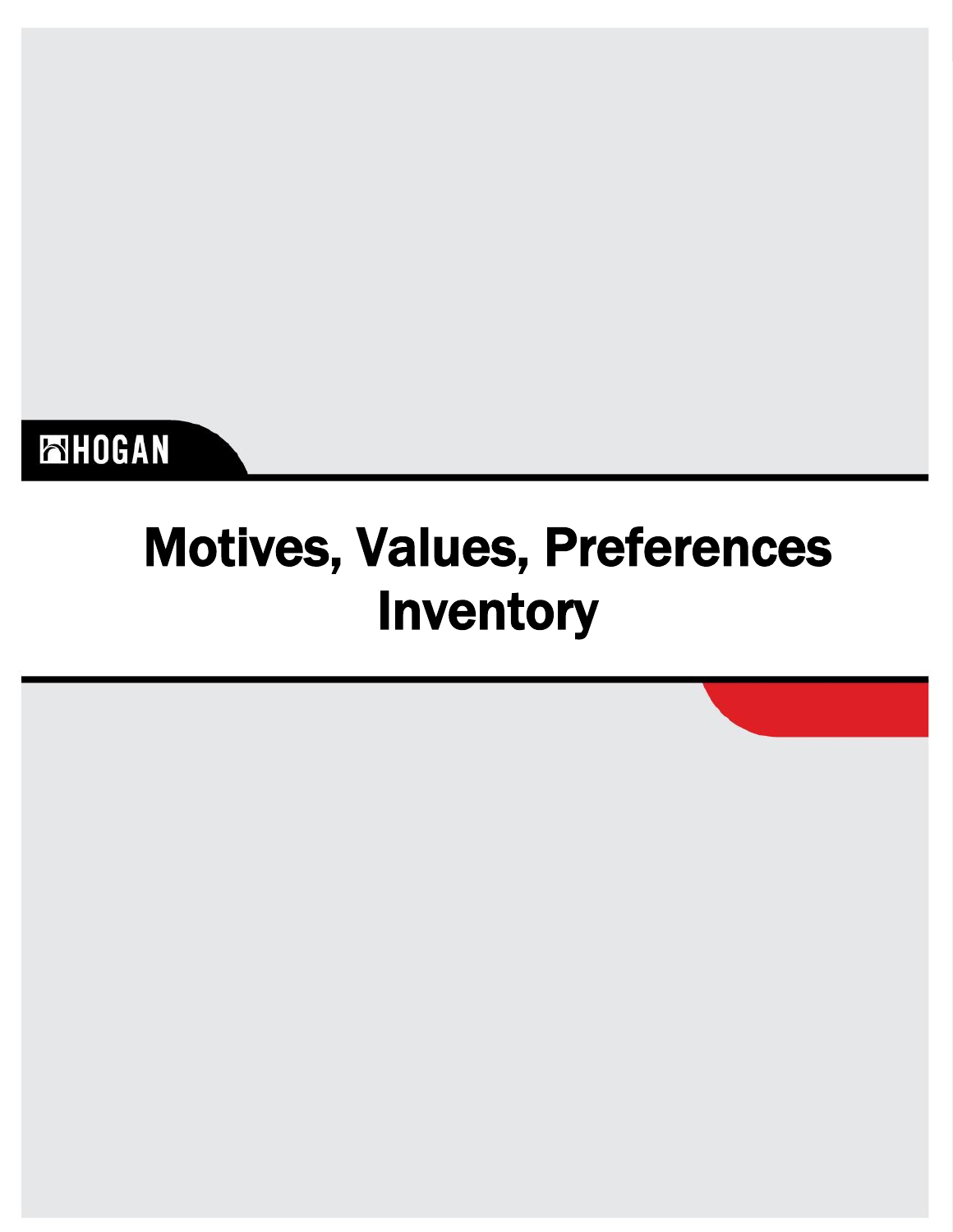#### Motives, Values, Preferences Inventory

- <span id="page-33-0"></span>\* Akhtar, R. (2013). *A socioanalytic perspective on the personality-intelligence interface: Exploring the relationship between contextualised measures of personality, values & intelligence within a senior management sample* (Unpublished doctoral dissertation). University College-London, London, England.
- Akhtar, R., Humphreys, C., & Furnham, A. (2015). Exploring the relationships among personality, values, and business intelligence. *Consulting Psychology Journal: Practice and Research*, *67*(3), 258–276.
- Anderson, G. D. (2001). *Personality, motivation, and training performance of firefighter candidates* (Unpublished master's thesis). Florida International University, Miami, FL.
- \* Brinkmeyer, K. R. (1999). *Feedback on feedback: How noncognitive individual differences impact the recipient's view* (Doctoral thesis). Retrieved from ProQuest. (9923544)
- Chamorro-Premuzic, T., Rinaldi, C., Akhtara, R., & Ahmetoglu, G. (2014). Understanding the motivations of female entrepreneurs. *Entrepreneurship and Organization Management, 3*(1), 1–6. doi:.4172/2169-026X.1000111
- Church, A. H., Fleck, C. R., Foster, G. C., Levine, R. C., Lopez, F. J., & Rotolo, C. T. (2016). Does purpose matter? The stability of personality assessments in organization development and talent management applications over time. *Journal of Applied Behavioral Science*, *52*(4), 450–481. DOI: 10.1177/002188631 6668748
- Creelman, D. & Kaiser, R. B. (2009). In Focus/Acquiring talent— The value of hiring for team fit. *Leadership in Action, 29*, 23–24.
- \* Dougherty, K. (2000). *Determining the personality, motives and desirable demographic features of productive, long tenure agents at the National Rail Enquiries Service using the Hogan Personality Inventory and Motives, Values, Preferences Inventory* (Unpublished MSc dissertation). City University, London, England.
- \* Davis, S. (2014). *Do women want to lead? Gender differences in motives and values among managers and senior executives* (Unpublished dissertation). University College London, London, England.
- Feltham, R., & Loan-Clarke, J. (2007). Hogan's Motives, Values, Preferences Inventory (MVPI). In P. A. Lindley (Ed.), *British Psychological Society Psychological Testing Centre test reviews.* London, England: British Psychological Society.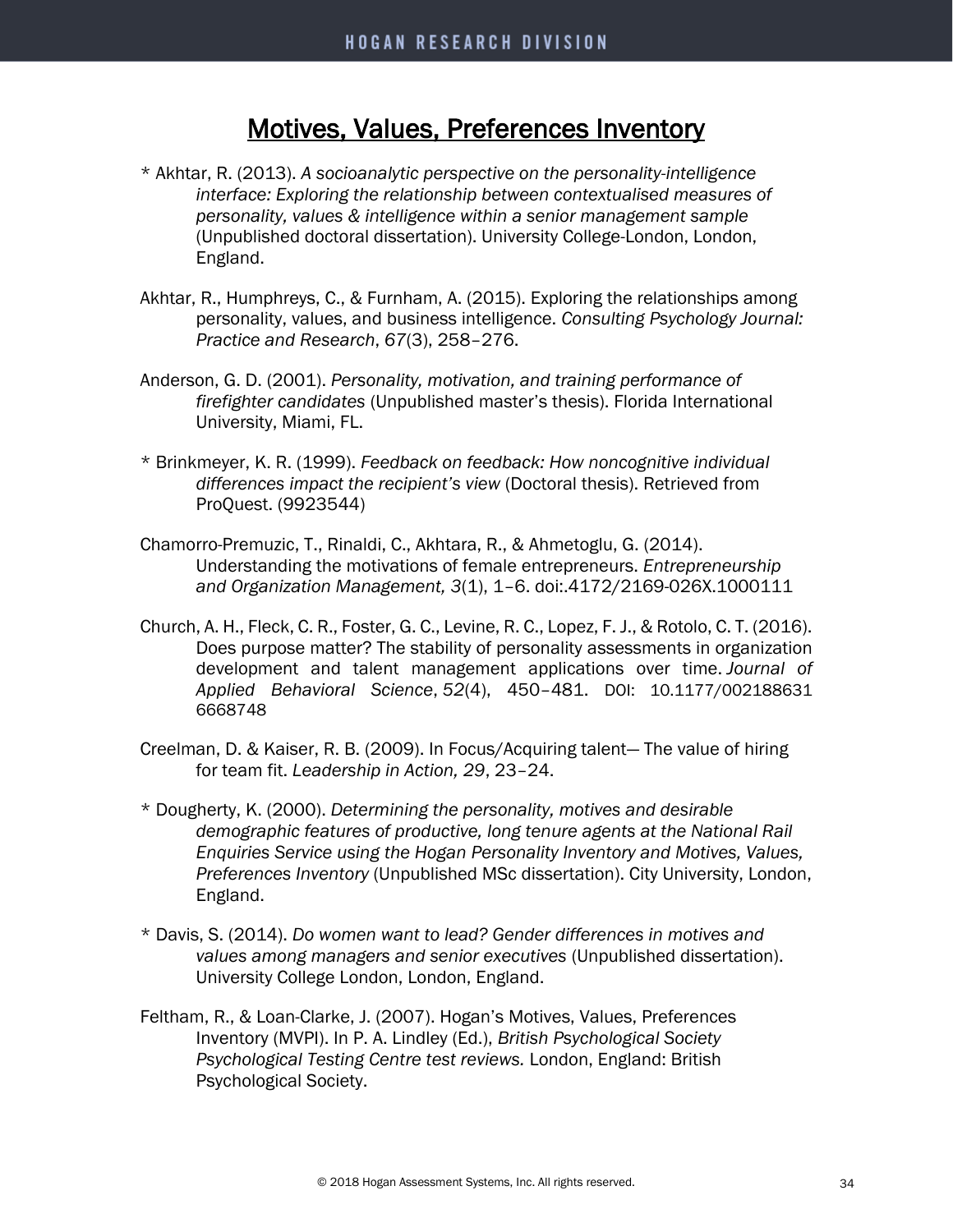- Fernández, J. E., & Hogan, R. T. (2002). Values-based leadership. *Journal for Quality and Participation, 25*(4), 25–27.
- Furnham, A., Humphries, C., & Zheng, E. L. (2016). Can successful sales people become successful managers? Differences in motives and derailers across two jobs. *Consulting Psychology Journal: Practice and Research*, *68*(3), 252 – 268. DOI: 10.1037/cpb0000060
- Furnham, A., Hyde, G., & Trickey, G. (2015). Personality and value correlates of careless and erratic questionnaire responses. *Personality and Individual Differences*, *80*, 64–67. doi:10.1016/j.paid.2015.02.005
- Furnham, A., Hyde, G., & Trickey, G. (2013). The values of work success. *Personality and Individual Differences, 55,* 485–489.
- Furnham, A., & Pendleton, D. (2016). Dark side traits at work: Bright and dark side traits and job value preferences. *Psychology*, *7*, 721–732. DOI: [10.4236/](http://dx.doi.org/10.4236/psych.2016.75075) [psych.2016.75075](http://dx.doi.org/10.4236/psych.2016.75075)
- Furnham, A., Trickey, G., & Hyde, G. (2016). Sex and personality differences in job value preferences. *Psychology*, *7*, 672–677. DOI: [10.4236/psych.](http://dx.doi.org/10.4236/psych.2016.75069) [2016.75069](http://dx.doi.org/10.4236/psych.2016.75069)
- Giberson, T. R., Resick, C. J., & Dickson, M. W. (2005). Embedding leader characteristics: An examination of homogeneity of personality and values in organizations. *Journal of Applied Psychology, 90,* 1002–1010.
- Goldberg, L. R. (2008, March). *The Eugene-Springfield community sample: Information available from the research participants*. (Tech. Rep. Vol. 48, No. 1). Eugene, OR: Oregon Research Institute.
- Gregory, W. S. (1992). Construct validity of personal motives. Unpublished manuscript.
- Hogan, J., & Hogan, R. (1996). *Motives, Values, Preferences Inventory manual.* Tulsa, OK: Hogan Assessment Systems.
- \* Hogan, J., & Hogan, R. (2010). *Motives, Values, Preferences Inventory manual: 2010 administrative and norming updates.* Tulsa, OK: Hogan Press.
- Hogan, R., & Bond, M. H. (2009). Culture and personality. In P. J. Corr & G. Matthews (Eds.), *The Cambridge handbook of personality psychology* (pp. 577–588). Cambridge, England: Cambridge University Press.
- Hoogstra, E. J. (2007). *The motives and values of not-for-profit social service board members in Western Michigan: An investigation using the Motivations, Values, Preferences Inventory (MVPI)* (Unpublished doctoral dissertation). Capella University, Minneapolis, MN.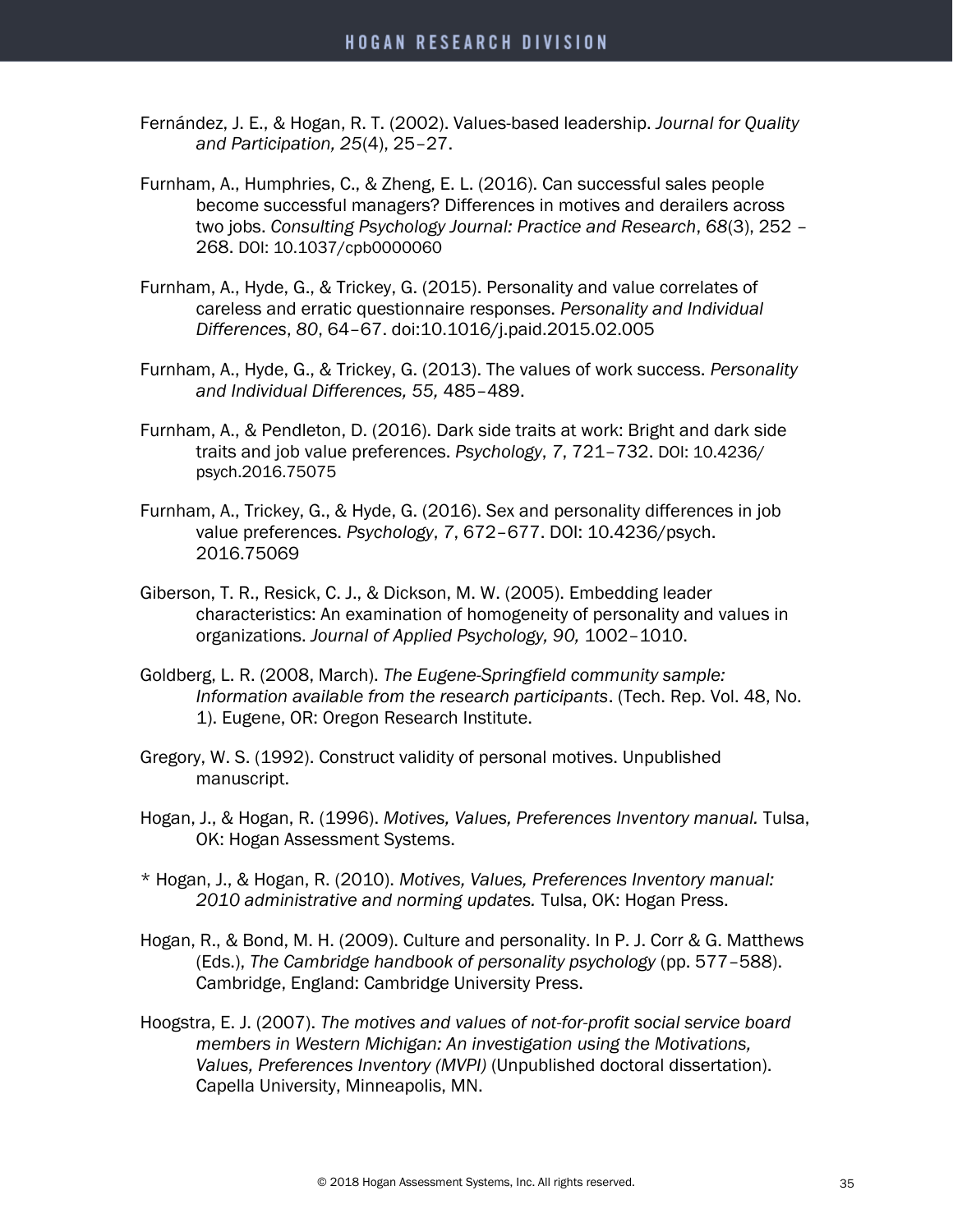- \* Leckband, M. M. (2005). *Development of a personality profile of a firefighter* (Unpublished doctoral dissertation). Florida International University, Miami, FL.
- \* Lubelski, D., Healy, A. T., Friedman, A., Ferraris, D., Benzel, E. C., & Schlenk, R. (2016). Correlation of personality assessments with standard selection criteria for neurosurgical residency applicants. *Journal of Neurosurgery*. Advance Online Publication. DOI[:10.3171/2015.7.JNS15880](https://dx.doi.org/10.3171/2015.7.JNS15880)
- Maxwell, L. D., (2010). *A quantitative descriptive study of occupational values of physicians and hospital administrators* (Unpublished doctoral dissertation). University of Phoenix, Phoenix, Arizona.
- Ng, V., Woo, S. E., Tay, L., & Foster, J. (2016). Examining variability in values attributed to culture: Using personality as a relative benchmark. *Journal of Cross-Cultural Psychology, 47(7),* 981–996. DOI: 10.1177/002202211 6651333
- Randall, R. M., Kwong, L., Kuivila, T., Levine, B., & Kogan, M. (2017). Building physicians with self-awareness*. Physician Leadership Journal, 4*(3)*,* 40-44.
- Richards, C. (2008). *Beyond real estate licensing: Case study analysis of behavioral assessment relationship applied to human performance: Predictive sales performance based on Hogan Assessment Systems.* Bloomington, Indiana: Trafford Publishing.
- Roberts, B., & Zedeck, S. (2001). [Review of the Motives, Values, Preferences Inventory]. In B. S. Plake & J. C. Impara (Eds.), *The fourteenth mental measurements yearbook.* Lincoln, NE: Buros Institute of Mental Measurements.
- Shalhoop, J. H., & Sanger, M. R. (2012). Understanding leadership in China: Leadership profiles of state-owned enterprises, multinational corporations, and major economic trading partners. In W. H. Mobley, Y. Wang, & M. Li (Eds.), *Advances in global leadership (advances in global leadership, volume 7)*. (pp. 321-348). Bingley, United Kingdon: Emerald Group Publishing Limited.
- Shin, H. (2006). *Main and interaction effects of personality and P-O fit in personnel selection*. Unpublished manuscript.
- Thomas, J. L., Dickson, M. W., & Bliese, P. D. (2001). Values predicting leader performance in the U. S. army reserve officer training corps assessment center: Evidence for a personality-mediated model. *The Leadership Quarterly, 12,* 181–196.
- Vandergriff, S. R., (2012). *A values comparison of incoming Liberty University freshmen (Doctoral dissertation)*. Retrieved from http://www.digitalcommons.liberty.edu/doctoral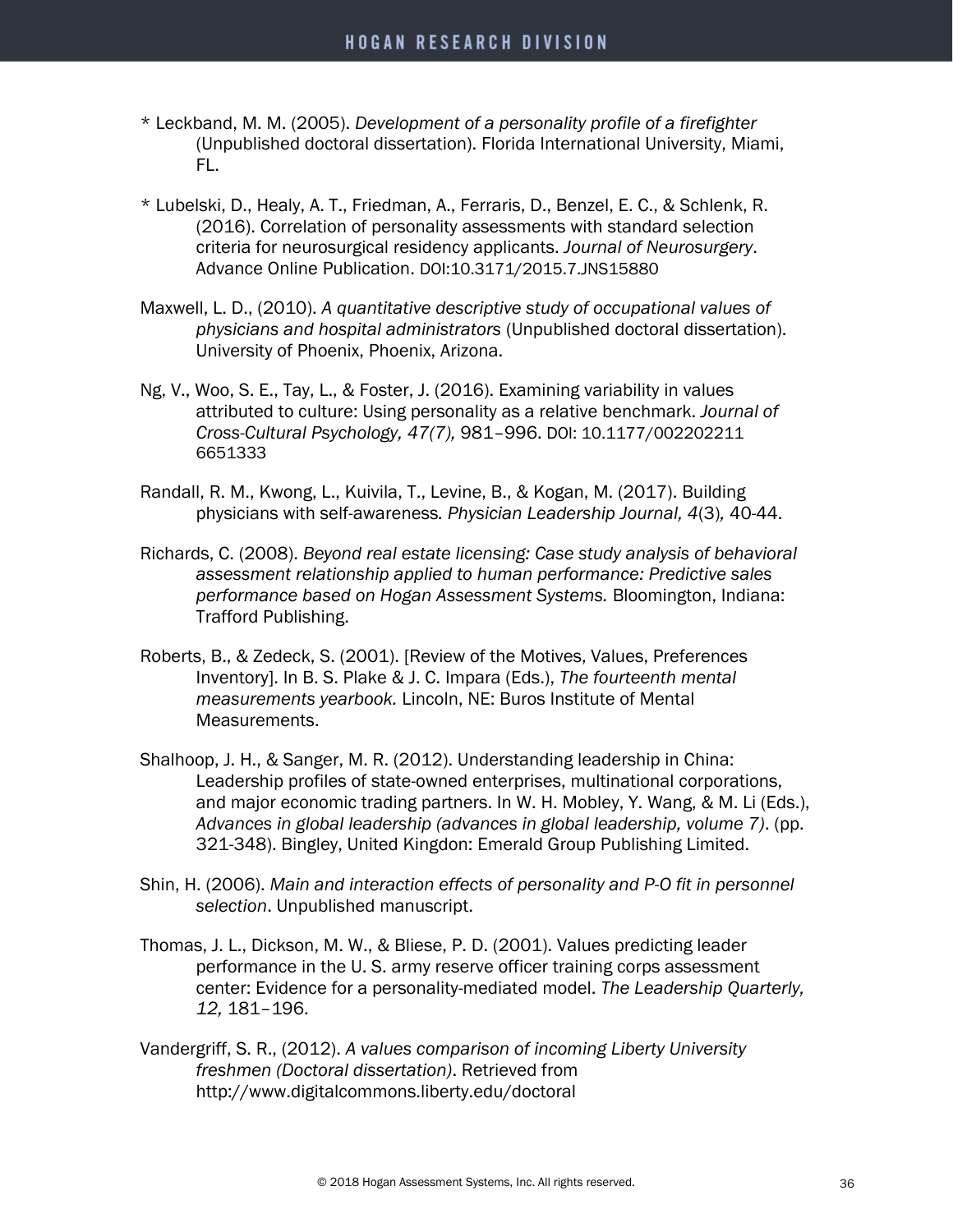- Warwick, J., & Nettelbeck, T. (2004). Emotional intelligence is...? *Personality and Individual Differences*, *37*, 1091–1100.
- Winsborough, D. L., & Sambath, V. (2013). Not like us: An investigation into the personalities of New Zealand CEOs. *Consulting Psychology Journal: Practice and Research*, *65,* 87–107.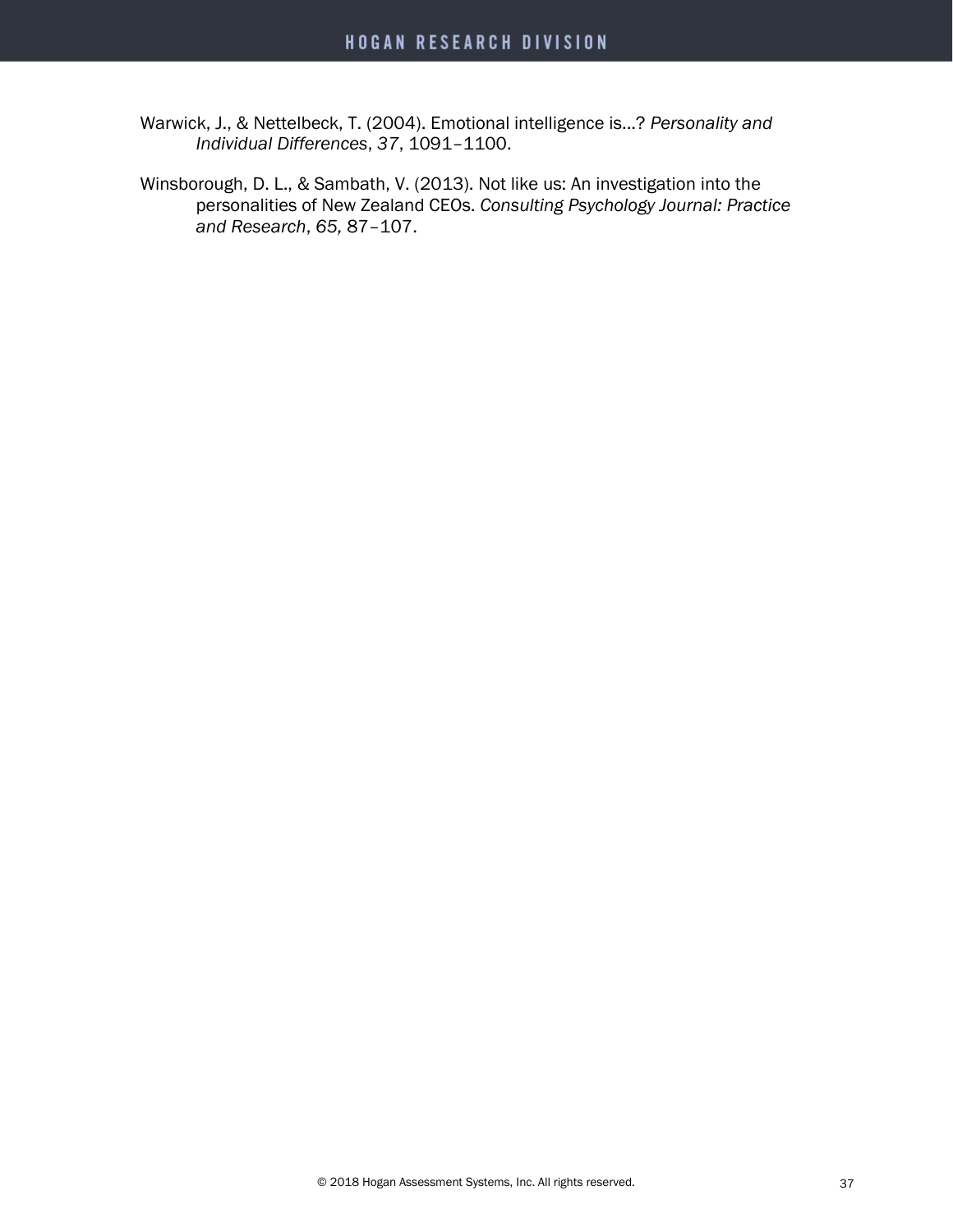

# Hogan Business Reasoning Inventory Job Evaluation Tool

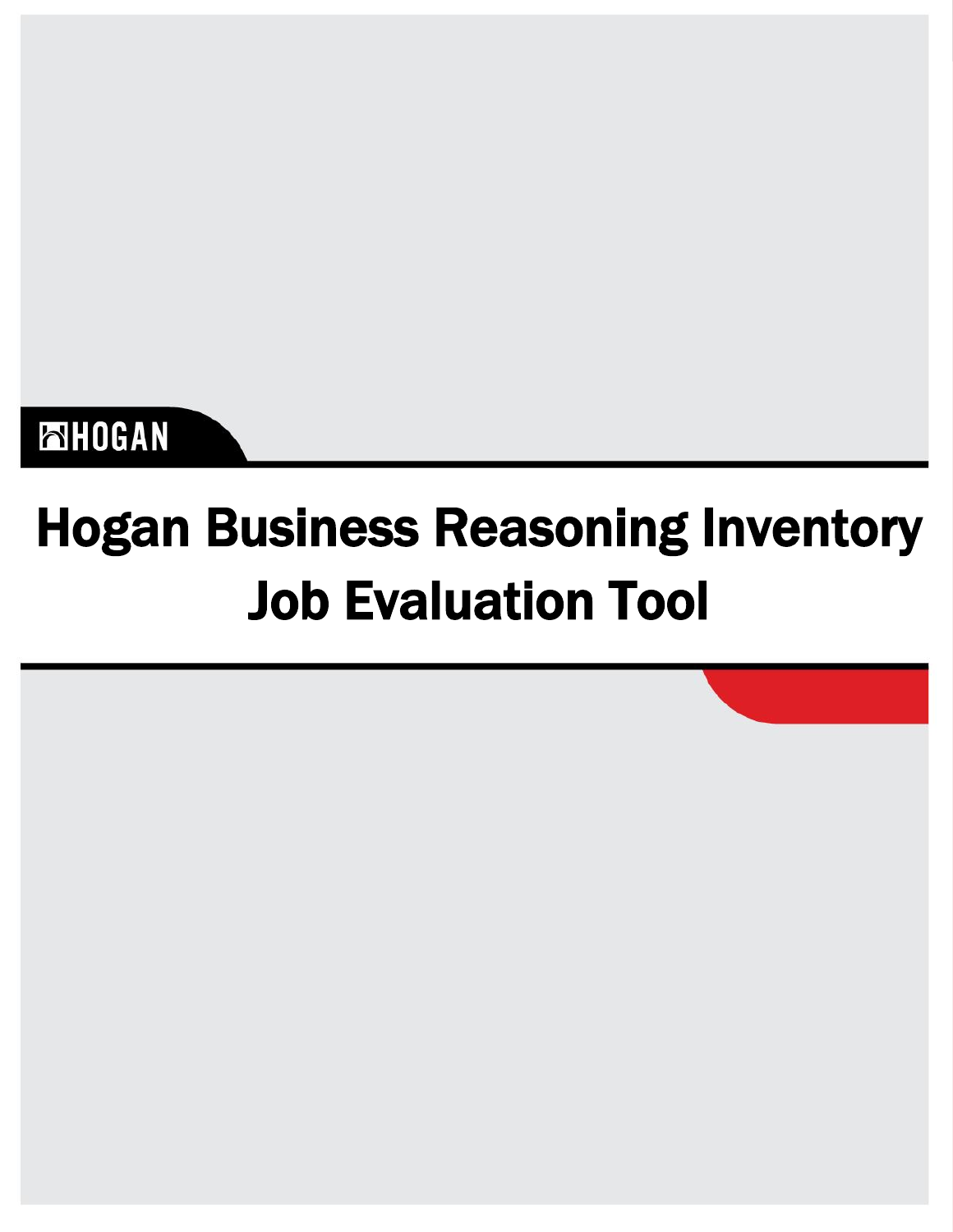#### **Hogan Business Reasoning Inventory**

- <span id="page-38-0"></span>Akhtar, R. (2013). *A socioanalytic perspective on the personality-intelligence interface: Exploring the relationship between contextualised measures of personality, values & intelligence within a senior management sample* (Unpublished doctoral dissertation). University College-London, London, England.
- Akhtar, R., Humphreys, C., & Furnham, A. (2015). Exploring the relationships among personality, values, and business intelligence. *Consulting Psychology Journal: Practice and Research*, 67(3), 258–276.
- \*Hogan, R., Barrett, P., & Hogan, J. (2007). *Hogan Business Reasoning Inventory manual.* Tulsa, OK: Hogan Assessment Systems.
- Hogan, R., Hogan, J., & Barret, P. (2007). Good judgment: The intersection of intelligence and personality. In G. Bedney (Ed.). *Ergonomics and Psychology: Developments in Theory and Practice*. London: Taylor & Francis.
- <span id="page-38-1"></span>Hutchinson, A. M. (2011). *Reinforcement sensitivity theory, personality, and senior executive performance* (Unpublished doctoral dissertation). University of Auckland, Auckland, NZ.

#### Job Evaluation Tool

- Foster, J., Gaddis, B., & Hogan, J. (2012). Personality-based job analysis. In M. A. Wilson, W. Bennett, Jr., S. G. Gibson, & G. M. Alliger (Eds.), *The handbook of work analysis: Methods, systems, applications and science of work measurement in organizations* (pp. 247–264). New York, NY: Routledge/Taylor & Francis Group.
- \*Hogan, J., & Rybicki, S. (1998). *Performance improvement characteristics job analysis manual.* Tulsa, OK: Hogan Assessment Systems.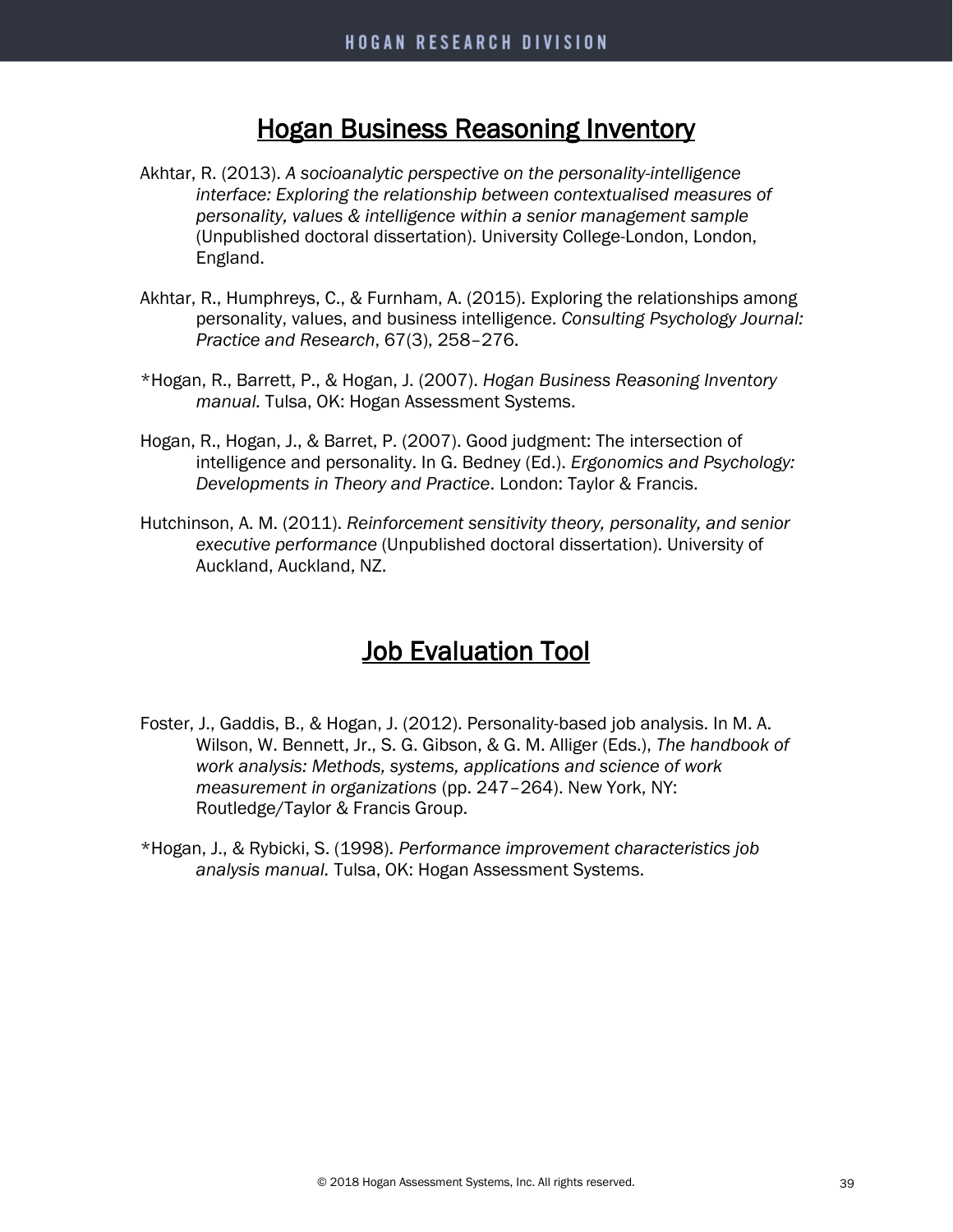<span id="page-39-0"></span>

### Book Chapters & Miscellaneous

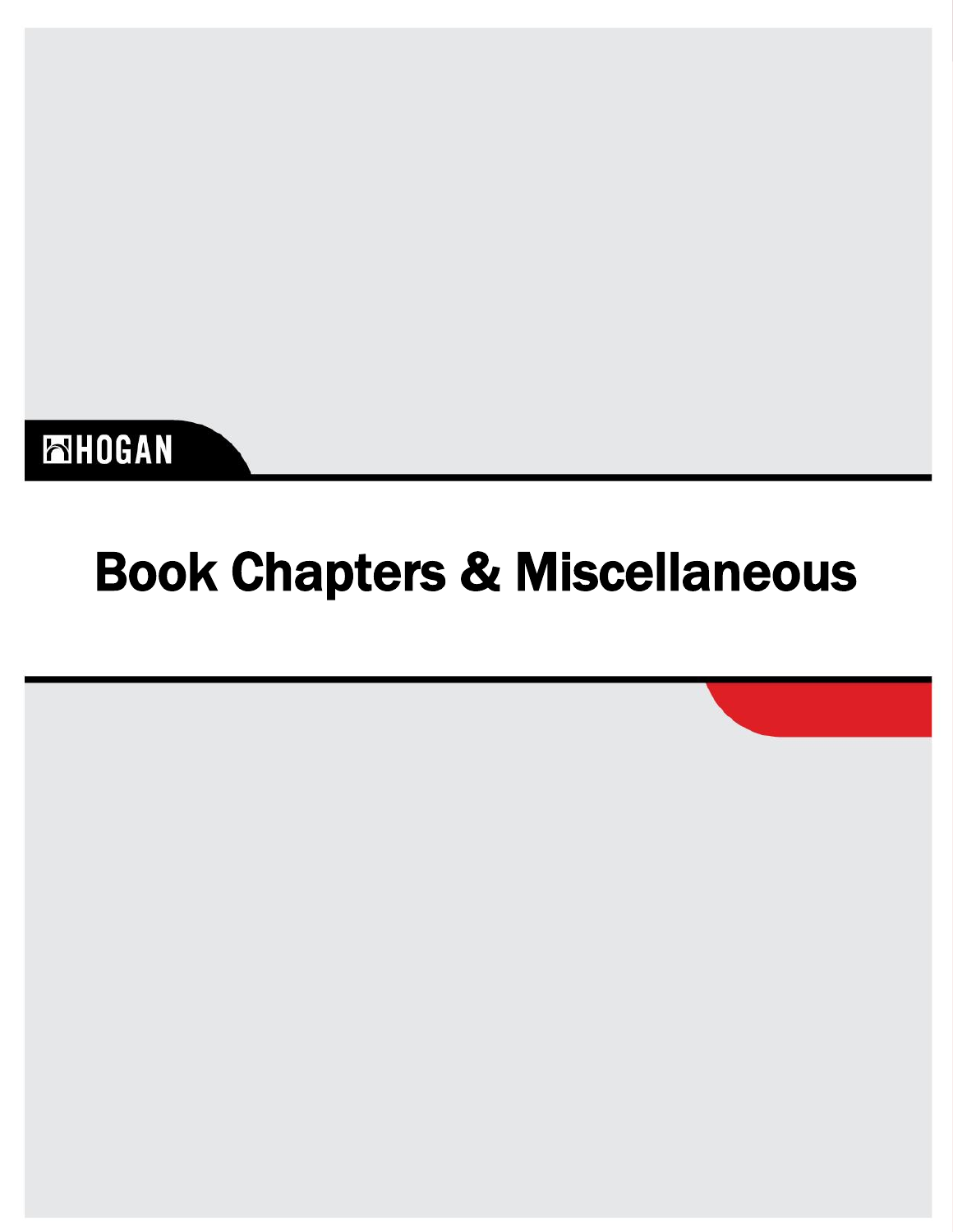#### Book Chapters/Miscellaneous

- Chamorro-Premuzic, T., Winsborough, D., Sherman, R. A., & Hogan, R. (2016). New talent signals: Shiny new objects or a brave new world? *Industrial and Organizational Psychology*: *Perspectives on Science and Practice, 9*(3), 621– 640. DOI: 10.1017/iop.2016.6
- Delgado, M. M., & Sulloway, F. J. (2017). Attributes of conscientiousness throughout the animal kingdom: An empirical and evolutionary overview. *Psychological Bulletin, 143*(8)*,* 823-867 doi:10.1037/bul0000107
- DeYoung, C. G. (2017). In defense of (some) trait theories: Commentary on Hogan and Foster. *International Journal of Personality Psychology, 3*(1)*,* 13-16.
- Ewen, C., Wihler, A., Frieder, R. E., Blickle, G., Hogan, R., & Ferris, G. R. (2014). Leader advancement motive, political skill, leader behavior, and effectiveness: A moderated mediation extension of socioanalytic theory. *Human Performance, 27(5)*, 373–392. doi:10.1080/08959285.2014.956174
- Fakir, S., & Laher, S. (2015). Perceptions of the utility of personality assessment for personnel selection in the South African context: An exploratory study. *Journal of Psychology in Africa*, *25*(5), 482–485.
- Fernandez, J. E., & Hogan, R. T. (2003). The character of organizations. *Journal of Business Strategy, 24*(1), 38–40.
- \* Foster, J. L. (2013). *Statistics: A pocket guide for I/O psychologists*. Tulsa, OK: Hogan Press.
- \* Foster, J., & Nichols, S. B. (2015). The mediating effects of behavior. In S. Clarke, T. M. Probst, F. W. Guldenmund, & J. Passmore (Eds.), *The Wiley Blackwell handbook of the psychology of occupational safety and workplace health* (pp. 38–60). Hoboken, NJ: Wiley-Blackwell.
- Funder, D. C. (2017). Global traits are not vacuous: A comment on Hogan and Foster. *International Journal of Personality Psychology, 3*(1)*,* 8.
- Furnham, A., & Cheng, H. (2015). Early indicators of adult trait agreeableness. *Personality and Individual Differences*, 73, 67–71. doi:10.1016/j.paid. 2014.09.025
- Gaddis, B. H., Foster, J. L., & Lemming, M. R. (2015). A comparative review of current practices in personality assessment norming. *International Journal of Selection Assessment*, *23*(1), 14–26.
- Galang, A. R. (2017). Not seeing the forest for the traits: A comment on Hogan and Foster (2016). *International Journal of Personality Psychology*, *3*(1)*,* 17-19.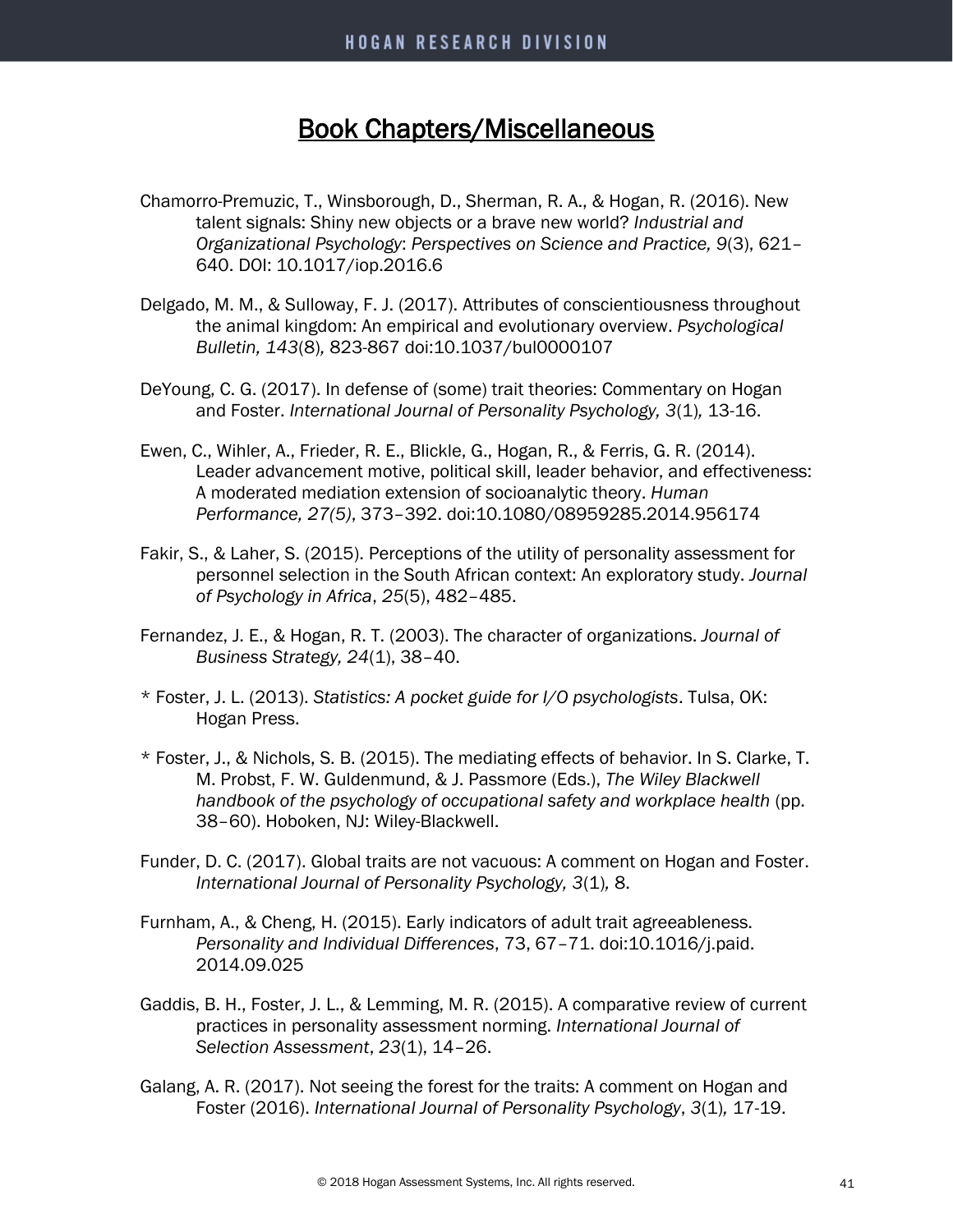- \* García-Izquierdo, A. L., Vilela, L. D., & Moscoso, S. (2015). Work analysis for personnel selection. In I. Nikolaou & J. K. Oostrom (Eds.), *Employee Recruitment, Selection, and Assessment: Contemporary Issues for Theory and Practice* (pp. 9–26). New York, NY: Psychology Press.
- \* Hayes, T. L., Hogan, R., & Emler, N. (2016). The Psychology of character, reputation, and gossip. In I. Fileva (Ed.). *Questions of Character* (pp. 268 – 282). New York, NY: Oxford University Press. DOI: 10.1093/acprof:oso /9780199357703.001.0001
- Hogan, J. (1978). Personological dynamics of leadership. Journal of Research in Personality, 12(4), 390–395.
- Hogan, J. (1985). Tests for success in diver training. Journal of applied psychology, 70(1), 219.
- Hogan, J. (1991a). Physical abilities. In M. D. Dunnette & L. M. Hough (Eds.), Handbook of industrial and organizational psychology, Vol. 2 (2nd ed.) (pp. 753–831). Palo Alto, CA: Consulting Psychologists Press.
- Hogan, J. (1991b). Structure of physical performance in occupational tasks. Journal of Applied Psychology, 76(4), 495.
- Hogan, J. (1998). Personality and job performance. Human Performance, 11(2-3), 125–127.
- Hogan, J., & Bernacki, E. J. (1981). Developing job-related preplacement medical examinations. Journal of Occupational and Environmental Medicine, 23(7), 469–476.
- \* Hogan, J., & Brinkmeyer, K. (1997). Bridging the gap between overt and personality-based integrity tests. *Personnel Psychology, 50*, 587–599.
- Hogan, J., Broach, D., & Salas, E. (1990). Development of a task information taxonomy for human performance systems. *Military Psychology, 2*(1), 1–19.
- Hogan, J., Davies, S., & Hogan, R. (2007). Generalizing personality-based validity evidence. In S. M. McPhail (Ed.), *Alternative validation strategies* (pp. 181– 229). San Francisco, CA: Jossey-Bass.
- Hogan, J. C., & Fleishman, E. A. (1979). An index of the physical effort required in human task performance. Journal of Applied Psychology, 64(2), 197–204.
- Hogan, J., & Hogan, R. (1998). Theoretical frameworks for assessment. In R. Jeanneret & R. Silzer (Eds.). *Individual psychological assessment*. San Francisco, CA: Jossey-Bass.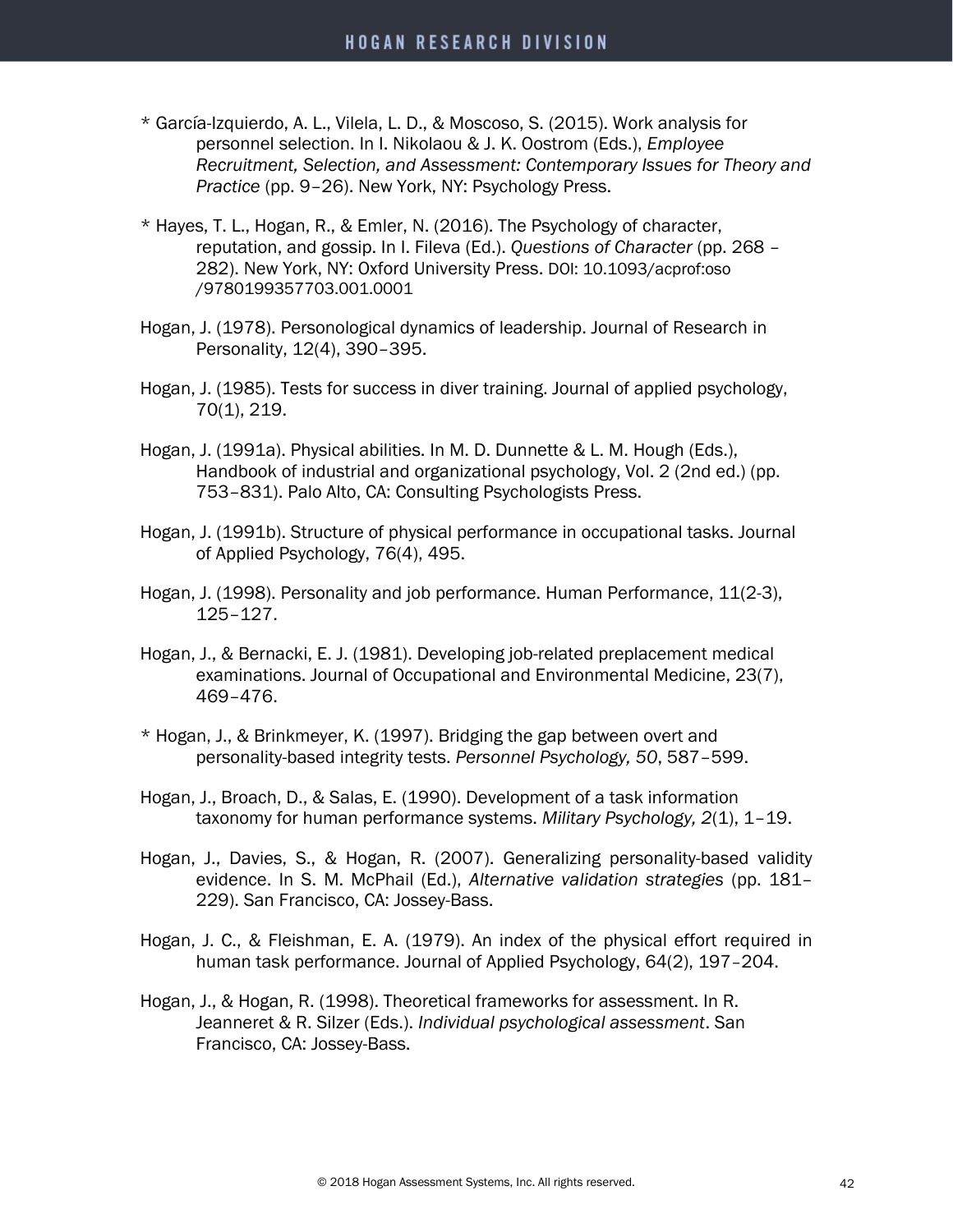- Hogan, J. C., Ogden, G. D., Gebhardt, D. L., & Fleishman, E. A. (1980). Reliability and validity of methods for evaluating perceived physical effort. *Journal of Applied Psychology, 65*(6), 672–679.
- Hogan, J., & Ones, D. S. (1997). Conscientiousness and integrity at work. In R. Hogan, J. A. Johnson, & S. R. Briggs (Eds.), *Handbook of personality psychology* (pp. 849–870). New York, NY: Academic Press.
- Hogan, J., & Quigley, A. M. (1986). Physical standards for employment and the courts. American Psychologist, 41(11), 1193–1217.
- Hogan, J., & Quigley, A. (1994). Effects of preparing for physical ability tests. Public Personnel Management, 23(1), 85–104.
- \* Hogan, J., & Zenke, L. L. (1986). Dollar-value utility of alternative procedures for selecting school principals. Educational and Psychological Measurement, 46(4), 935–945.
- \* Hogan, R. (2005). Comments. *Human Performance, 18*(4), 405–407. doi:10.1207/s15327043hup1804\_6
- Hogan, R. (2006). Who wants to be a psychologist? Journal of Personality Assessment, *86*(2), 119–130. doi:10.1207/s15327752jpa8602\_01.
- Hogan, R. (2009). Much ado about nothing: The person–situation debate. Journal of Research in Personality, 43(2), 249–249. doi:10.1016/j.jrp.2009.01.022
- Hogan, R. (2014). Reactions to the thermodynamics of leadership. *Consulting Psychology Journal: Practice and Research, 66*(4), 293–295.
- Hogan, R. (2016). The accident-prone personality. *People + Strategy*, *39*(1), 20–23.
- Hogan, R., Curphy, G., Kaiser, R. B., & Chamorro-Premuzic, T. (2017). Leadership in organizations. In N. Anderson, D. Ones, & H. Sinangi (Eds.). *The handbook of industrial, work and organization psychology: Vol 2. Organizational psychology* (pp. 285-304). Los Angeles, CA: Sage Publications Ltd.
- Hogan, R., & Chamorro-Premuzic, T. (2015). Personality and career success. In M. Mikulincer, P. R. Shaver, M. L. Cooper, R. J. Larsen, M. Mikulincer, P. R. Shaver, ... R. J. Larsen (Eds.), *APA handbook of personality and social psychology, Volume 4: Personality processes and individual differences* (pp. 619–638). Washington, DC, US: American Psychological Association.
- Hogan R. T., & Emler, N. P. (1978). The biases in contemporary social psychology. *Social Research*, *45*(3), 478–534. Retrieved from http://www.jstor.org/stable/40970345
- \* Hogan, R., & Fernández, J. E. (2002). Syndromes of mismanagement. *Journal for Quality and Participation*, *25*(3), 28–31.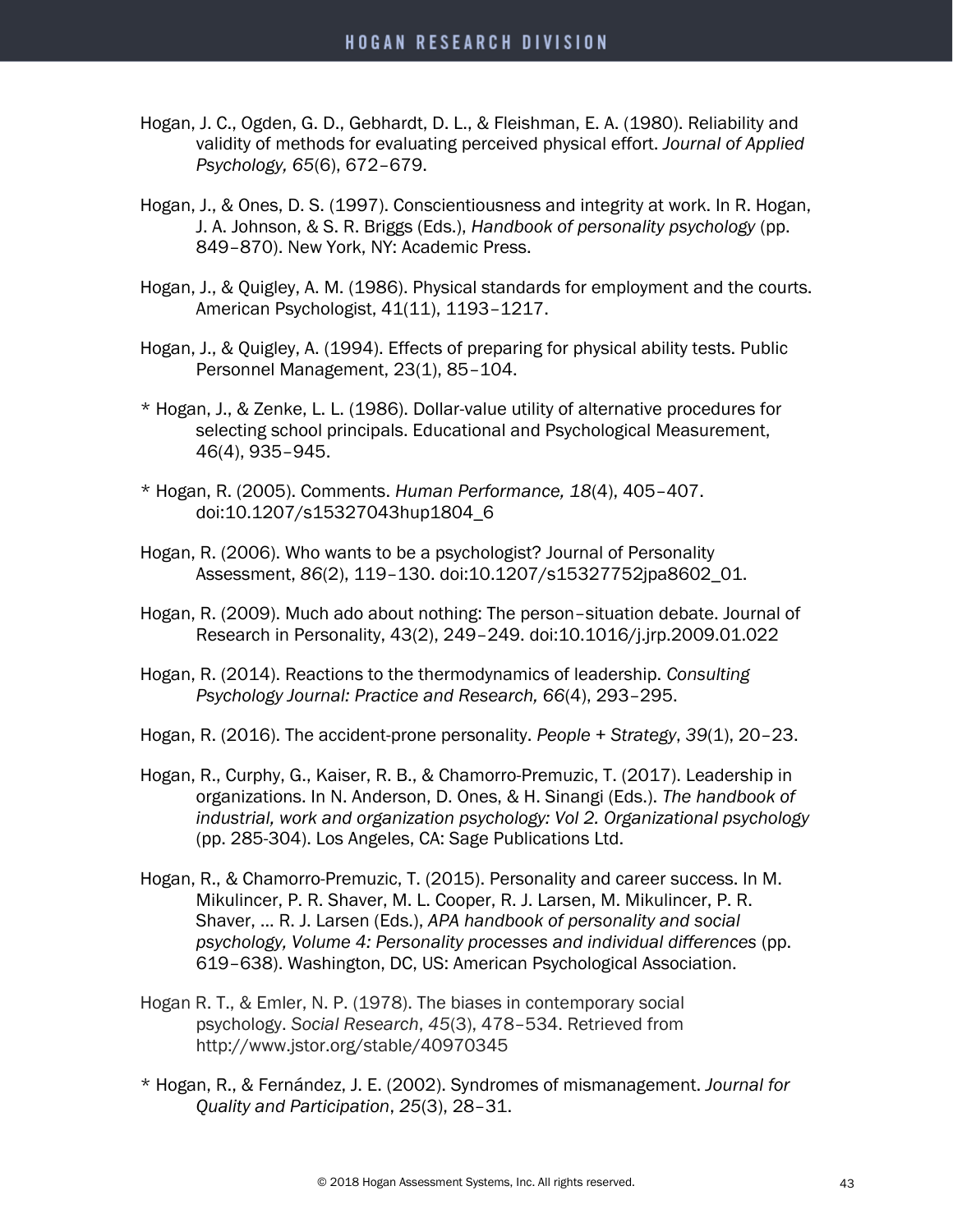- Hogan, R., & Foster, J. (2017). Two further problems with Trait Theory. *International Journal of Personality Psychology*, *3*(1)*,* 23-25.
- Hogan, R., Hall, R., & Blank, E. (1972). An extension of the similarity-attraction hypothesis to the study of vocational behavior. *Journal of Counseling Psychology, 19*(3), 238–240.
- Hogan, R., & Hogan, J. (1982). Subjective correlates of stress and human performance. *Human performance and productivity: Stress and performance effectiveness, 3*, 141–163.
- Hogan, R., Hogan, J., & Barrett, P. (2008). Good judgment: The intersection of intelligence and personality. In O. Chebykin, G. Bedny, & W. Karwoski (Eds.). *Ergonomics and psychology: Developments in theory and practice*. Boco Raton, FL: CRC Press.
- Hogan, R., Hogan, J., Briggs, S., & Jones, W. (1983). Sense, nonsense, and the use of personality measures. *Journal of Research in Personality, 17*(4), 451–456.
- Hogan, R., & Kaiser, R. B. (2008). Quality control: Why leaders need to understand personality. *Leadership in Action, 28*(5), 3–7.
- Hogan, R., & Morrison, J. (1996). Managing creativity. In A. Montouri (Ed.). *Unusual associates.* Cresskill, NJ: Hampton Press.
- Hogan, R., & Roberts, B. W. (2000). A socio-analytic perspective on personenvironment interaction. In W. B. Walsh, K. H. Craik, & R. H. Price (Eds.), *Person-environment psychology: New directions and perspectives (pp. 1–23).* Mahwah, NJ: Lawrence Erlbaum.
- Hogan, R., & Benson, M. J. (2009). Chapter 8: Personality theory and positive psychology: Strategic self-awareness. In R. B. Kaiser (Ed.) *The perils of accentuating the positive* (pp. 115-134). Tulsa, OK: Hogan Press.
- Howell, A. (2017). Engagement starts at the top: The role of a leader's personality on employee engagement. *Strategic HR Review, 16*(3)*,* 144-146. doi:10.1108/SHR-03-2017-0017
- Hughes, M. G., Griffith, J. A., Byrne, C. L., Nei, D. S., Harkrider, L. N., Zeni, T. A., Shipman, A. S., Connelly, S., Mumford, M. D., & O'Hair, H. D. (accepted, 2015). Examining online communication: A method for the quantitative analysis of qualitative data. In J. E. Jones & M. L. Baran (Eds.), Advances in knowledge acquisition, transfer, and management: Mixed methods research for improved scientific study Kaiser, R. B., & Hogan, R. (2010). How to (and not to) assess the integrity of managers. *Consulting Psychology Journal, 64, 216–234.*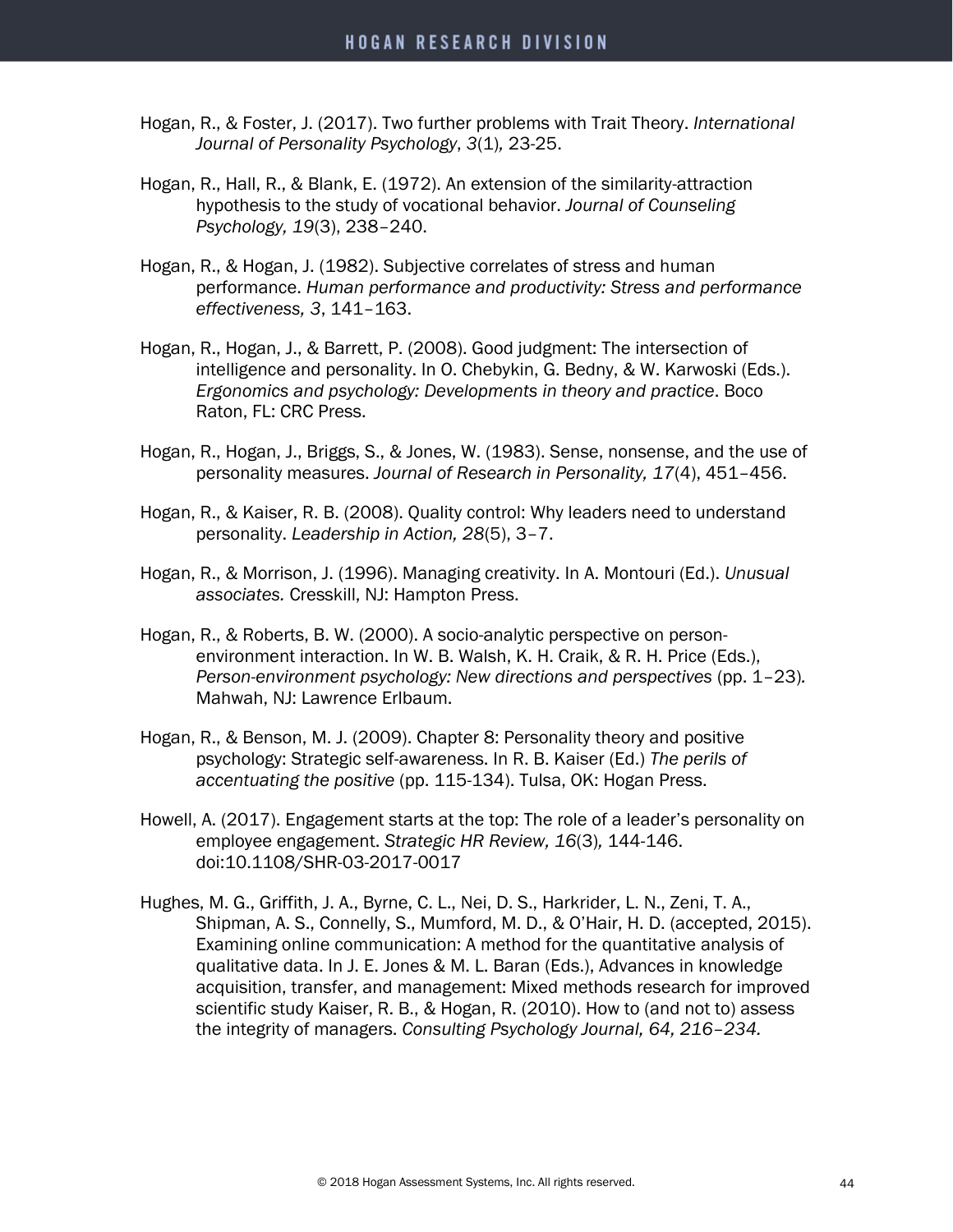- Kaiser, R.B., & Hogan, R. (2010). How to (and how not to) assess the integrity of managers. *Consulting Psychology Journal: Practice and Research, 62,* 216- 234.
- Kluemper, D. H., McLarty, B. D., & Bing, M. N. (2015). Acquaintance ratings of the Big Five personality traits: Incremental validity beyond and interactive effects with self-reports in the prediction of workplace deviance. *Journal of Applied Psychology*, *100*(1), 237–248. doi:10.1037/a0037810
- Jeronimus, B. F., & Riese, H. (2017). Comment on Hogan and Foster: The future is here. *International Journal of Personality Psychology, 3*(1), 20-22.
- Jones, A. B., Sherman, R. A., & Hogan, R. T. (2017). Where is ambition in factor models of personality? *Personality and Individual Differences, 106,* 26-31. doi:10.106/j.paid.2016.09.057
- Lacerenza, C. N., Reyes, D. L., Marlow, S. L., Joseph, D. L., & Salas, E. (2017). Leadership training design, delivery, and implementation: A meta-analysis. *Journal of Applied Psychology*, *102*(12), 1686-1718. doi:10.1037/ap0000241
- Loehlin, J. C., & Goldberg, L. R. (2014). Do personality traits conform to lists or hierarchies? *Personality and Individual Differences, 70*, 51–56. doi:10.1016/j.paid.2014.06.018
- Loehlin, J. C., & Goldberg, L. R. (2014b). How much is personality structure affected if one or more highest-level factors are first removed? A sequential factors approach. *Personality and Individual Differences, 70*, 176–182. doi:10.1016/j.paid.2014.06.047
- Macan, T., Lemming, M. R., & Foster, J. L. (2013). Utility analysis: Do estimates and format matter? *Personnel Review*, *42*, 105–126.
- Mathieu, C., Neumann, C., Babiak, P., & Hare, R. D. (2015). Corporate psychopathy and the full-range leadership model. *Assessment*, *22*(3), 267–278. doi:10.1177/1073191114545490
- Mikulincer, M., Shaver, P. R., Cooper, M. L., & Larsen, R. J. (2015*). APA handbook of personality and social psychology, Volume 4: Personality processes and individual differences*. Washington, DC, US: American Psychological Association. doi:10.1037/14343–000
- Naragon-Gainey, K., & Watson, D. (2014). Consensually defined facets of personality as prospect predictors of change in depression symptoms. *Assessment, 21(4)*, 387–403. doi:10.1177/1073191114528030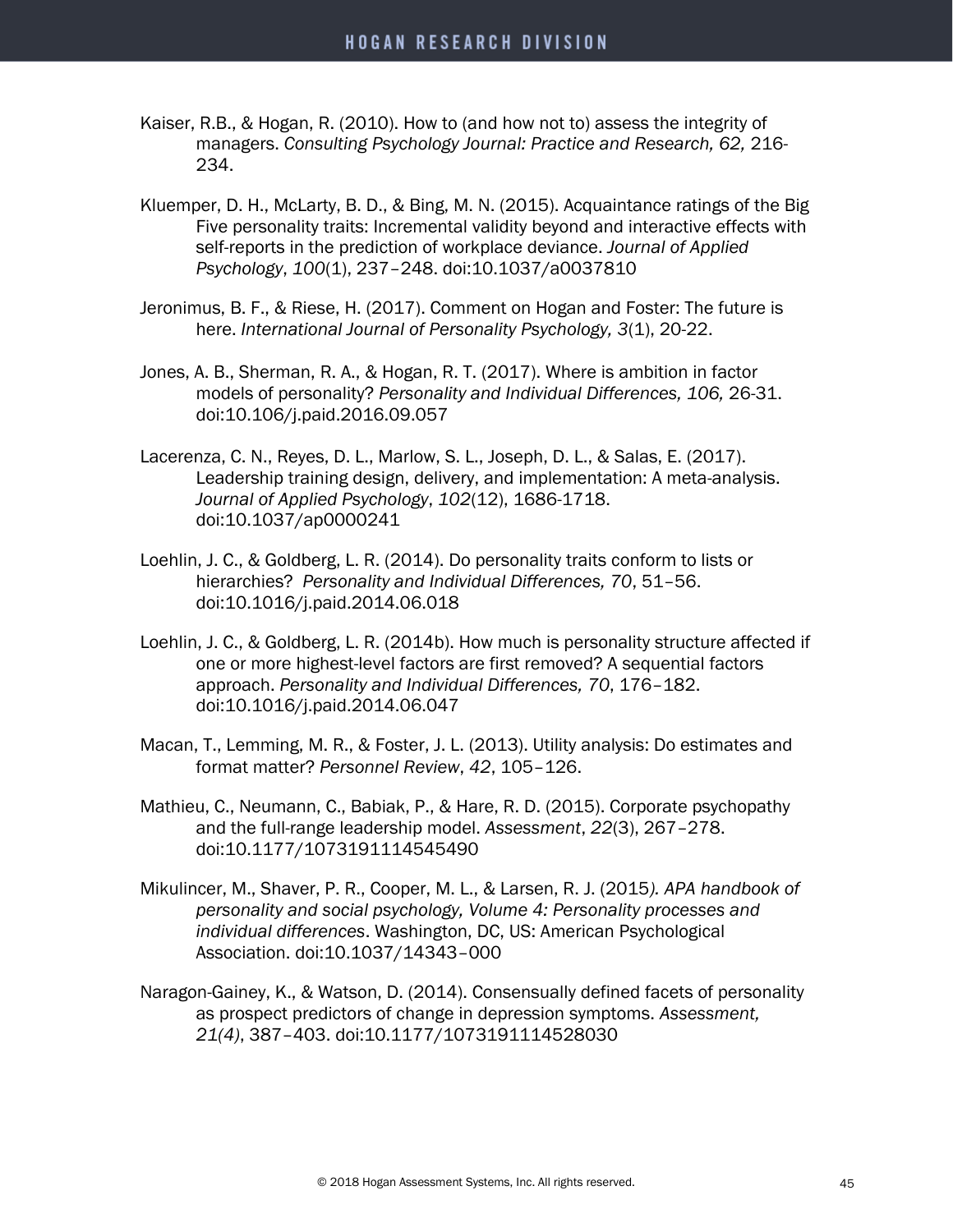- Ones, D. S., Kaiser, R. B., Chamorro-Premuzic, T., & Svensson, C. (2017). Has industrial-organizational psychology lost its way? Retrieved from http://www.siop.org/tip/april17/lostio.aspx
- Owens, B. P., Walker, A. S., & Waldman, D. A. (2015). Leader narcissism and follower outcomes: The counterbalancing effect of leader humility. Journal of Applied Psychology, 100(4), 1203–1213. doi:10.1037/a0038698
- Sackett, P. R., Lievens, F., Van Iddekinge, C. H., & Kuncel, N. R. (2017). Individual differences and their measurement: A review of 100 years of research. *Journal of Applied Psychology, 102*(3)*,* 254-273. doi:10.1037/ apl0000151
- Shchebetenko, S. (2017). Thinking about personality: Comment on Hogan and Foster (2016). *International Journal of Personality Psychology*, *3*(1)*,* 9-12.
- \* Stone, T. H., & Jawahar, I. M. (2015). Career implications of job performance: Persistence of OCB and CWB behaviors across domains. In A. De Vos & B. I. J. M. Van der Heijden (Eds.), *Handbook of Research on Sustainable Careers* (pp. 398–414) Northhampton, MA: Edward Elgar Publishing. doi:10.4337/9781782547037.00031
- Stone, T. H., Foster, J., Webster, B. D., Harrison, J., & Jawahar, I. M. (2016). Gender differences in supervisors' multidimensional performance ratings: Large sample evidence. *Human Performance*, *29*(5), 428–446. DOI: [10.1080/](http://dx.doi.org/10.1080/08959285.2016.1224884) [08959285.2016.1224884](http://dx.doi.org/10.1080/08959285.2016.1224884)
- Van Vugt, M., Hogan, R., & Kaiser, R. B. (2008). Leadership, followership, and evolution: Some lessons from the past. *American Psychologist, 63*(3), 182– 196. doi:10.1037/0003-066X.63.3.182
- Winsborough, D., Kaiser, R. B., & Hogan, R. (2009). An evolutionary view: What followers want from their leaders. *Leadership in Action*, *29*(3), 8–11.
- Winsborough, D., & Chamorro-Premuzic, T. (2016). Talent identification in the digital world: New talent signals and the future of HR assessment. *People+ Strategy*, *39*(2), 28–31.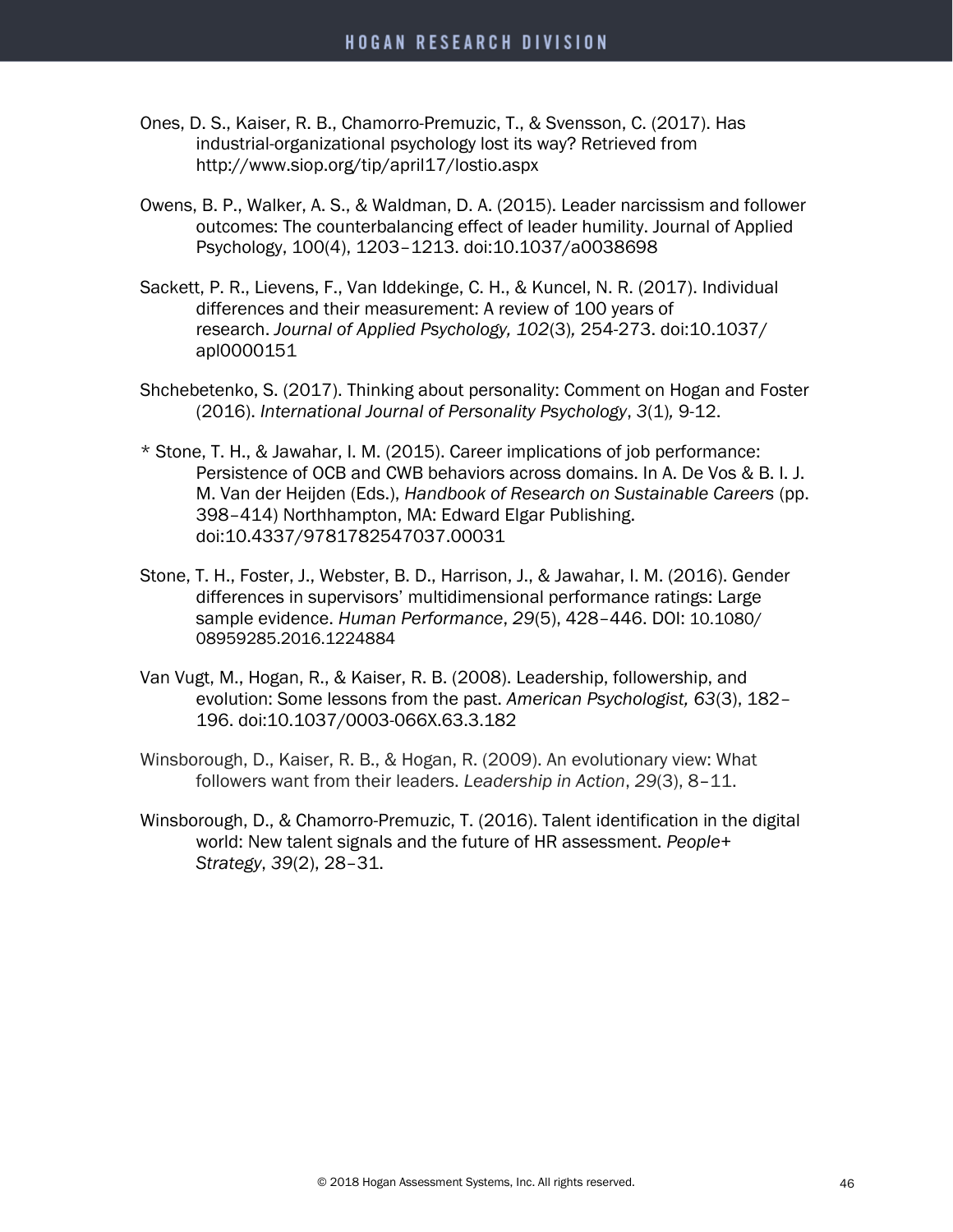

### Research-Based White Papers

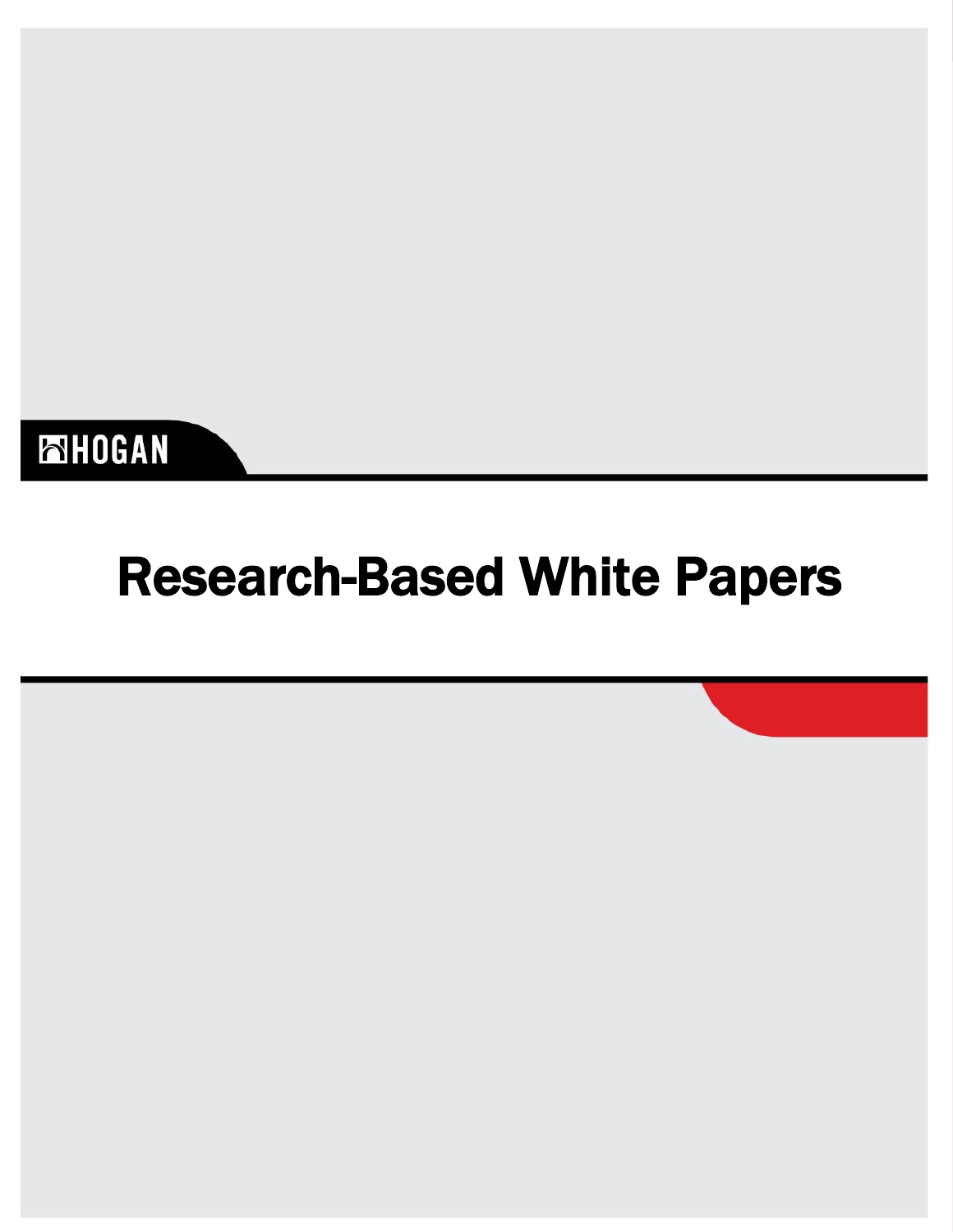#### Selected Research-Based White Papers

- <span id="page-47-0"></span>Barrett, P. & Rolland, J.P. (2009). *The meta-analytic correlation between the Big-Five personality constructs of emotional stability and conscientiousness.* Tulsa, OK: Hogan Assessment Systems.
- Campbell, M. & Smith R. (2011). *High-potential talent.* Tulsa, Ok: Hogan Assessment Systems
- Caplinger, J. & Gaddis, B. (2012). *Optimizing feedback: Linking multirater data and Hogan profiles*. Sydney, Australia: Peter Berry Consultancy.
- Caplinger, J., Klat-Smith, F., & Pluess, K. (2012). *PBC graduate research: A global survey of graduate recruiting practices; Personality characteristics of Australian graduates.* Sydney, Australia: Petter Berry Consultancy.
- Connolly, K. (2006). [Review of *Personality and the fate of organizations* by Robert Hogan].Do *situations create leaders or do leaders create situations?*
- Fallaw, S. & Kantrowitz, T. (2011). *2011 global assessment trends report.* SHL Previsor.
- Foster, J., & Daly, R. (2012). *The upside of narcissim in the workplace*. Tulsa, OK: Hogan Assessment Systems.
- Foster, J., & Edge, J. (2014). The bright side personality and values of entrepreneurs. Tulsa, OK: Hogan Assessment Systems.
- Foster, J., Richard, L., Rohrer, L., & Sirkin, M. (2010). *Understanding lawyers: Why we do the things we do.* Tulsa, OK: Hogan Assessment Systems.
- Foster, J., & Vert, A. (2012). *Analysis of adverse impact for the Hogan Personality Inventory, Hogan Development Survey, and Motives, Values, Preferences Inventory*. Tulsa, OK: Hogan Assessment Systems.
- Gaddis, B., & Foster, J. (2012). *Base rates of derailment characteristics in America: Comparisons and implications for leadership development*. Tulsa, OK: Hogan Assessment Systems.
- Hogan Assessment Systems. (2017*). A quick and dirty guide to validity & reliability.*  Tulsa, OK: Author.
- Hogan Assessment Systems. (2017). *Adverse impact analyses: Recommendations for tracking and calcuating AI.* Tulsa, OK: Author.
- Hogan Assessment Systems. (2017). *Adverse impact in employment.* Tulsa, OK: Author.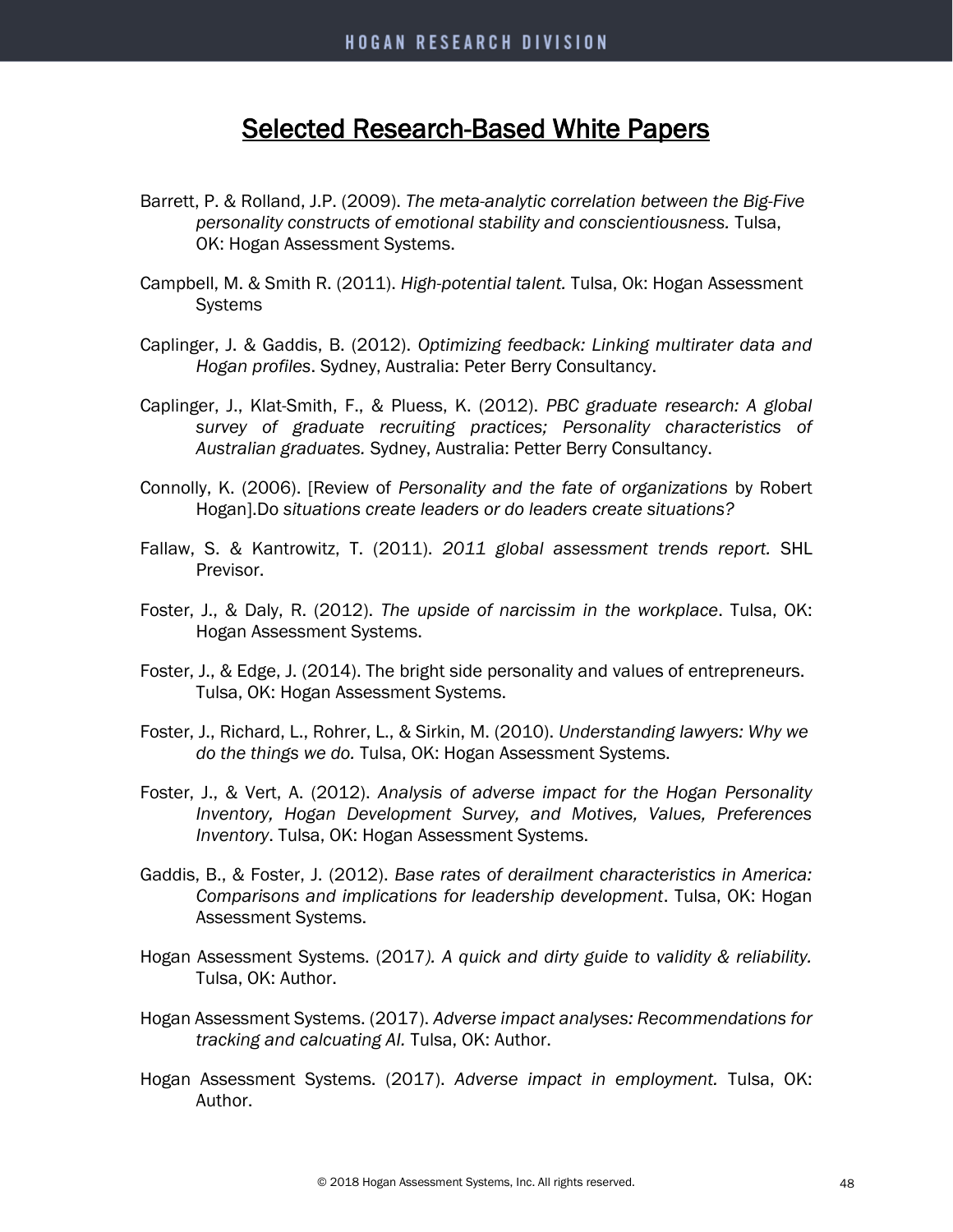- Hogan Assessment Systems. (2017). *Better together: Financial benefits of adding the HDS & MVPI.* Tulsa, OK: Author.
- Hogan Assessment Systems. (2017). *Business outcomes highlights: 2015-2016.*  Tulsa, OK: Author.
- Hogan Assessment Systems. (2017). *High potential: The Hogan way.* Tulsa, OK: Author.
- Hogan Assessment Systems. (2017). *High potential talent report technical manual.*  Tulsa, OK: Author.
- Hogan Assessment Systems. (2017). *Hogan Business Reasoning Inventory (HBRI): Documentation of normative data.* Tulsa, OK: Author.
- Hogan Assessment Systems. (2017). *Hogan in police departments: A work-specific personality battery.* Tulsa, OK: Author.
- Hogan Assessment Systems. (2017). *How to select an assessment.* Tulsa, OK: Author.
- Hogan Assessment Systems. (2017). *Leader focus technical manual.* Tulsa, OK: Author.
- Hogan Assessment Systems. (2017). *Personality and values of Indian entrepreneurs.*  Tulsa, OK: Author.
- Hogan Assessment Systems. (2017). *Personality at play.* Tulsa, OK: Author.
- Hogan Assessment Systems. (2017). *The engaging leader: How managers create a culture of engagement that drives performance.* Tulsa, OK: Author.
- Hogan Assessment Systems. (2016). *The development of the Hogan competency model & competency-based predictive algorithms.* Tulsa, OK: Author
- Hogan Assessment Systems. (2016). *The engaging leader: The development of the Hogan competency model.* Tulsa, OK: Author.
- Hogan Assessment Systems. (2015). *5 ways to manage creativity and drive innovation*. Tulsa, OK: Author.
- Hogan Assessment Systems. (2015). *Predicting safety and judgment-related performance for operations and maintenance employees*. Tulsa, OK: Author.
- Hogan Assessment Systems. (2015). *The Configure user manual*. Tulsa, OK: Author.
- Hogan Assessment Systems. (2015). *The Engaging Leader practitioners guide*. Tulsa, OK: Author.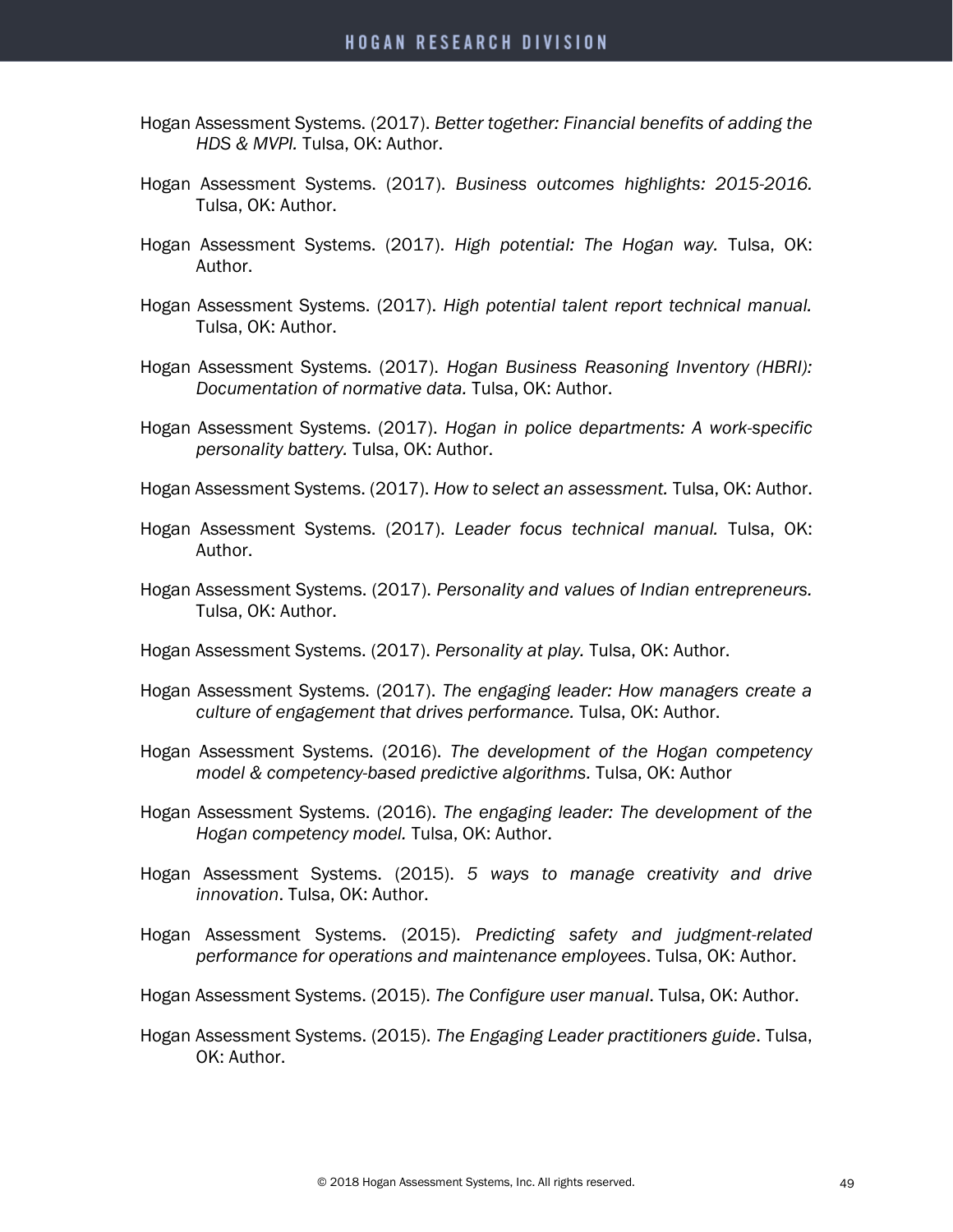- Hogan Assessment Systems. (2015). *The Hogan Judgment assessment technical manual*. Tulsa, OK: Author.
- Hogan Assessment Systems. (2014). *Generational and cultural effects on personality using the Hogan Personality Inventory and Hogan Development Survey*. Tulsa, OK: Author.

Hogan Assessment Systems. (2013). *Are you employable?* Tulsa, OK: Author.

- Hogan Assessment Systems. (2013). *The development of the Hogan Competency Model and competency-based predictive algorithms*. Tulsa, OK: Author.
- Hogan Assessment Systems. (2012). *Engagement.* Tulsa, OK: Author.
- Hogan Assessment Systems. (2013). *First, do no harm: Three steps to improving patient safety.* Tulsa, OK: Author.
- Hogan Assessment Systems. (2013). *Leadership: You're doing it wrong.* Tulsa, OK: Author.
- Hogan Assessment Systems. (2013). *Way outside the box.* Tulsa, OK: Author.
- Hogan Assessment Systems. (2012). *Awareness coaching*. Tulsa, OK: Author.
- Hogan Assessment Systems. (2012). *The email black hole.* Tulsa, OK: Author.
- Hogan Assessment Systems. (2012). *From potential to performance: Using personality assessment to identify, develop, and retain future leaders.* Tulsa, OK: Author.
- Hogan Assessment Systems. (2012). *How your greatest strength can become your greatest weakness.* Tulsa, OK: Author.
- Hogan Assessment Systems. (2012). *The office playbook: High-performance strategies for business teams.* Tulsa, OK: Author.
- Hogan Assessment Systems. (2012). *Primal Leadership: An evolutionary view of what followers want.* Tulsa, OK: Author.
- Hogan Assessment Systems. (2012). *Sticks & stones: Gossip, reputation, and how whispered words kill careers.* Tulsa, OK: Author.
- Hogan Assessment Systems. (2011). *Averting disaster*. Tulsa, OK: Author.
- Hogan Assessment Systems. (2011). *The culture clash: The importance of values to leadership and business performance.* Tulsa, OK: Author.
- Hogan Assessment Systems. (2011). *Off the rails: Avoiding the high cost of failed leadership.* Tulsa, OK: Author.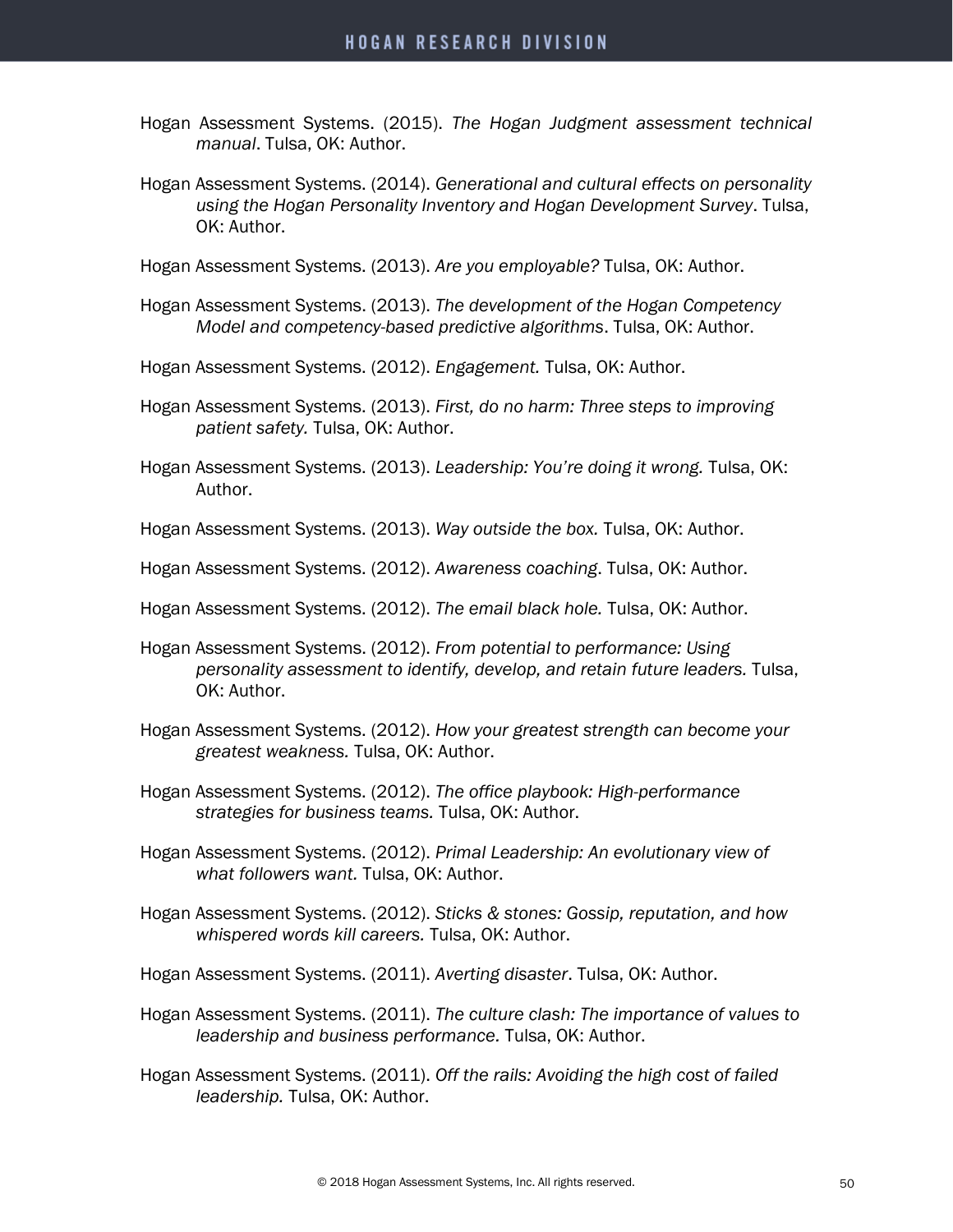- Hogan Assessment Systems. (2011). *Five best practices: Improving safety in transportation and manufacturing.* Tulsa, OK: Author.
- Hogan Assessment Systems. (2011). *Personality-based model of safety performance and outcomes.* Tulsa, OK: Author.
- Hogan Assessment Systems. (2011). *The power of unconscious biases.* Tulsa, OK: Author.
- Hogan Assessment Systems. (2011). *The value of values: Using values assessment to create a more engaged, more productive workforce.* Tulsa, OK: Author.
- Hogan Assessment Systems. (2010). *Five best practices: For improving safety in healthcare organizations.*
- Hogan Assessment Systems. (2010). *How to improve: The safety climate in your organization.* Tulsa, OK: Author.
- Hogan Assessment Systems. (2010). *Rethinking employee safety training: How individual personality plays a role.* Tulsa, OK: Author.
- Hogan Assessment Systems. (2008). *Australian leadership*. Tulsa, OK: Author.
- Hogan Assessment Systems. (2008). *Bad management and its consequences.*  Tulsa, OK: Author.
- Hogan Assessment Systems. (2008). *Customer satisfaction.* Tulsa, OK: Author.
- Hogan Assessment Systems. (2008). *Emotional intelligence and the HPI*. Tulsa, OK: Author.
- Hogan Assessment Systems. (2008). *Notable quotes.* Tulsa, OK: Author.
- Hogan Assessment Systems. (2008). *Personality and management performance across the hierarchy.* Tulsa, OK: Author.
- Hogan Assessment Systems. (2008). *Personality assessment in World War II.* Tulsa, OK: Author.
- Hogan Assessment Systems. (2008). *Predicting success in international assignments using personality assessment.* Tulsa, OK: Author.
- Hogan Assessment Systems. (2008). *Ricci v. Destafano – A tempest in a teapot*. Tulsa, OK: Author.
- Hogan Assessment Systems. (2008). *Why is personality testing important to recruitment?* Tulsa, OK: Author.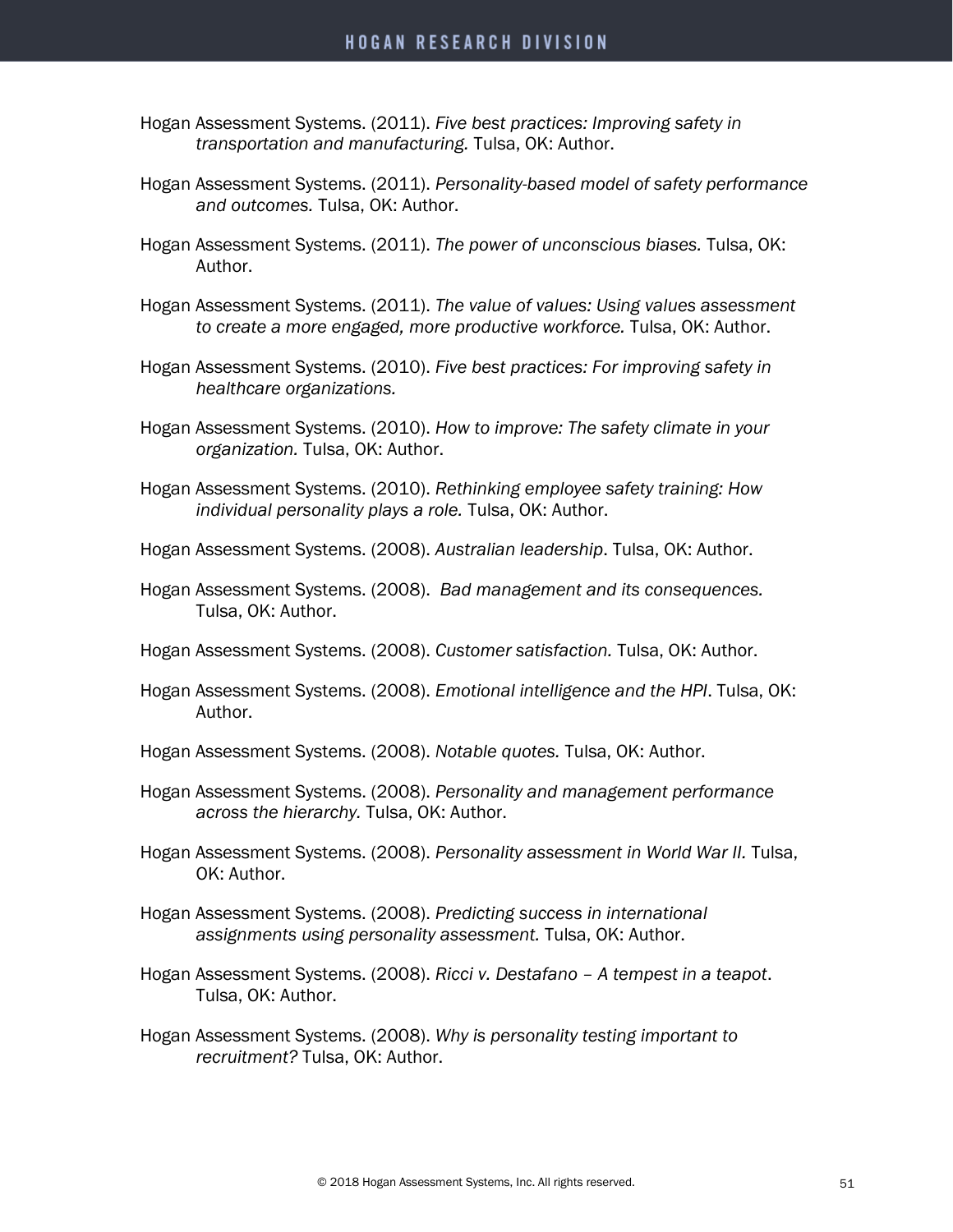Hogan Assessment Systems. (2006). *Analysis of adverse impact for the Hogan Personality Inventory*. Tulsa, OK: Author.

Hogan Research Division. (2008). *Kaizen psychometrics.* Tulsa, OK: Author.

- Hogan Research Division. (2009). *Predicting job performance over time: The increasing validity of personality assessment.* Tulsa, OK: Hogan Assessment Systems.
- Hogan Research Division. (2010). *A comparison of methods for conducting generalization of validity studies.* Tulsa, OK: Hogan Assessment Systems.
- Hogan Research Division. (2010). *Hogan competency solutions: Profiles and algorithms*. Tulsa, OK: Hogan Assessment Systems.
- Hogan Research Division. (2012). *Base rates of derailment characteristics in America: Comparisons & implications for leadership development.* Tulsa, OK: Hogan Assessment Systems.
- Hogan Research Division. (2012). *Five steps to a better high potential program.* Tulsa, OK: Hogan Assessment Systems.
- Hogan Research Division. (2012). *Adverse impact*. Tulsa, OK: Hogan Assessment Systems.
- Hogan Research Division. (2012). *Analysis of Adverse Impact for the HPI, HDS, and the MVPI.* Tulsa, OK: Hogan Assessment Systems.
- Hogan Research Division. (2014). *Three research approaches to aligning Hogan scales with competencies.* Tulsa, Ok: Hogan Assessment Systems.
- Hogan Research Division. (2015). *Business outcome highlights*. Tulsa, OK: Hogan Assessment Systems.
- Hogan Research Division. (2016). *Assessing cultural values: Using the MVPI and MIC.* Tulsa, OK: Hogan Assessment Systems.
- Hogan Research Division. (2016). *Configure: Validity evidence for job family templates.* Tulsa, OK: Hogan Assessment Systems.
- Hogan Research Division (2016). *Judgment differences across job levels: Shifting mindsets and responsibilities*. Tulsa, OK: Hogan Assessment Systems.
- Hogan Research Division. (2016). *The Hogan archive*. Tulsa, OK: Hogan Assessments Systems.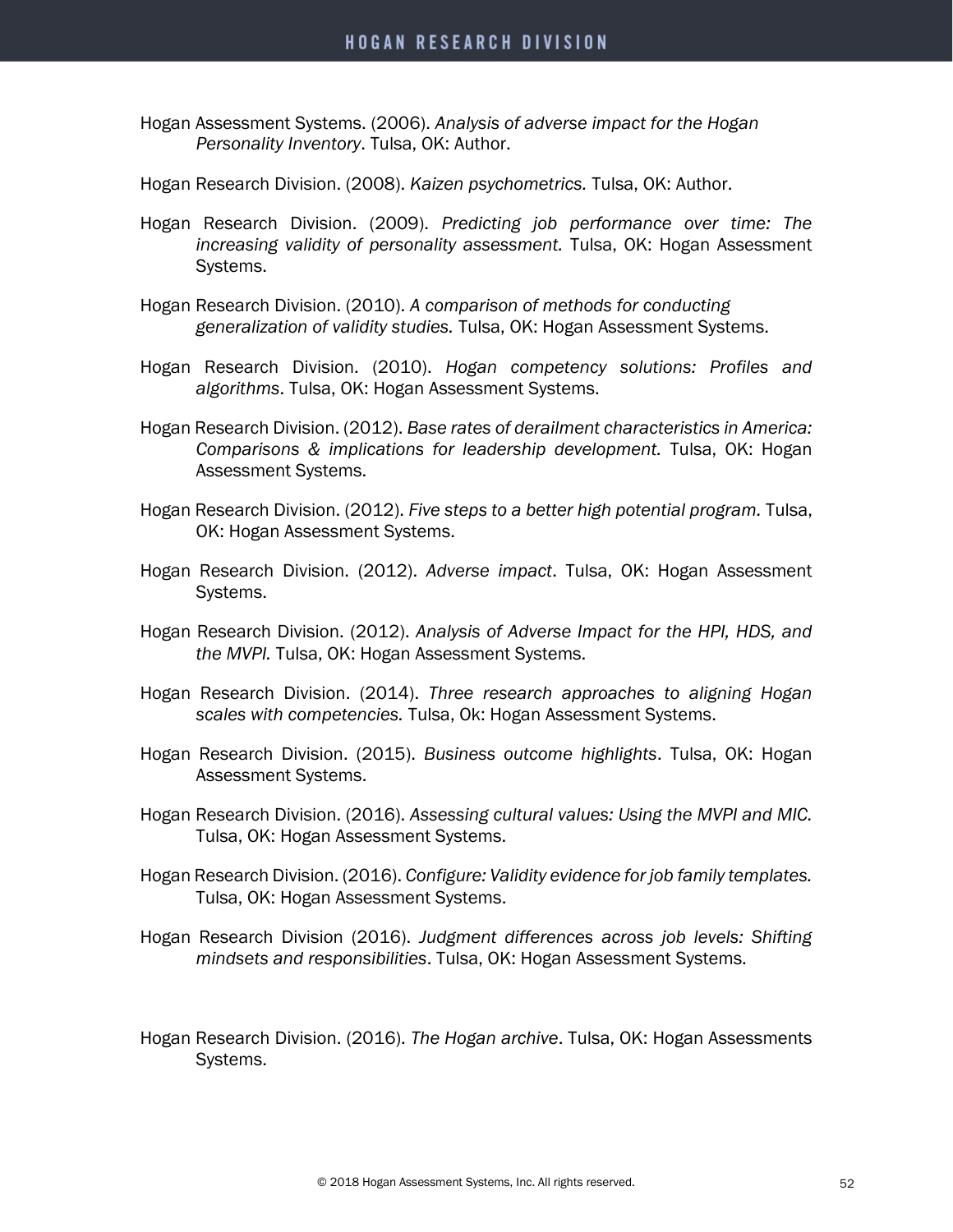- Hogan, R. (2012). *The ambiguities of effectiveness.* Tulsa, OK: Hogan Assessment Systems.
- Hogan, R. (2009). *Abstracting leadership*. Tulsa, OK: Hogan Assessment Systems.
- Hogan, R. (2009). *Achievement and anxiety*. Tulsa, OK: Hogan Assessment Systems.
- Hogan, R. (2008). *Bad managers: Part II.* Tulsa, OK: Hogan Assessment Systems.
- Hogan, R. (2008). *Capitalist cooperation*. Tulsa, Ok: Hogan Assessment Systems.
- Hogan, R. (2008). *Change management, strategic agility, and resiliency*. Tulsa, OK: Hogan Assesment Systems.
- Hogan, R. (2008). *Character and personality.* Tulsa, OK: Hogan Assessment Systems.
- Hogan, R. (2008). *The clinical tradition in personality assessment.* Tulsa, OK: Hogan Assessment Systems.
- Hogan, R. (2008). *Confused hiring practices*. Tulsa, OK: Hogan Assessment Systems.
- Hogan, R. (2008). *Evolutionary theory and applied psychology.* Tulsa, OK: Hogan Assessment Systems.
- Hogan, R. (2008). *Gossip and reputation.* Tulsa, OK: Hogan Assessment Systems.
- Hogan, R. (2008). *How faking impacts personality assessment results.* Tulsa, OK: Hogan Assessment Systems.
- Hogan, R. (2008). *Intelligence and good judgement.* Tulsa, OK: Hogan Assessment Systems.
- Hogan, R. (2008). *Modern multivariate personality asessment.* Tulsa, OK: Hogan Assessment Systems.
- Hogan, R. (2008). *Modern organizational theory.* Tulsa, OK: Hogan Assessment Systems.
- Hogan, R. (2008). *Organizational development*. Tulsa, OK: Hogan Assessment Systems.
- Hogan, R. (2008). *Organizational effectiveness,* Tulsa, OK: Hogan Assessment Systems.
- Hogan, R. (2008). *The pragmatics of leadership.* Tulsa, OK: Hogan Assessment Systems.

Hogan, R. (2008). *Stars or Rats.* Tulsa, OK: Hogan Assessment Systems.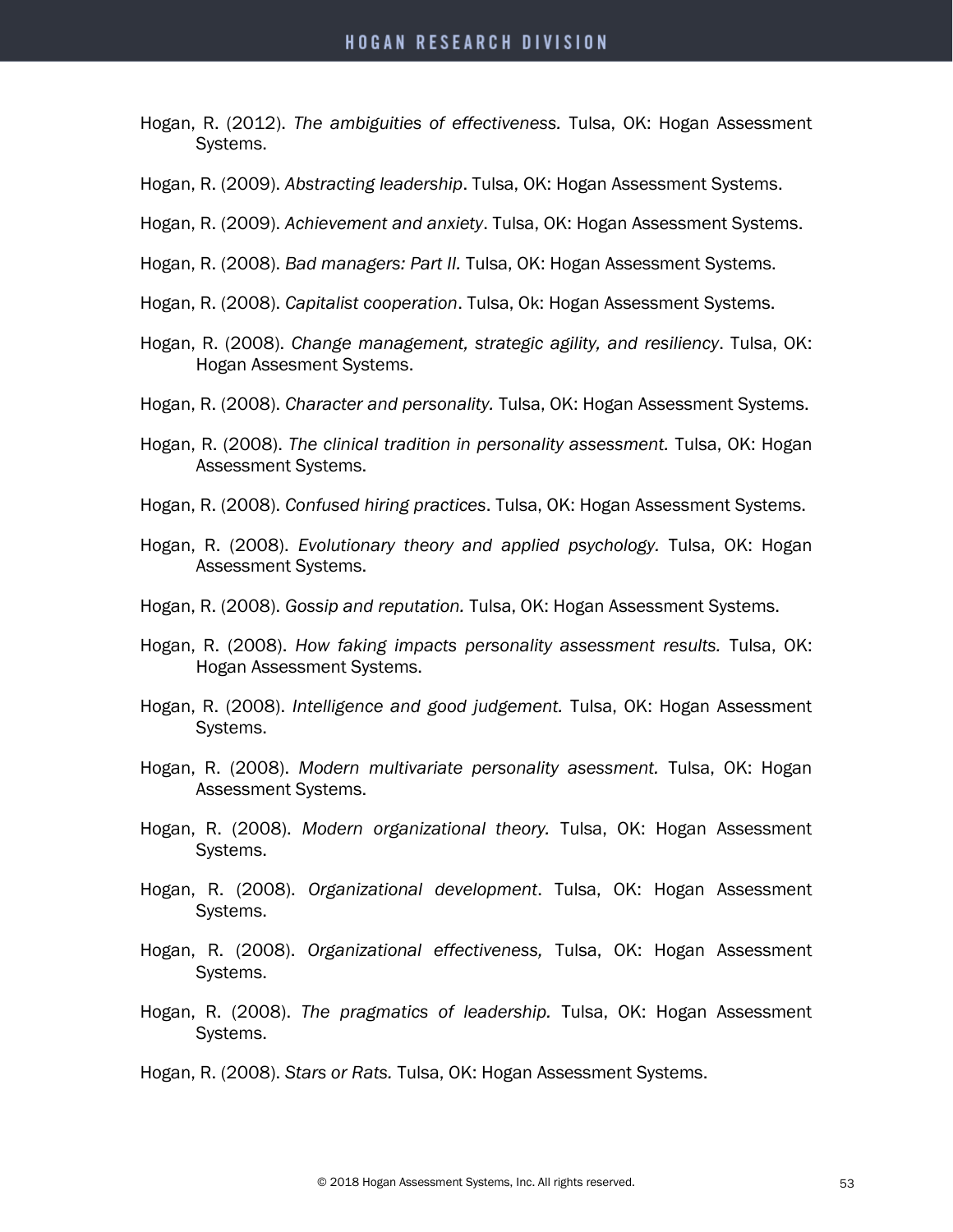- Hogan, R. (2008). *The secret life of organizations.* Tulsa, OK: Hogan Assesment Systems.
- Hogan, R. (2008). *Tactical and strategic reasoning.* Tulsa, OK: Hogan Assessment Systems.
- Hogan, R. (2008). *Values and the fate of nations*. Tulsa, OK: Hogan Assessment Systems.
- Hogan, R. (2008). *The war for talent.* Tulsa, OK: Hogan Assessment Systems.
- Hogan, R. (2008). *Why personality matters.* Tulsa, OK: Hogan Assessment Systems.
- Hogan R. & Bond M. (2008). *Culture and personality.* Tulsa, OK: Hogan Assessment Systems.
- Hogan, R. & Tett, R. (2013). *Leadership assessment.* Tulsa, OK: Hogan Assessment Systems & The University of Tulsa.
- Hogan, R. & Warrenfeltz, R. (2011). *Educating the modern manager.* Tulsa, OK: Hogan Assessment Systems.
- Hogan, J. C., & Kaiser, R. (2012). *Personality, leader behavior & overdoing it*. Tulsa, OK: Hogan Assessment Systems.
- Hyde, G. (2010). *Hogan Development Survey & OPQ32i.* United Kingdom: Psychological Consultancy.
- Jones, D. (2006). *Recruiting and hiring drive the bottom line… Measuring rates of return.* Richmond, BC: Hiredesk.
- Kaiser, R., Devries, K., & Hogan, R. (2006) *The dark side of discretion.* Tulsa, OK: Hogan Assessment Systems.
- Palmer, A., & Daly, R. (2012). *Engagement*. Tulsa, OK: Hogan Assessment Systems.
- Caplinger, J., Klat-Smith, F., & Pluess, K. (2012). *PBC graduate research.* Tulsa, OK: Hogan Assesment Systems
- Mills, S. (2010). *Hogan Development Survey & BarOn EQ-I.* United Kingdom: Psychological Consultancy.
- Neubaer, R. & Hogan, R. (2008). *The quality of organizational decision making.* Tulsa, OK: Hogan Assessment Systems.
- Peter Berry Consultancy. (2012). *Optimizing feedback: Linking multirater data and Hogan profiles.* Sydney, Australia: Author.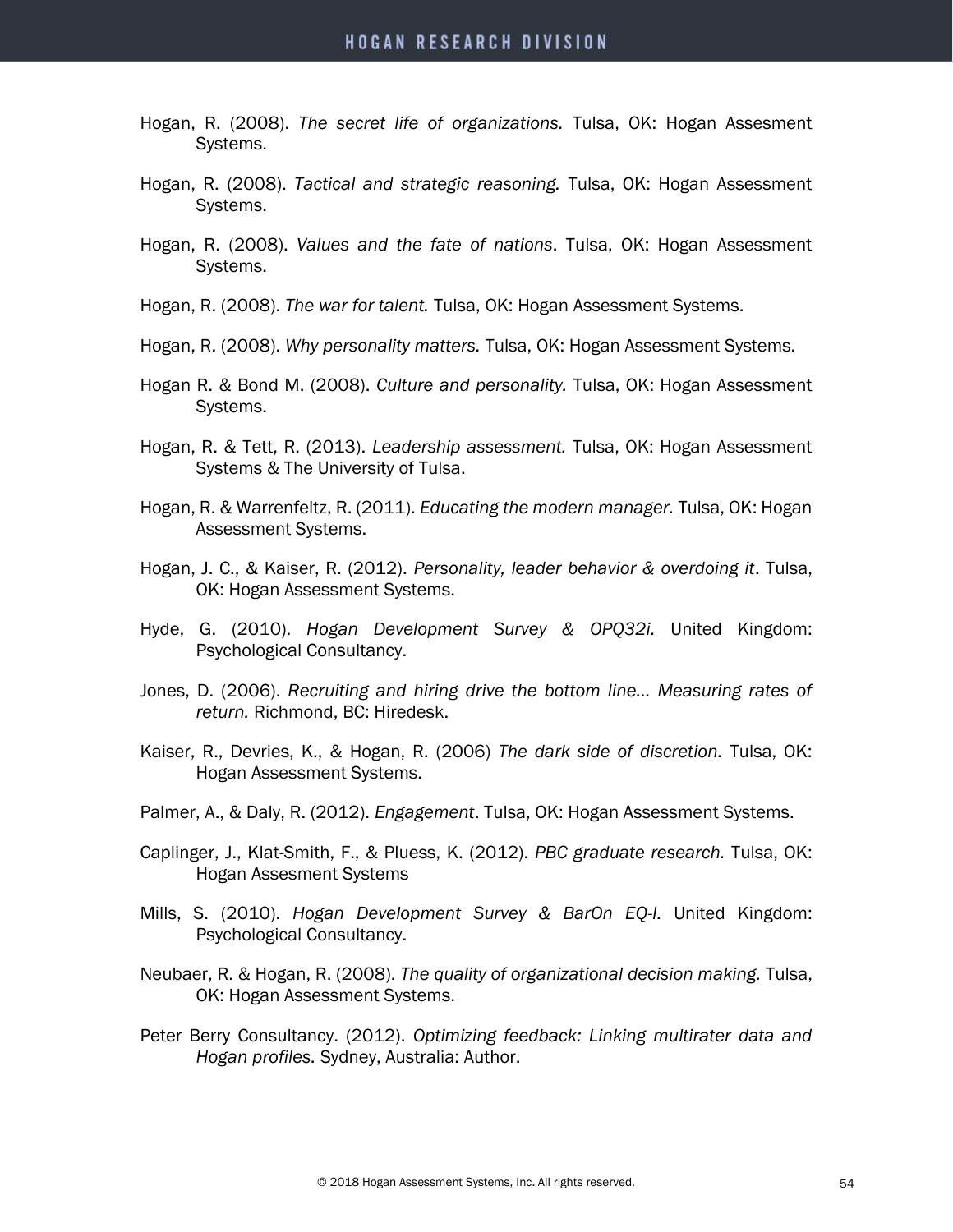- Ross, R. (2013). *Just let it go: Managing perfectionism in the workplace.* Tulsa, OK: Hogan Assessment Systems.
- Ross, R., Foster, J., & Nichols, S. (2012). *Just let it go: Managing perfectionism in the workplace*. Tulsa, OK: Hogan Assessment Systems.
- Warrenfeltz, R. & Seldman, M. (2012). *What's in a low HDS score?* Tulsa, OK: Hogan Assesment Systems.
- Winsborough, D. (2013). *CEOs aren't like us*. Tulsa, OK: Hogan Assessment Systems.
- Winsborough, D. (2012). *Good managers*. Tulsa, OK: Hogan Assessments,
- Winsborough, D., & Hogan, R. (2012). *Bad managers.* Tulsa, OK: Hogan Assessment Systems.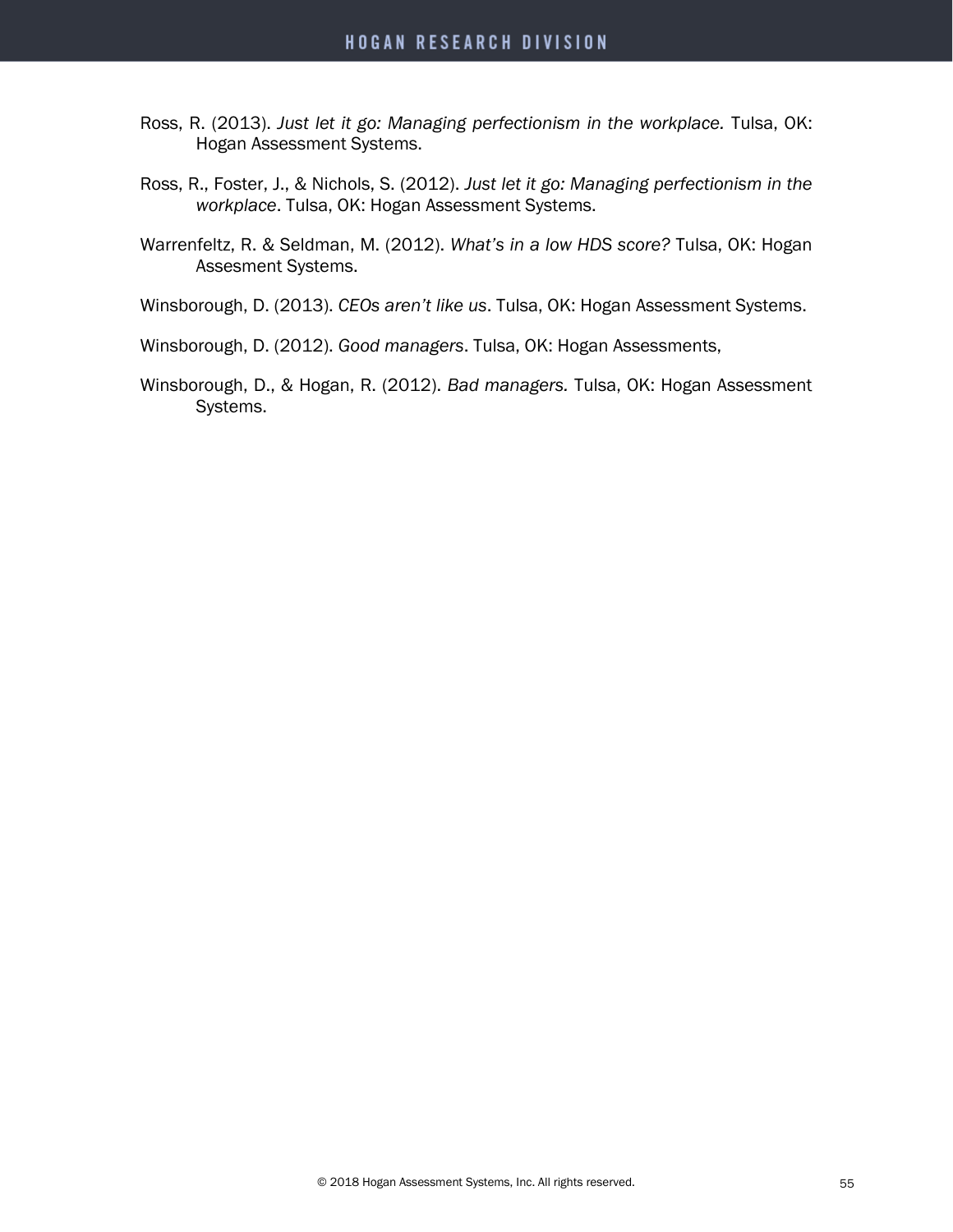

### Conference Papers

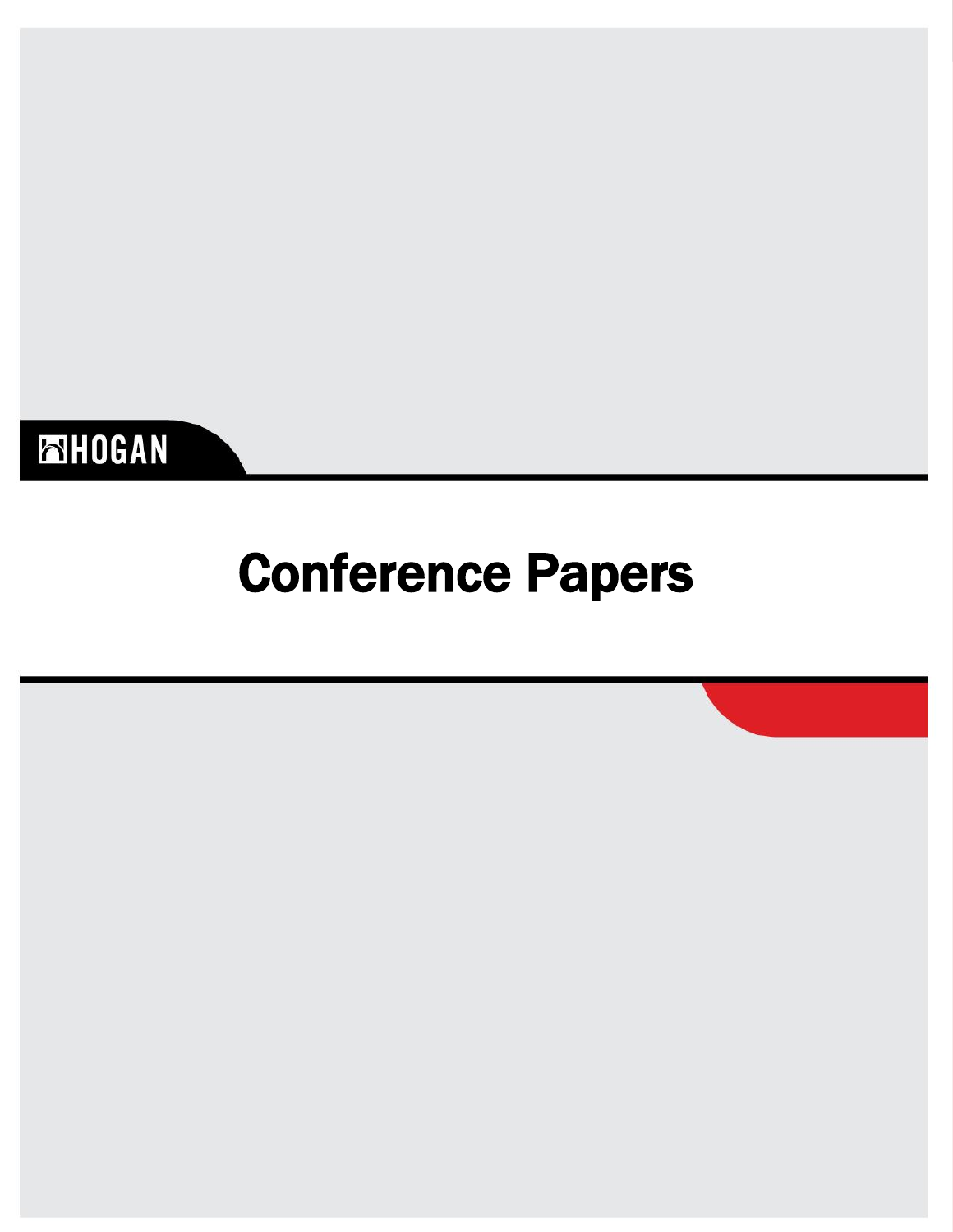#### **Selected Conference Papers**

- <span id="page-56-0"></span>Anderson, M. (2007). *Values and preferences: Antecedents, mechanisms, and outcomes.* Paper presented at the 22nd Annual Conference of the Society for Industrial and Organizational Psychology, New York, NY.
- Anderson, M., & Little, I. (2007). *Employees' values and performance in the context of Vroom's Expectancy Theory*. Paper presented at the 22nd Annual Conference of the Society for Industrial and Organizational Psychology, New York, NY.
- Anderson, M., & Tett, R. (2006). *Who prefers to work with whom? Trait activation in classroom teams.* Paper presented at the 21st Annual Conference of the Society for Industrial and Organizational Psychology, Dallas, TX.
- Anderson, M., Foster, J., Van Landuyt, C., & Tett, R. (2006, April). *Meta-analytic investigation of personality and Holland's RIASEC model*. Paper presented at the 21st Annual Conference of the Society for Industrial and Organizational Psychology, Dallas, TX.
- Bahbouh, R., & Warrenfeltz, R. (2004). *The application of sociomapping to executive team development.* Paper presented at the 19th Annual Conference of the Society for Industrial and Organizational Psychology, Chicago, IL.
- Barnett, G., Kello, J., Osicki, M., Gibby, R., Edwards, R., & Cober, A. (2005). *Navigating the path from graduate school to early career success.* Roundtable at the 20th Annual Conference of the Society for Industrial and Organizational Psychology, Los Angeles, CA.
- Barnett, G. (April, 2004). *Evaluating alternatives to the GLM in applied personality assessment.* Paper presented at the 19th Annual Conference of the Society for Industrial and Organizational Psychology, Chicago, IL.
- Blacksmith, N., & Yang, R. (2015). *Nonlinear relationships of narrow personality and narrow leadership criterion constructs.* Paper presented at the 30th Annual Conference of the Society for Industrial and Organizational Psychology, Philadelphia, PA.
- Bolen, H., Fuhrmeister, K., Nei, K. (2015). *Practical recommendations for enhancing leadership coaching.* Paper presented at the 30th Annual Conference of the Society for Industrial and Organizational Psychology, Philadelphia, PA.
- Bolen, H., Litano, M., Major, D. (2015). *The role of supervisor relationship quality in managing work-family outcomes. Paper* presented at the 30th Annual Conference of the Society for Industrial and Organizational Psychology, Philadelphia, PA.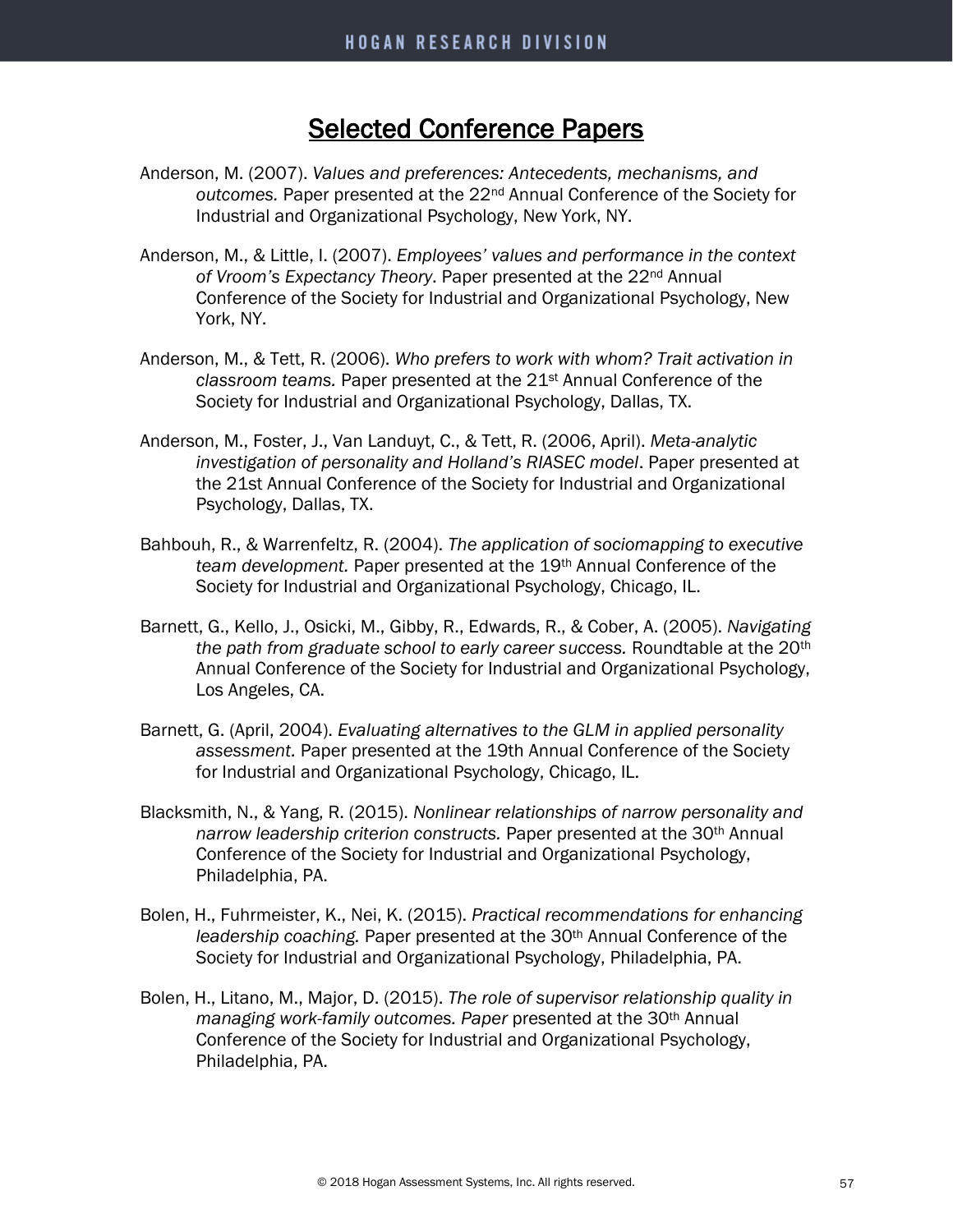- Bolen, H., Nei, K., & Fuhrmeister, K. (2014). *Evaluation of leadership development coaching: The impact of personality.* Poster presented at the 29th Annual Conference of the Society for Industrial and Organizational Psychology, Honolulu, Hawaii.
- Bolen, H., Nichols, S., Simonet, D., & Fuhrmeister, K. (2014). *Predicting emotionally competent behavior: Developing a model and predictor sales.* Poster presented at the 29th Annual Conference of the Society for Industrial and Organizational Psychology, Honolulu, Hawaii.
- Borich, J., & Murphy, S. (2004, April). *Do borders really matter? Issues in multinational selection*. Paper presented at the 19th Annual Conference of the Society for Industrial and Organizational Psychology, Chicago, IL.
- Bourdeau, N. R., & Lock, J. D. (2005). *Evaluating applicant faking via "Bright" and "Dark-Side" measures of personality.* Paper presented at the 20th Annual Conference of the Society for Industrial and Organizational Psychology, Los Angeles, CA.
- Brinkmeyer, K., & Hogan, J. (1993, April). *Using personality to predict small differences in jobs and their performance.* Paper presented at the 39th meeting of the Southwester Psychological Association, Corpus Christi, TX.
- Chamorro-Premuzic, T. (2015). *The bright side of disengagement: How bad leadership spurs entrepreneurship*. Presentation presented at the 30th Annual Conference of the Society for Industrial and Organizational Psychology, Philadelphia, PA.
- Davies, S. A., & Wadlington, P. L. (2006). *Factor & parameter invariance of a five factor personality test across proctored/unproctored computerized administration.* Paper presented at the 21st Annual Conference of the Society for Industrial and Organizational Psychology, Dallas, TX.
- Davies, S., Hogan, J., Foster, J., & Elizondo, F. (2005, April). *Recombinant personality measures for predicting leadership competence.* Paper presented at the 20th Annual Conference of the Society for Industrial and Organizational Psychology, Los Angeles, CA.
- Davies, S., Little, I., & Ross, R. (2006, April). *Ensuring the measurement equivalence and appropriate use of personality assessments across cultures.* Paper presented at the 21st Annual Conference of the Society for Industrial and Organizational Psychology, Dallas, TX.
- Davies, S., Norris, D., Turner, J., & Wadlington, P. (2005, April). *Cheating, guessing, faking and self-presentation in assessment responses.* Paper presented at the 20th Annual Conference of the Society for Industrial and Organizational Psychology, Los Angeles, CA.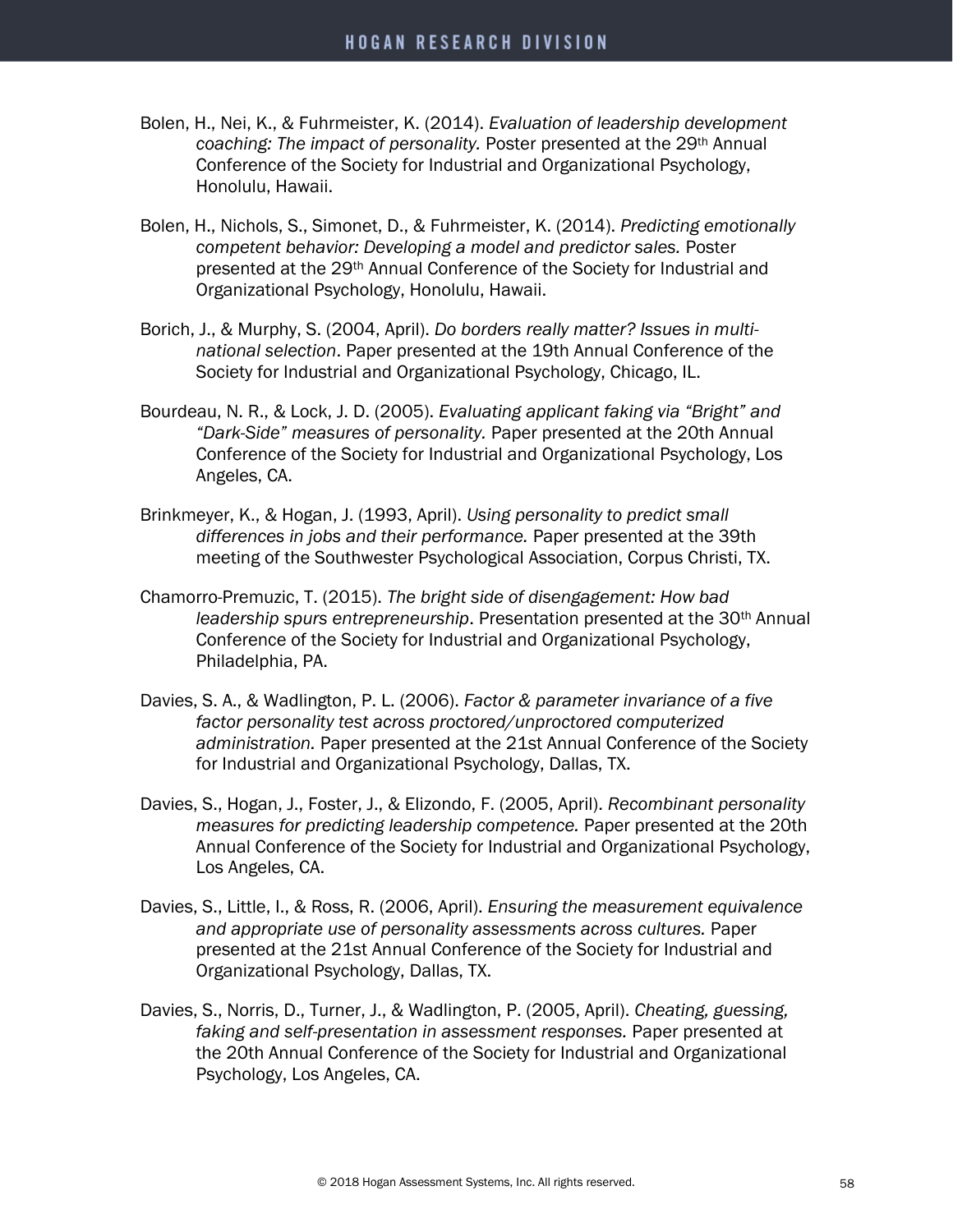- Ferrell, B., Foster, J., & Gaddis, B. (2017, April). Using archival data to create synthetic validity tables*.* In B Ferrell (Chair), *The use and utility of big data in I-O psychology.* Symposium conducted at the 32nd Annual Conference of the Society for Industrial and Organizational Psychology, Orlando, FL.
- Ferrell, B., & Gaddis, B. (2017, April). Examining the relationship between dark-side personality characteristics, health, and workplace stress. In S. A. Hezlett (Chair), *Maladaptation: Building the nomological net of derailing traits and behaviors.* Symposium conducted at the 32nd Annual Conference of the Society for Industrial and Organizational Psychology, Orlando, FL.
- Ferrell, B., & Gaddis, B. (2016). *How well does the dark triad capture dark side personality?* Paper Presented at the 31st Annual Conference of the Society for Industrial and Organizational Psychology, Anaheim, CA.
- Fleming, B., & Holland, B. (2002, April). *How dark side personality factors impact performance ratings: A meta-analysis*. Poster presented at the 17th Annual Conference of the Society for Industrial and Organizational Psychology, Toronto, Canada.
- Fleming, W. D. (2004, April). *Predicting leadership effectiveness: Contributions of critical thinking, personality, and derailers.* Paper presented at the 19th Annual Conference of the Society for Industrial and Organizational Psychology, Chicago, IL.
- Foster, J. (2016). *Exploring the psychometric properties of personality derailment scales.* Paper presented at the 31st Annual Conference of the Society for Industrial and Organizational Psychology, Anaheim, CA.
- Foster, J., & Gaddis, B. (2016). *What is a derailer? An examination of narcissism.*  Presentation presented at the 31<sup>st</sup> Annual Conference of the Society for Industrial and Organizational Psychology, Anaheim, CA.
- Foster, J., & Nichols, S. (2017, April). The seven factors of the Hogan Personality Inventory*.* In C. L. Z. DuBois (Chair), *Conceptual foundations of personality assessment in organizations: "Useful" to "optimal"*. Symposium conducted at the 32nd Annual Conference of the Society for Industrial and Organizational Psychology, Orlando, FL.
- Foster, J., Simonet, D., & Yang, R. (2015). *The factor structure of personality derailers across cultures.* Paper presented at the 30th Annual Conference of the Society for Industrial and Organizational Psychology, Philadelphia, PA.
- Foster, J., & Chen, T. (2007, April). *Personality correlates with injuries and accidents in unstructured job settings.* Paper presented at the 22nd Annual Conference of the Society for Industrial and Organizational Psychology, New York, NY.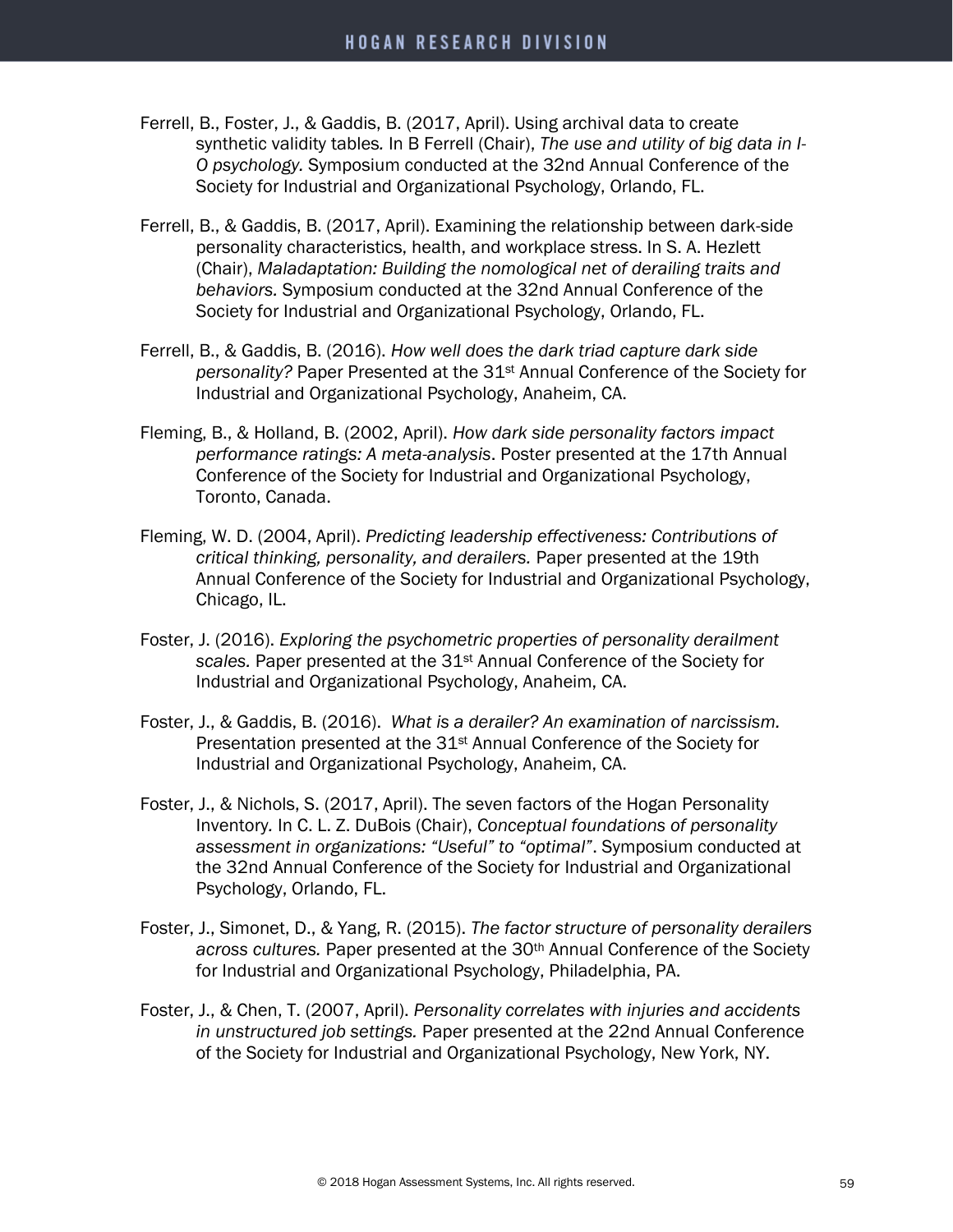- Foster, J., & Hogan, J. (2006, May). *Profile analyses of personality-leadership performance relations.* In M. Ingerick & L. M. Hough (Co-Chair), *Refining the personality-leadership relationship.* Symposium conducted at the 20th Annual Conference of the Society for Industrial and Organizational Psychology, Los Angeles, CA.
- Foster, J., Johnson, C., & Gaddis, B. (2008, April). *The predictive validity of personality: New methods produce new results.* Poster presented at the 23rd Annual Conference of the Society for Industrial and Organizational Psychology, San Francisco, CA.
- Foster, J., & Klinger, B. (2011, April). *Personality correlates with business outcomes in developing countries*. Poster presented at the 26th Annual Conference of the Society for Industrial and Organizational Psychology, Chicago, IL.
- Foster, J., & Gaddis, B. (2016). *Defining derailers: Examining narcissism to shed light on the dark side.* Paper presented at the 31st Annual Conference for the Society for Industrial and Organizational Psychology, Anaheim, CA.
- Foster, J. L., & Gaddis, B. H. (2015, August). *The incremental validity of dark side personality over Five-Factor Model scales*. Invited presentation at the 75th annual Academy of Management (AOM) Conference, Vancouver, British Columbia, Canada.
- Foster, J., & Gaddis, B. (2010). *Moderating effects of tenure on the predicitve validity of personality.* Poster presented at the 25th Annual Conference of the Society for Industrial and Organizational Psychology, Atlanta, GA.
- Foster, J., & Macan, T. (2006, May). *The use of interactions between personality variables to predict performance.* Paper presented at the 21st Annual Conference of the Society for Industrial and Organizational Psychology, Dallas, TX.
- Foster, J., & Meyer, K. D. (2012, April). Generational and cultural effects on values using the MVPI. In K. D. Meyer (Chair), *Do values really differ by generation? A multi-assessment review*. Symposium conducted at the 27th Annual Meeting of the Society for Industrial and Organizational Psychology, San Diego, CA.
- Foster, J., Nichols, S. B., & Sharma, S. (2009, April). *The pro's and con's of perfectionism in the workplace.* Paper presented at the 24th Annual Conference of the Society for Industrial and Organizational Psychology, New Orleans, LA.
- Foster, J., Pederson, K., Saavedra, J., & Ross, R. (2009). *Identifying and developing high potential employees: Lessons from the field.* Presentation presented at the 24th Annual Conference of the Society for Industrial and Organizational Psychology, New Orleans, LA.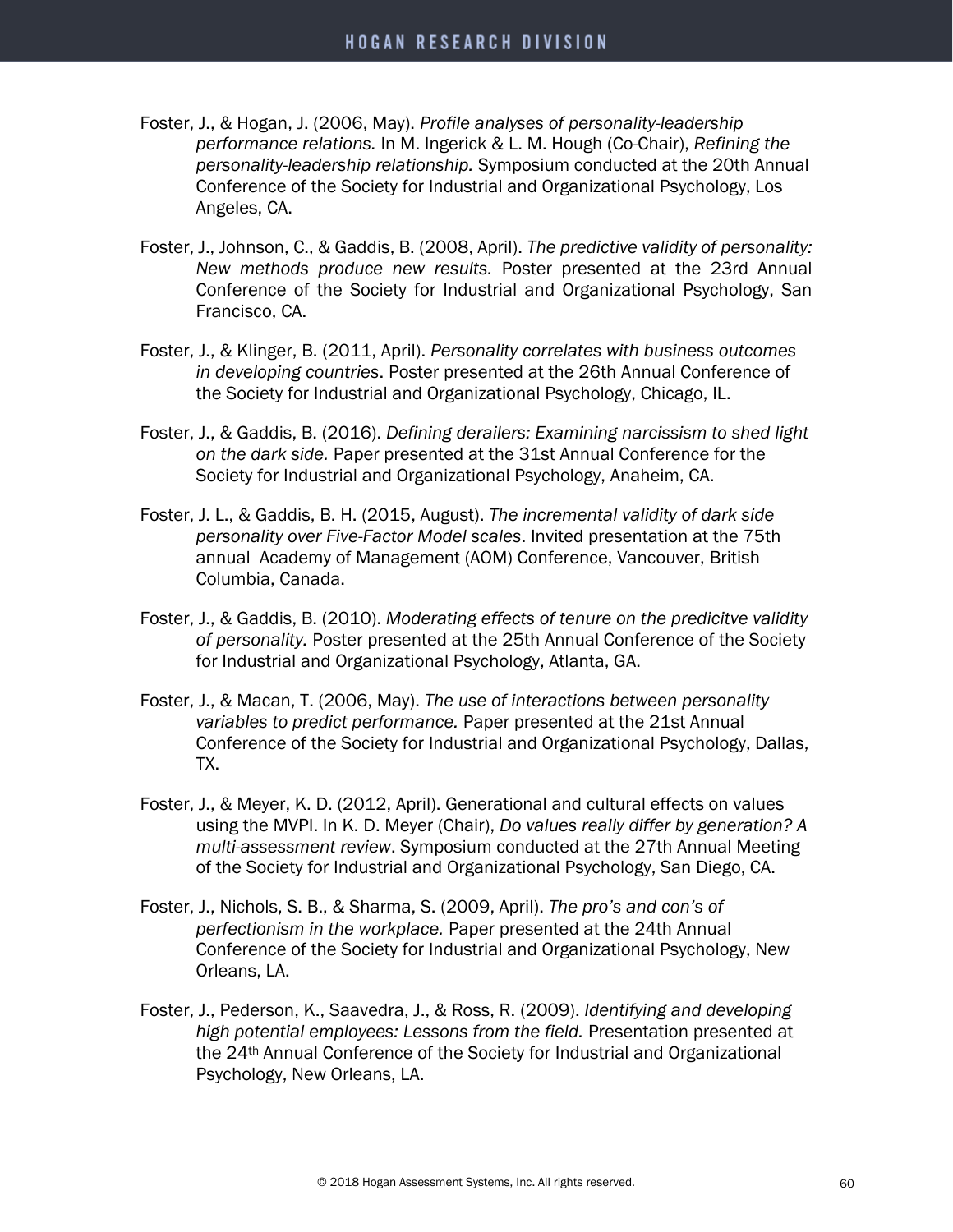- Foster, J., & Pickering, D. (2013, August). *Personality factors versus facets for predicting managerial performance.* In T.A. O'Neill & P. Steel (Co-Chairs), Broad factors versus narrow facets: Prediction at optimal resolution. Symposium conducted at the 73rd Annual Meeting of the Academy of Management, Orlando, FL.
- Foster, J., & Streich, M. (2006, May). *Alternatives for assessing validity when cut scores are used for selection.* Paper presented at the 21st Annual Conference of the Society for Industrial and Organizational Psychology, Dallas, TX.
- Gaddis, B. (2016). *High-Potential Programs: Pitfalls, precautions, and pearls of wisdom.* Panel presented at the 31st Annual Conference of the Society for Industrial and Organizational Psychology, Anaheim, CA.
- Gaddis, B. (2015, March). *Common challenges in developing & updating test content.* Breakout session conducted at the 16th annual Association of Test Publishers' (ATP) Innovations in Testing Conference, Palm Springs, CA.
- Gaddis, B. (2015). *The impact of narcissism on leadership: Or… That's enough with the selfies.* Presentation presented at the 30th Annual Conference of the Society for Industrial and Organizational Psychology, Philadelphia, PA.
- Gaddis, B. (2013). *International perspectives on combining personality and multirater feedback data.* Paper presented at the 28th Annual Conference of the Society for Industrial and Organizational Psychology, Houston, TX.
- Gaddis, B., & Ferrell, B. (2017, February). *Evolving responses to managing faking in standard and express personality assessments*. Paper presented at the Association of Test Publishers annual conference, Scottsdale, AZ
- Gaddis, B., & Hayes, H. (2017, April). *Validation of an off-the-shelf competency solution for nine job families.* Poster presented at the 32nd Annual Conference of the Society for Industrial and Organizational Psychology, Orlando, FL.
- Gaddis, B., & Nichols, S. (2015). *Using scientific research and best practices to drive competency-based solutions*. Paper presented at the 30th Annual Conference of the Society for Industrial and Organizational Psychology, Philadelphia, PA.
- Gaddis, B., & Foster, J. (2014). *A critical review of Mechanical TURK as a research tool.* Presentation presented at the 29th Annual Conference of the Society for Industrial and Organizational Psychology, Honolulu, Hawaii.
- Gaddis, B., &Yang, R. (2014). *Examining score drift in personality assessment scales across the globe.* Presentation presented at the 29th Annual Conference of the Society for Industrial and Organizational Psychology, Honolulu, Hawaii.
- Gaddis, B., & Foster, J. (2009, April). *Multisource performance appraisal and personality: A view from the dark side.* In S. Hardesty (Chair), *Personality and*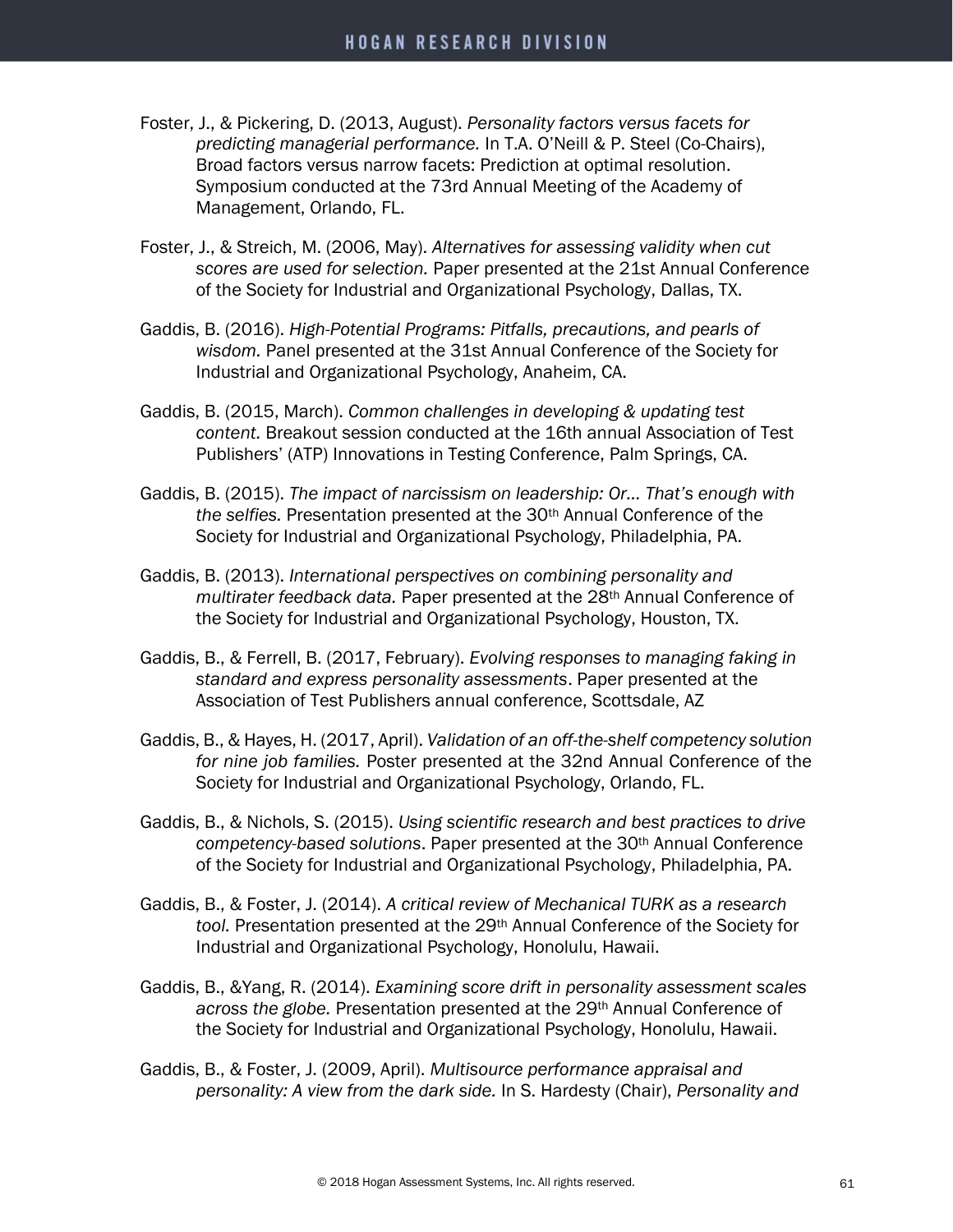*360-degree feedback: Integration and real-world implications.* Symposium conducted at the 24th Annual Conference of the Society for Industrial and Organizational Psychology, New Orleans, LA.

- Gaddis, B., & Foster, J. (2010, April). *Moderating effects of tenure on the predictive validity of personality*. Paper presented at the 25th Annual Conference for the Society of Industrial and Organizational Psychology, Atlanta, GA.
- Gaddis, B., & Meyer, K. (2009). *Ideals versus reality: Analysis of current practices in assessment norming.* Poster presented at the 24th Annual Conference of the Society for Industrial and Organizational Psychology, New Orleans, LA.
- Hayes, H., Ferrell, B., Huck, J., & Gaddis, B. (2017, April). *Development of an empirically-based short form personality assessment.* Poster presented at the 32nd Annual Conference of the Society for Industrial and Organizational Psychology, Orlando, FL.
- Hogan Assessment Systems. (2015). *Assessment in the digital age: Pre-hire Assessment testing on mobile devices.* Presentation presented at the 30th Annual Conference of the Society for Industrial and Organizational Psychology, Philadelphia, PA.
- Hogan Assessment Systems. (2007). *Global employee selection and assessment: A tale of 6 countries.* Presentation presented at the 22nd Annual Conference of the Society for Industrial and Organizational Psychology, New York, NY.
- Hogan Assessment Systems. (2001, April). *A model for combining personality assessment and structured interviewing to select and retain employees*. Paper presented at the 16th Annual Conference for the Society of Industrial and Organizational Psychology, San Diego, CA.
- Hogan, J., & Harris, G. (1991, April). *Personality correlates of subordinates' ratings of managerial effectiveness*. Paper presented at the 37th Annual Convention of the Southwest Psychological Association, New Orleans, LA.
- Hogan, J., & Hogan, R. (1994, October). *Fidelity and bandwith: Personality assessment and job performance.* Paper presented at the Annual Meeting of the Society for Multivariate Experimental Psychology, Princeton, NJ.
- Hogan, J., & Holland, B. (2002). *Evaluating personality-based job requirements*. Paper presented at the 17th Annual Conference for the Society of Industrial and Organizational Psychology, Toronto, Canada.
- Hogan, J., & Stark, D. (1992, June). *Using personality measures to select firefighters*. Paper presented at the 16th Annual Meeting of the International Personnel Management Association Assessment Council, Baltimore.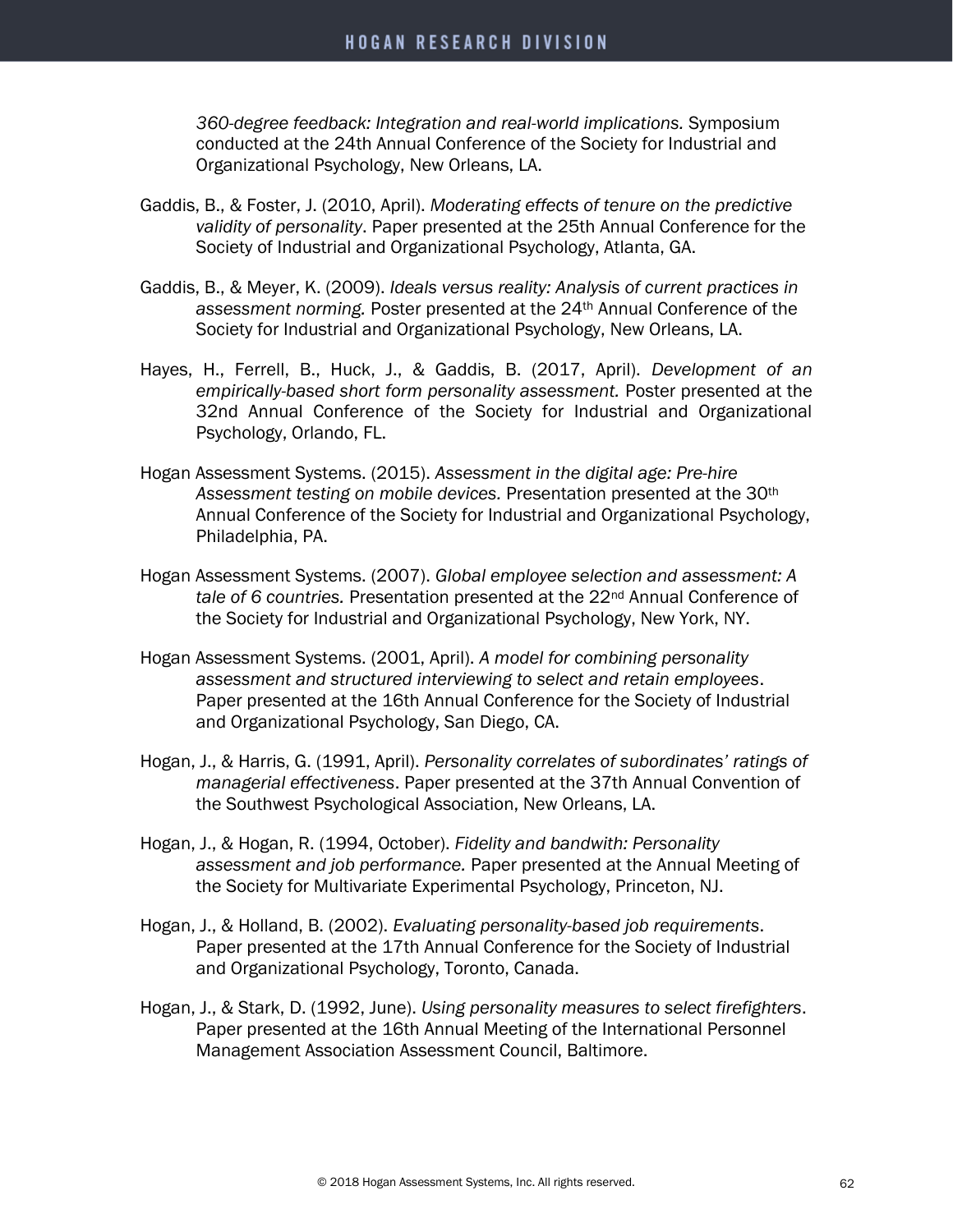- Hogan R. (2013). *How to define destructive leadership.* Paper presented at the 28th Annual Conference of the Society for Industrial and Organizational Psychology, Houston, TX.
- Hogan, R., & Chamorro-Premuzic, T. (2015). *Beyond the hype: The dark side of employee engagement*. Paper presented at the 30th Annual Conference of the Society for Industrial and Organizational Psychology, Philadelphia, PA.
- Hogan R., Black, J., Fernandez, C., Chamorro-Premuzic, T., & Ones, D. (2014). *From leader's personality to employee engagement.* Symposium conducted at the 29<sup>th</sup> Annual Conference of the Society for Industrial and Organizational Psychology, Honolulu, Hawaii.
- Holland, B., Hogan, J., & Van Landuyt, C. (2002, April). *How to measure sociopolitical IQ.* Paper presented at the 17th Annual Conference for the Society of Industrial and Organizational Psychology, Toronto, Canada.
- Johnson, A. (2010). *Assessment trends from a test publisher perspective.* Presentation presented at the 25<sup>th</sup> Annual Conference of the Society for Industrial and Organizational Psychology, Atlanta, Georgia.
- Kabins, A., McCook, K., Gaddis, B., & Yang, R. (2014). *Personality's Flynn Effect: Recent upward trends in personality scores.* Symposium conducted at the 29<sup>th</sup> Annual Conference of the Society for Industrial and Organizational Psychology, Honolulu, Hawaii.
- Killian, J., Schott. D., Fortson, H., Quigley, A., & Jacobs, R. (2007). *Fear factor: personality assessment in public sector personnel selection.* Panel presented at the 22<sup>nd</sup> Annual Conference of the Society for Industrial and Organizational Psychology, New York, NY.
- Kusch, R. (2013, June). *Evidence-based assessments: Relationships between personality and leadership as a prerequisite for performance evaluation and selection*. Paper presented at the Symposium for the Selection and Evaluation of Executives in Business, Munich, Germany.
- Lemming, M., & Foster, J. (2010, April). *A comparison of methods for conducting generalization of validity studies.* Poster presented at the 25th Annual Conference of the Society for Industrial and Organizational Psychology, Atlanta, GA.
- Lemming, M., & Foster, J. (2011, April). *Using personality and culture fit to identify high potential*. Poster presented at the 26th Annual Conference of the Society for Industrial and Organizational Psychology, Chicago, IL.
- Lemming, M., Hatfield, K, & Ross, R. (2011, April). *Using personality and culture fit assessments in the GMAC pilot*. In R. Ross (Chair), Utility of non-cognitive assessments for developing MBA students. Symposium conducted at the 26th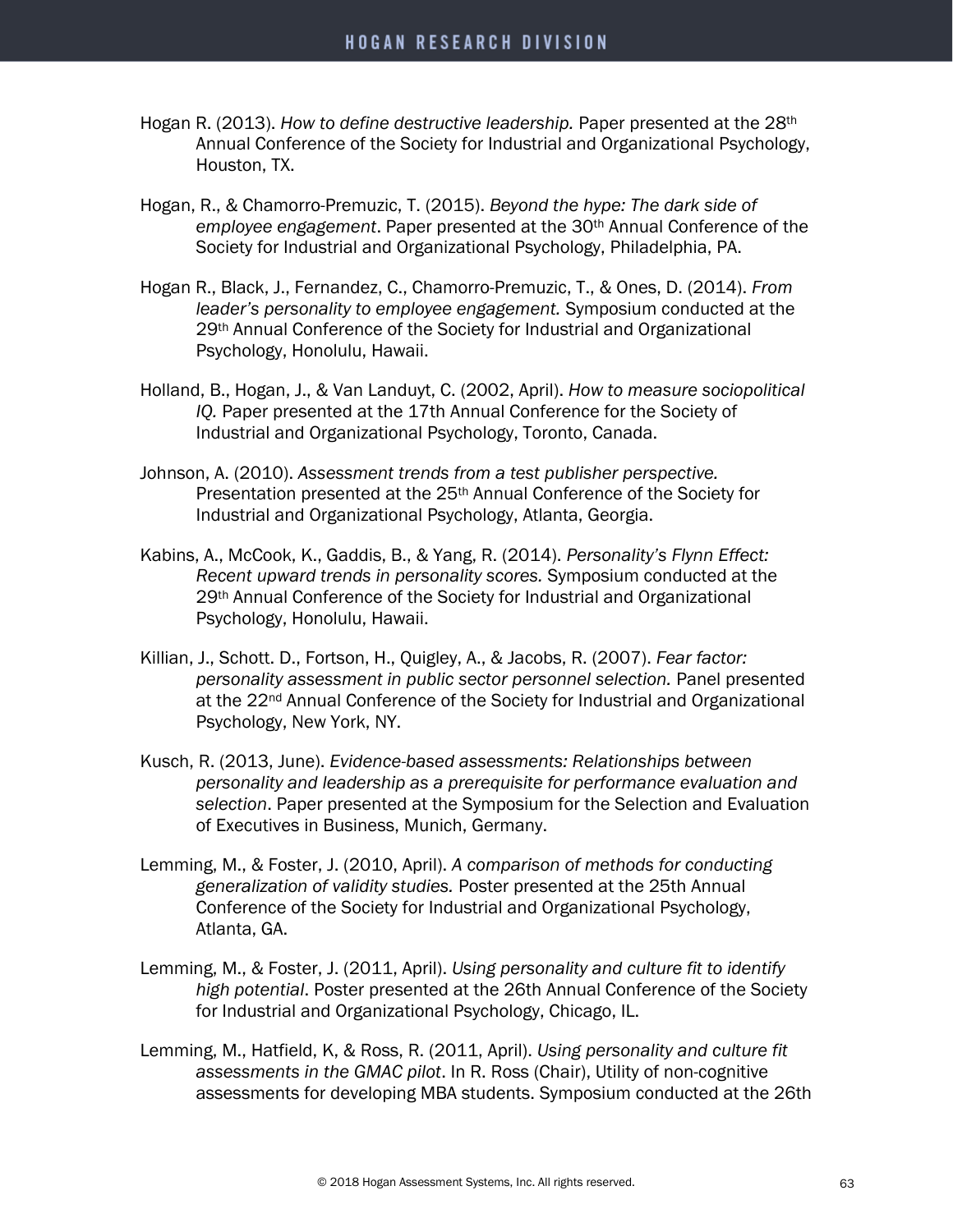Annual Conference of the Society for Industrial and Organizational Psychology, Chicago, IL.

- Lemming, M., & Hogan, R. (2017, April). *Beyond cognitive ability: Using personality to predict study retention.* Poster presented at the 32nd Annual Conference of the Society for Industrial and Organizational Psychology, Orlando, FL.
- Lemming, M., Johnson, C., & Foster, J. (2008, April). *Personality correlates with safety supervisor ratings in multiple job settings.* Poster presented at the 23rd Annual Conference of the Society for Industrial and Organizational Psychology, San Francisco, CA.
- Lemming, M., Johnson, C., & Foster, J. (2009, April). *Do personality differences exist in the managerial hierarchy.* Poster presented at the 24th Annual Conference of the Society for Industrial and Organizational Psychology, New Orleans, LA.
- Lemming, M., & Ness, A. (2017, April). *Job analytic comparisons of critical competencies across industries*. Poster presented at the 32nd Annual Conference of the Society for Industrial and Organizational Psychology, Orlando, FL.
- Leonard, J., & Lock, J. D. (2004, April). *Preemployment personality assessment: Making use of data from multiple validation strategies.* Paper presented at the 19th Annual Conference of the Society for Industrial and Organizational Psychology, San Diego, CA.
- Lock, J. D., & Boudreau, N. (2004, April). *Same job different values: Comparing similar jobs across organizations*. Poster presented at the 19th Annual Conference of the Society for Industrial and Organizational Psychology, Chicago, IL.
- Lusk, D., Fuhrmeister, K., & Yang, R. (2017, April). Investigating the relationship between leader personality and rating behavior. In K. Fuhrmeister (Chair), *Factors to consider in 360-degree feedback ratings*. Symposium conducted at the 32nd Annual Conference of the Society for Industrial and Organizational Psychology, Orlando, FL.
- Meyer, K. D., & Foster, J. L. (2007, April). *Exploring the utility of three approaches to validating a job analysis tool*. Paper presented in M. Anderson (Chair), Workeroriented job analysis tools: Development and validation. Symposium conducted at the 22nd Annual Conference of the Society for Industrial and Organizational Psychology, New York, NY.
- Meyer, K. D., Foster, J. L., & Anderson, M. G. (2006, April). *Assessing the predictive validity of the Performance Improvement Characteristics job analysis tool.*  Paper presented at the 21st Annual Conference of the Society for Industrial and Organizational Psychology, Dallas, TX.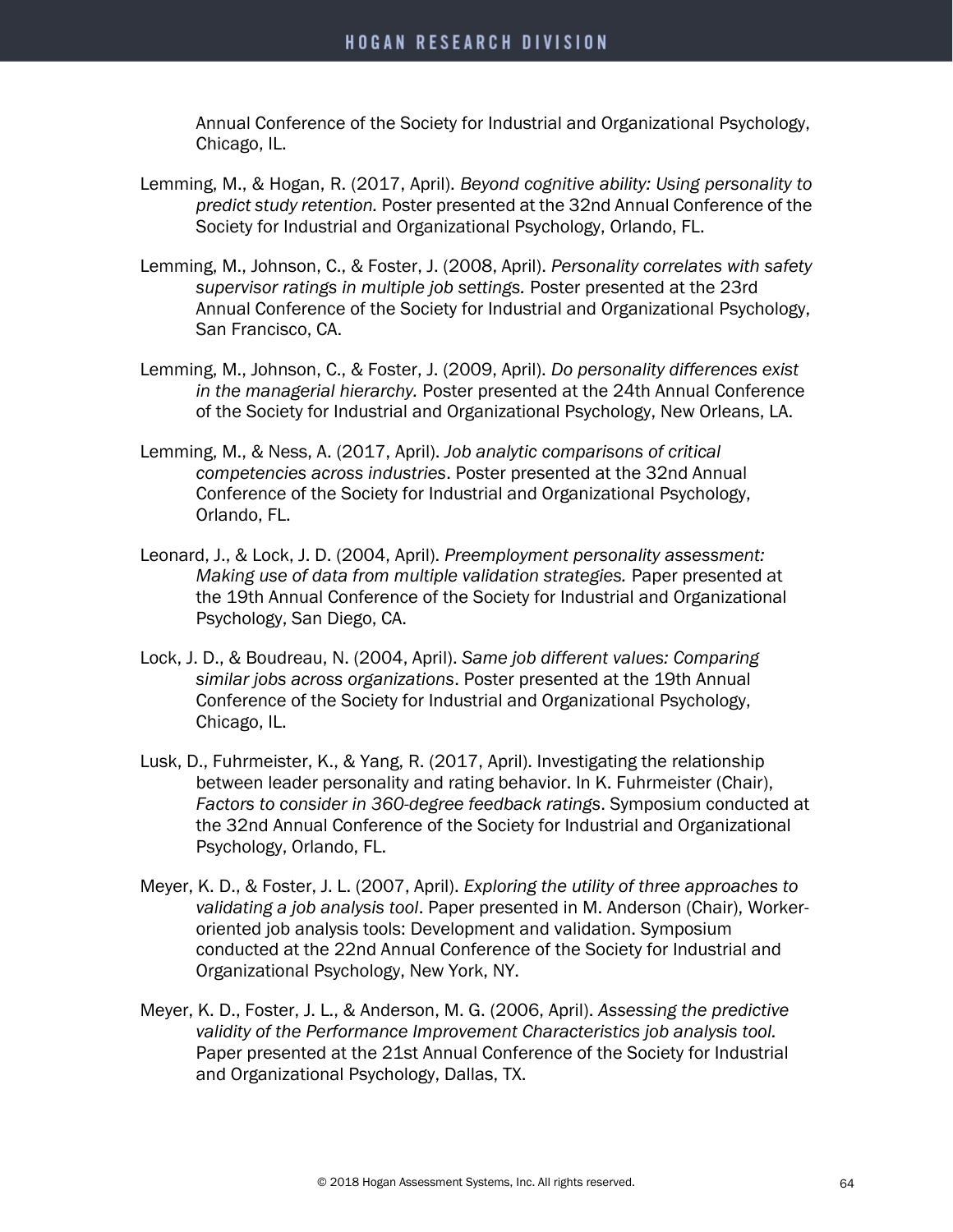- Montgomery, R. L., & Haemmerlie, F. (2002, April). *Predicting college success with the Hogan Personality Inventory*. Poster presented at the meeting of the Society for Personality and Social Psychology, Savannah, GA.
- Murphy, S., & Davies, S. (2006, April). *Meta-analysis of a personality profile for predicting sales success*. Paper presented at the 21st Annual Conference of the Society for Industrial and Organizational Psychology, Dallas, TX.
- Najar. M. J., Holland, B. D., & Van Landuyt, C. R. (2004, April). *Individual differences in leadership derailment.* Paper presented at the 19th Annual Conference of the Society for Industrial and Organizational Psychology, Chicago, IL.
- Nei, D. (2015). *Synthetic Validity: Further evidence of its accuracy and application.* Paper presented at the 30<sup>th</sup> Annual Conference of the Society for Industrial and Organizational Psychology.
- Nei, K., Fuhrmeister, K., Fonseca, R., & Tecle, L. (2016). *Job analytic comparisons of managerial and leadership competencies.* Poster presented at the 31st Annual Conference of the Society for Industrial and Organizational Psychology, Anaheim, CA.
- Nei, K., Lusk, D., & Metheny, R. (2017, April). Predicting physician executive performance. In B. Gaddis (Chair), *Using personality assessment to predict valued outcomes in healthcare*. Symposium conducted at the 32nd Annual Conference of the Society for Industrial and Organizational Psychology, Orlando, FL.
- Nei, K., & Nei, D. (2015). *Individual differences and the creative process: Implications for talent identification.* Paper presented at the 30<sup>th</sup> Annual Conference of the Society for Industrial and Organizational Psychology, Philadelphia, PA.
- Nei, K., & Pickering, D. (2015). *Job analytic comparisons of managerial leadership competencies across industries.* Paper presented at the 30th Annual Conference of the Society for Industrial and Organizational Psychology, Philadelphia, PA.
- Nei, K., & Simonet, D. (2014). *The emergence of abusive supervisors: What makes them mean?* Presentation presented at 29th Annual Conference of the Society for Industrial and Organizational Psychology, Honolulu, Hawaii.
- Nei, K., Nei, D., Mumford, M., & Ferrell, B. (2014). *Training to detect fit through employment interviews*. Poster presented at the 29th Annual Conference of the Society for Industrial and Organizational Psychology, Honolulu, Hawaii.
- Nichols, S., Johnson, A., Lemming, M., & Foster, J. (2011, April). *Development, validation, and utility of personality-based safety scales*. Paper presented in A. Palmer (Chair), The latest and greatest in workplace safety research.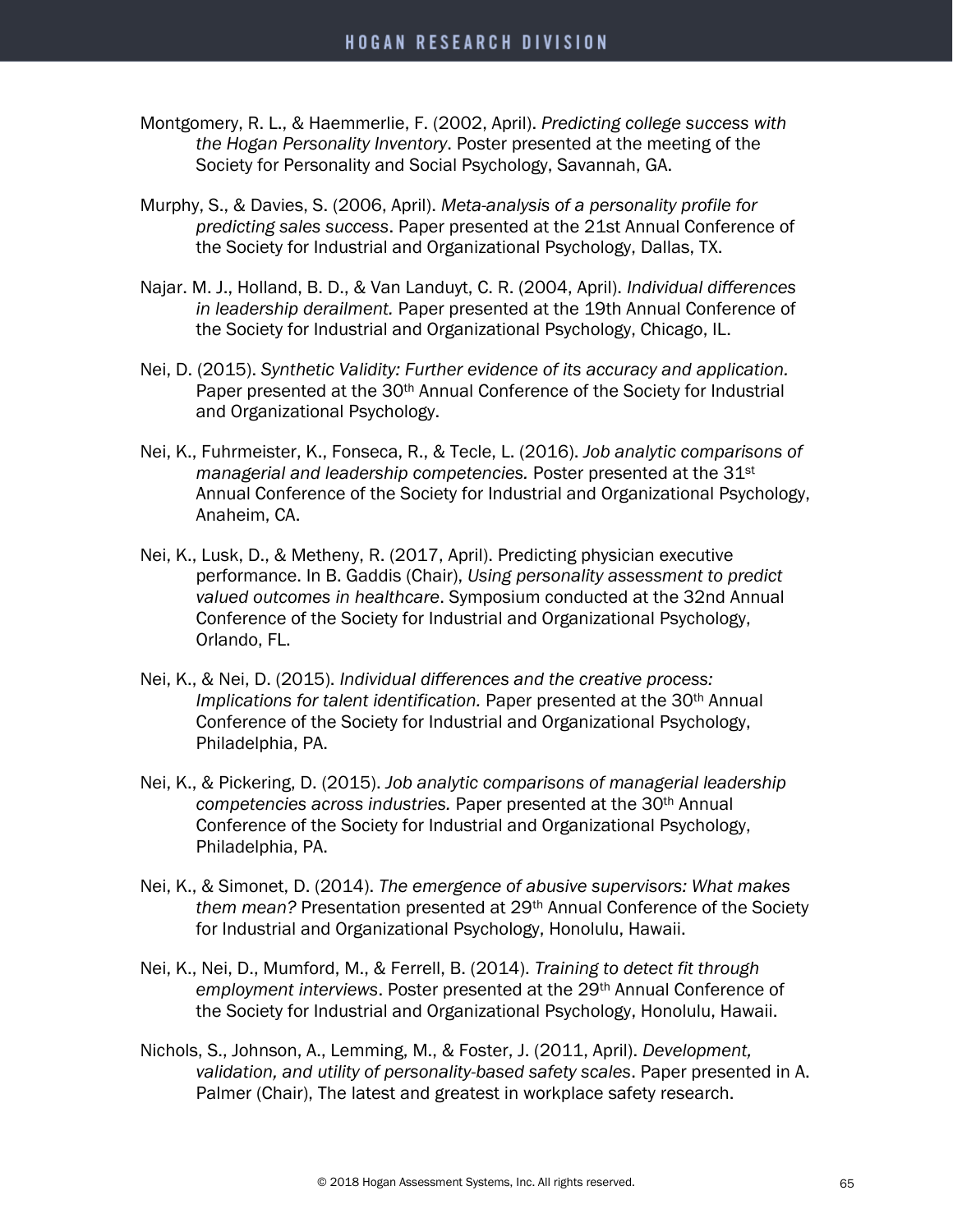Symposium conducted at the 26th Annual Conference of the Society for Industrial and Organizational Psychology, Chicago, IL.

- Palmer, A., Robertson, L., Nelson, C., & Pickering, D. (2012). *Predicting entry-level performance using facet-level personality-based employability scales.* Poster presented at the 27th Annual Conference of the Society for Industrial and Organizational Psychology, San Diego, CA.
- Palmer, A., Nichols, S., & Robertson, L. (2011, April). *Identifying critical competencies within job families: A data-driven approach*. Poster presented at the 26th Annual Conference of the Society for Industrial and Organizational Psychology, Chicago, Illinois.
- Pickering, D., & Foster, J. (2014). *Examining relationship between employee reliability and job performance for managers*. Presentation presented at the 29<sup>th</sup> Annual Conference of the Society for Industrial and Organizational Psychology, Honolulu, Hawaii.
- Pickering, D. (2015). *The healthcare challenge: Implementing talent initiatives in a data-driven industry*. Paper presented at the 30th Annual Conference of the Society for Industrial and Organizational Psychology, Philadelphia, PA.
- Pickering, D., & Nichols, S. (2014). *Examining differences in personality across geographic regions.* Presentation presented at the 29th Annual Conference of the Society for Industrial and Organizational Psychology, Honolulu, Hawaii.
- Pickering, D., & Gaddis, B. (2013). *Job analytic comparisons of competency requirements in global managerial jobs.* Poster presented at the 28th Annual Conference of the Society for Industrial and Organizational Psychology, Houston, TX.
- Pyburn, K., & Weiner, J. (2008). *Adding, deleting, or altering selection instruments: Required, permitted, or prohibited?* Presentation presented at the 23rd Annual Conference of the Society for Industrial and Organizational Psychology, San Francisco, CA.
- Robertson, L., & Palmer, A. (2011, April). *Personality as a predictor of workplace safety outcomes.* Poster presented at the 26th Annual Conference of the Society for Industrial and Organizational Psychology, Chicago, IL.
- Ross, R. (2013). *A high potential view of the dark side of leadership.* Paper presented at the 28<sup>th</sup> Annual Conference of the Society for Industrial and Organizational Psychology, Houston, TX.
- Rybicki, S., & Hogan, J. (1996, August). *Personal characteristics necessary to do the work.* Paper presented at the 104th Annual Convention of the American Psychological Association, Toronto, Canada.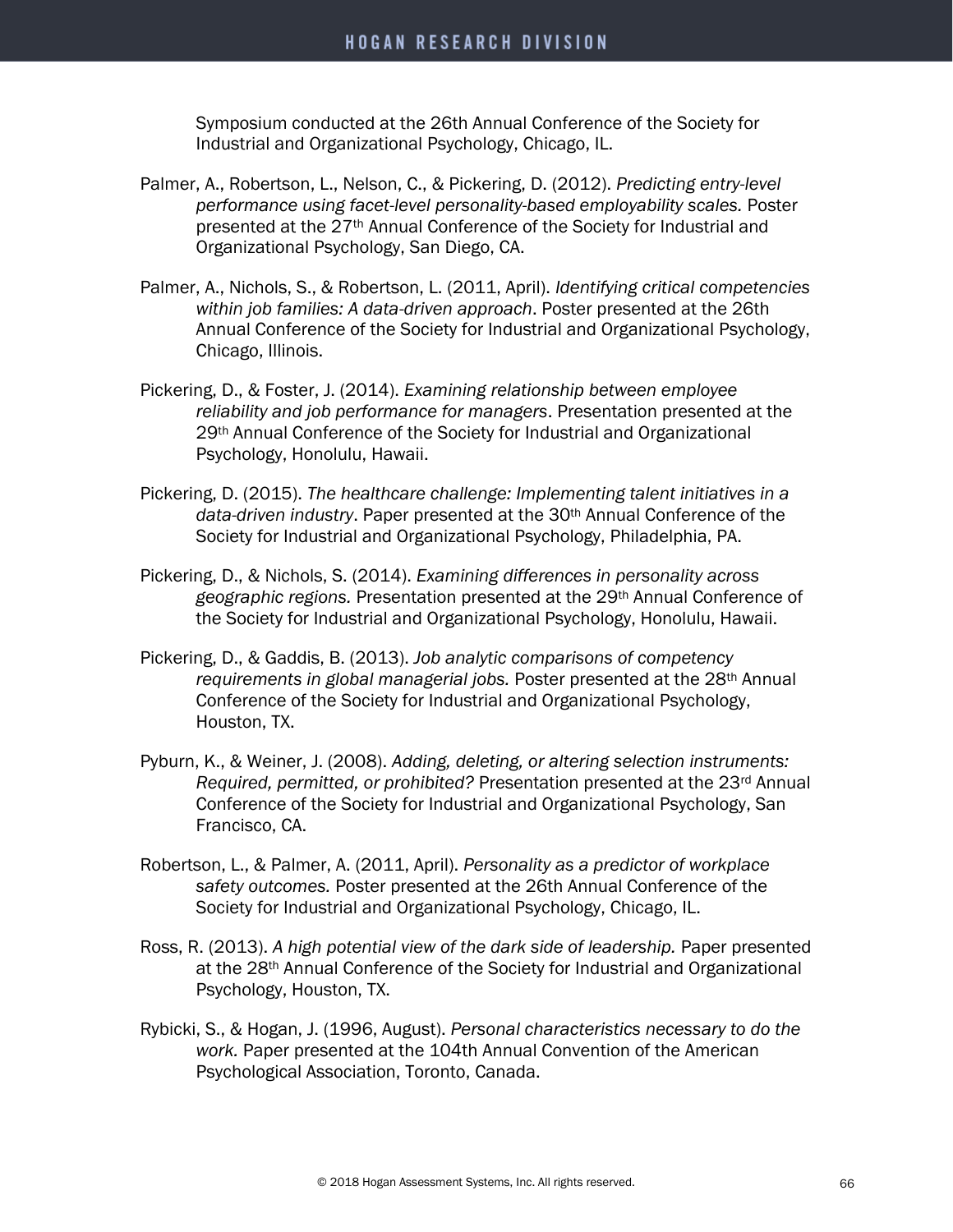- Sahm, J. (2015). *Beyond stereotypes: Personality differences between female and male leaders.* Presentation presented at the 30th Annual Conference of the Society for Industrial and Organizational Psychology, Philadelphia, PA.
- Sanger, M., & Nei, D. (2015). *Evaluating good decision making starts with making good decisions.* Paper presented at the 30th Annual Conference of the Society for Industrial and Organizational Psychology, Philadelphia, PA.
- Sanger, M., & Yang, R. (2015). *Boundaries redrawn: Debunking cultural clusters with local assessment data*. Paper presented at the 30th Annual Conference of the Society for Industrial and Organizational Psychology, Philadelphia, PA.
- Sherman, R. A., & Ferrell, B. (2017, April). Locating grit within the Hogan Assessment instruments. In B. Ferrell (Chair), *Identifying Grit in existing personality and other individual differences taxonomies*. Symposium conducted at the 32nd Annual Conference of the Society for Industrial and Organizational Psychology, Orlando, FL.
- Shin, H., & Holland, B. (2004, April). *P-O fit as a moderator of personality-job performance relations*. Paper presented at the 19th Annual Conference of the Society for Industrial and Organizational Psychology, Chicago, IL.
- Smittick, A. (2015). *How to IGNITE your career.* Paper presented at the 30th Annual Conference of the Society for Industrial and Organizational Psychology, Philadelphia, PA.
- Smittick, A., & Miner, K. (2014). *An investigation of work-family conflict in African-American women.* Paper presented at the 29th Annual Conference of the Society for Industrial and Organizational Psychology, Honolulu, HI.
- Stone, T., Foster, J., Webster, B., Jawahar, J., & Harrison, J. A. (2013, November). *Are gender differences in performance disappearing? Large sample evidence.*  Paper presented at the Southern Management Association's Conference, New Orleans, LA.
- Tapia, M., & Gaddis, B. (2017, April). *Differences in judgment and decision-making across job levels*. Poster presented at the 32nd Annual Conference of the Society for Industrial and Organizational Psychology, Orlando, FL.
- Tapia, M., & Milane, C. (2016). *Know your tenant! Personality as a predictor of tenant behavior.* Poster presented at the 31st Annual Conference of the Society for Industrial and Organizational Psychology, Anaheim, CA.
- Tapia, M., Mol, M., & Nei, K. (2017, April). *Improving prediction through personality and criterion ABC alignment*. Poster presented at the 32nd Annual Conference of the Society for Industrial and Organizational Psychology, Orlando, FL.